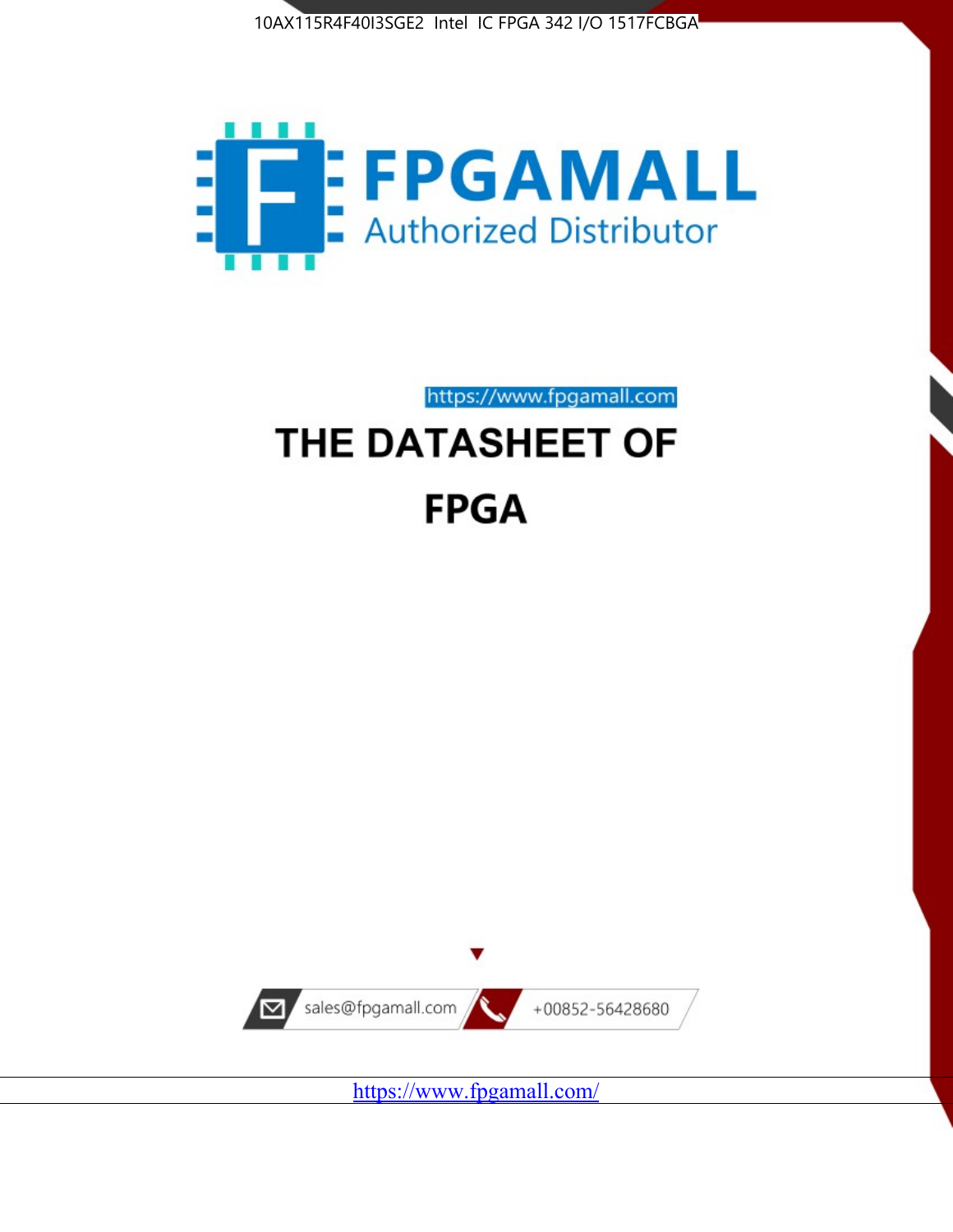10AX115R4F40I3SGE2 Intel IC FPGA 342 I/O 1517FCBGA



# **Intel® Arria® 10 Device Overview**



**A10-OVERVIEW | 2018.12.06** Latest document on the web: **[PDF](https://www.intel.com/content/dam/www/programmable/us/en/pdfs/literature/hb/arria-10/a10_overview.pdf)** | **[HTML](https://www.intel.com/content/www/us/en/programmable/documentation/sam1403480274650.html)**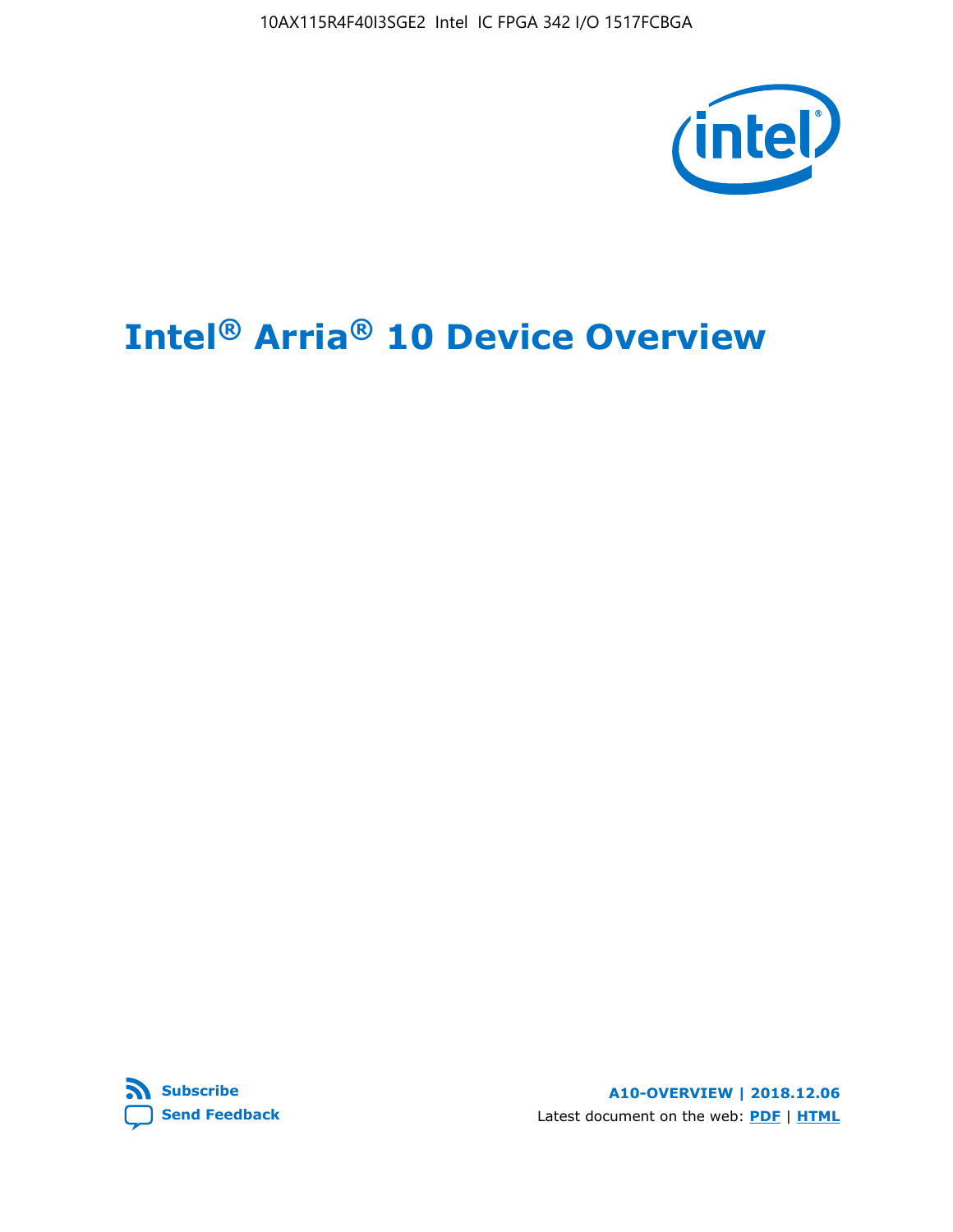

**Contents** 

# **Contents**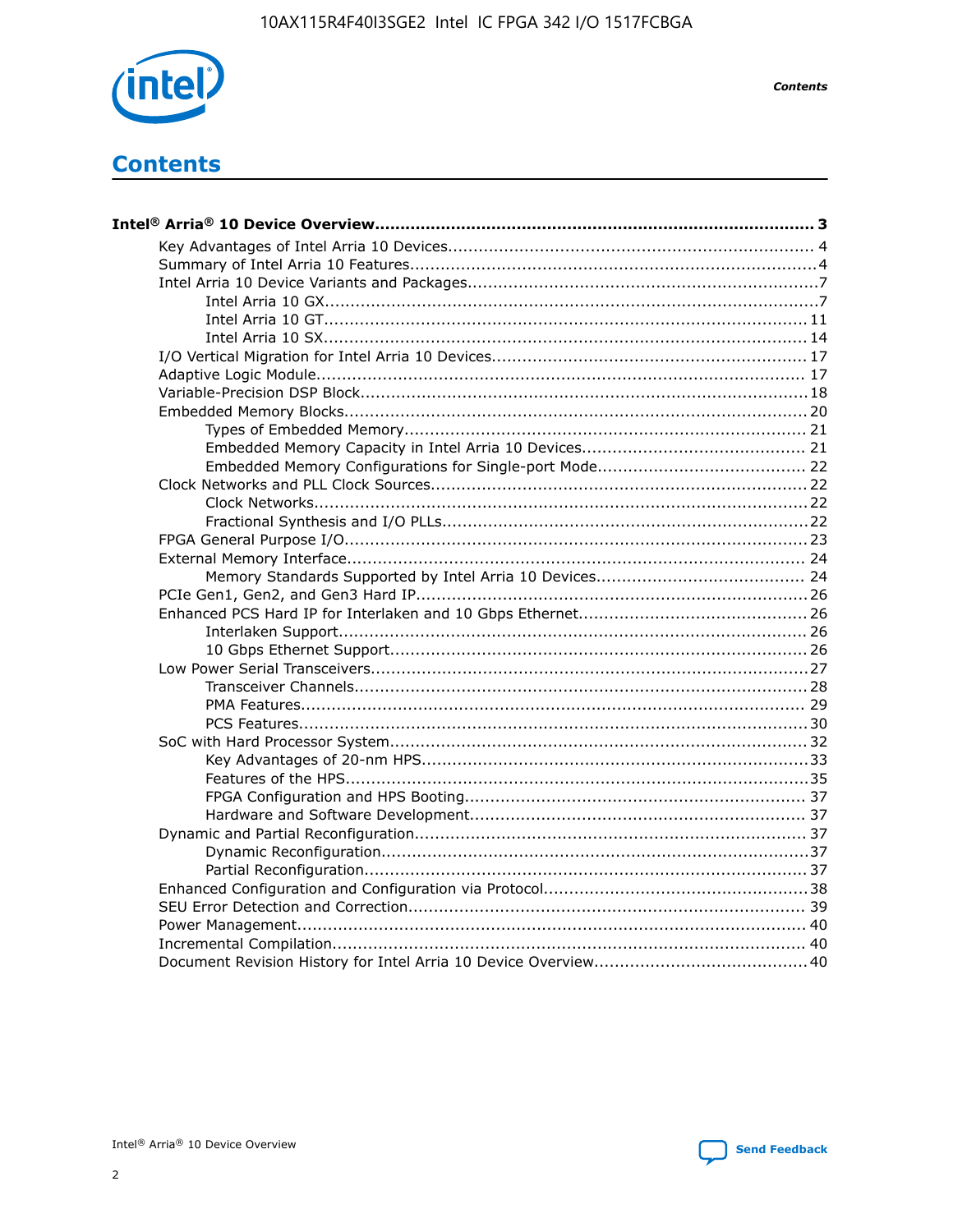**A10-OVERVIEW | 2018.12.06**

**[Send Feedback](mailto:FPGAtechdocfeedback@intel.com?subject=Feedback%20on%20Intel%20Arria%2010%20Device%20Overview%20(A10-OVERVIEW%202018.12.06)&body=We%20appreciate%20your%20feedback.%20In%20your%20comments,%20also%20specify%20the%20page%20number%20or%20paragraph.%20Thank%20you.)**



# **Intel® Arria® 10 Device Overview**

The Intel<sup>®</sup> Arria<sup>®</sup> 10 device family consists of high-performance and power-efficient 20 nm mid-range FPGAs and SoCs.

Intel Arria 10 device family delivers:

- Higher performance than the previous generation of mid-range and high-end FPGAs.
- Power efficiency attained through a comprehensive set of power-saving technologies.

The Intel Arria 10 devices are ideal for high performance, power-sensitive, midrange applications in diverse markets.

| <b>Market</b>         | <b>Applications</b>                                                                                               |
|-----------------------|-------------------------------------------------------------------------------------------------------------------|
| Wireless              | Channel and switch cards in remote radio heads<br>٠<br>Mobile backhaul<br>٠                                       |
| Wireline              | 40G/100G muxponders and transponders<br>٠<br>100G line cards<br>٠<br><b>Bridging</b><br>٠<br>Aggregation<br>٠     |
| <b>Broadcast</b>      | Studio switches<br>٠<br>Servers and transport<br>٠<br>Videoconferencing<br>٠<br>Professional audio and video<br>٠ |
| Computing and Storage | Flash cache<br>٠<br>Cloud computing servers<br>٠<br>Server acceleration<br>٠                                      |
| Medical               | Diagnostic scanners<br>٠<br>Diagnostic imaging<br>٠                                                               |
| Military              | Missile guidance and control<br>٠<br>Radar<br>٠<br>Electronic warfare<br>٠<br>Secure communications<br>٠          |

#### **Table 1. Sample Markets and Ideal Applications for Intel Arria 10 Devices**

#### **Related Information**

- [Intel Arria 10 Device Handbook: Known Issues](http://www.altera.com/support/kdb/solutions/rd07302013_646.html) Lists the planned updates to the *Intel Arria 10 Device Handbook* chapters.
- [Intel Arria 10 GX/GT Device Errata and Design Recommendations](https://www.intel.com/content/www/us/en/programmable/documentation/agz1493851706374.html#yqz1494433888646)
- [Intel Arria 10 SX Device Errata and Design Recommendations](https://www.intel.com/content/www/us/en/programmable/documentation/cru1462832385668.html#cru1462832558642)

Intel Corporation. All rights reserved. Intel, the Intel logo, Altera, Arria, Cyclone, Enpirion, MAX, Nios, Quartus and Stratix words and logos are trademarks of Intel Corporation or its subsidiaries in the U.S. and/or other countries. Intel warrants performance of its FPGA and semiconductor products to current specifications in accordance with Intel's standard warranty, but reserves the right to make changes to any products and services at any time without notice. Intel assumes no responsibility or liability arising out of the application or use of any information, product, or service described herein except as expressly agreed to in writing by Intel. Intel customers are advised to obtain the latest version of device specifications before relying on any published information and before placing orders for products or services. \*Other names and brands may be claimed as the property of others.

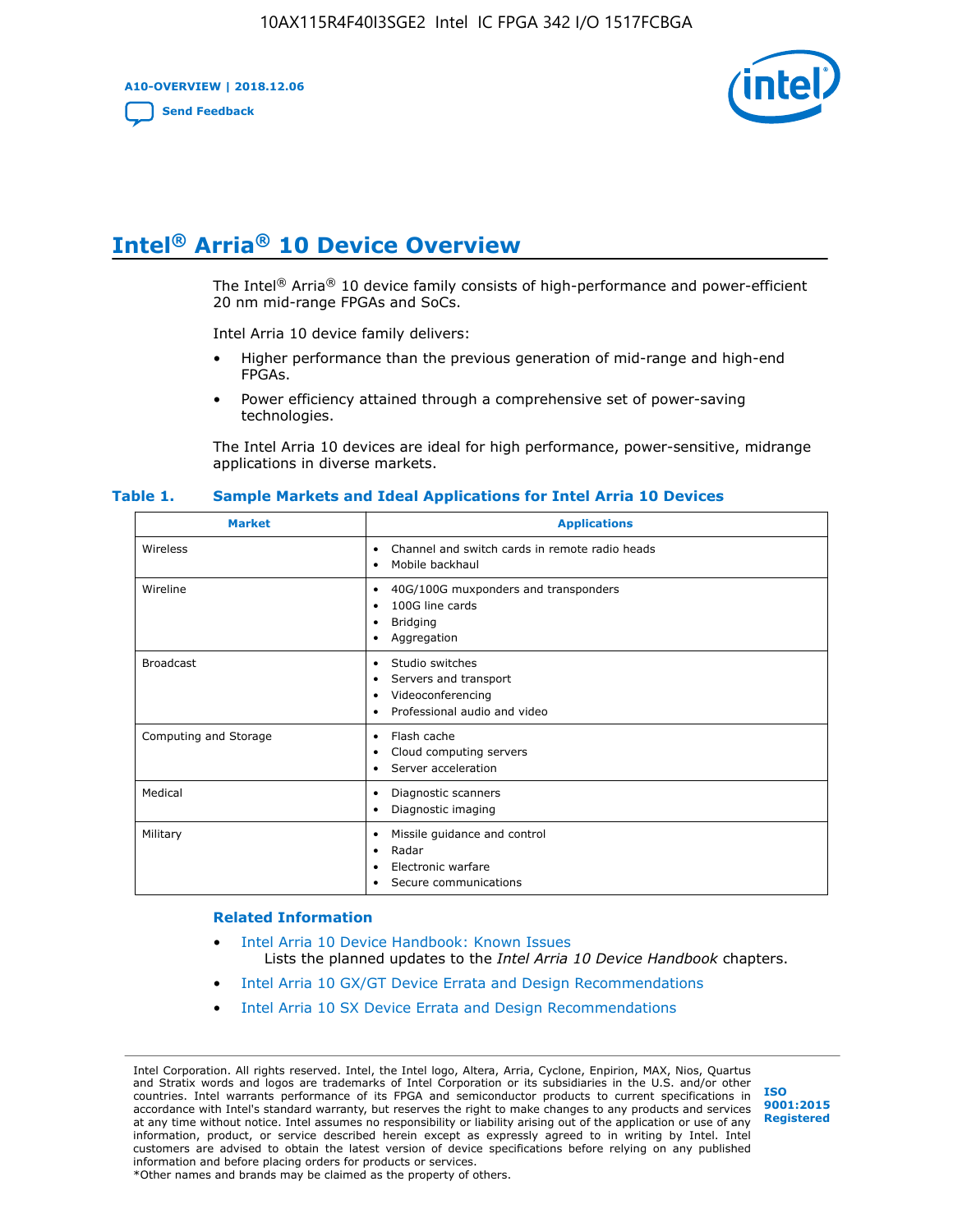

# **Key Advantages of Intel Arria 10 Devices**

## **Table 2. Key Advantages of the Intel Arria 10 Device Family**

| <b>Advantage</b>                                                                                          | <b>Supporting Feature</b>                                                                                                                                                                                                                                                                                                     |
|-----------------------------------------------------------------------------------------------------------|-------------------------------------------------------------------------------------------------------------------------------------------------------------------------------------------------------------------------------------------------------------------------------------------------------------------------------|
| Enhanced core architecture                                                                                | Built on TSMC's 20 nm process technology<br>٠<br>60% higher performance than the previous generation of mid-range FPGAs<br>٠<br>15% higher performance than the fastest previous-generation FPGA<br>٠                                                                                                                         |
| High-bandwidth integrated<br>transceivers                                                                 | Short-reach rates up to 25.8 Gigabits per second (Gbps)<br>٠<br>Backplane capability up to 12.5 Gbps<br>٠<br>Integrated 10GBASE-KR and 40GBASE-KR4 Forward Error Correction (FEC)<br>٠                                                                                                                                        |
| Improved logic integration and<br>hard IP blocks                                                          | 8-input adaptive logic module (ALM)<br>٠<br>Up to 65.6 megabits (Mb) of embedded memory<br>٠<br>Variable-precision digital signal processing (DSP) blocks<br>Fractional synthesis phase-locked loops (PLLs)<br>٠<br>Hard PCI Express Gen3 IP blocks<br>Hard memory controllers and PHY up to 2,400 Megabits per second (Mbps) |
| Second generation hard<br>processor system (HPS) with<br>integrated ARM* Cortex*-A9*<br>MPCore* processor | Tight integration of a dual-core ARM Cortex-A9 MPCore processor, hard IP, and an<br>٠<br>FPGA in a single Intel Arria 10 system-on-a-chip (SoC)<br>Supports over 128 Gbps peak bandwidth with integrated data coherency between<br>$\bullet$<br>the processor and the FPGA fabric                                             |
| Advanced power savings                                                                                    | Comprehensive set of advanced power saving features<br>٠<br>Power-optimized MultiTrack routing and core architecture<br>٠<br>Up to 40% lower power compared to previous generation of mid-range FPGAs<br>٠<br>Up to 60% lower power compared to previous generation of high-end FPGAs                                         |

# **Summary of Intel Arria 10 Features**

## **Table 3. Summary of Features for Intel Arria 10 Devices**

| <b>Feature</b>                  | <b>Description</b>                                                                                                                                                                                                                                                                                                                                                                                           |
|---------------------------------|--------------------------------------------------------------------------------------------------------------------------------------------------------------------------------------------------------------------------------------------------------------------------------------------------------------------------------------------------------------------------------------------------------------|
| Technology                      | TSMC's 20-nm SoC process technology<br>Allows operation at a lower $V_{\text{CC}}$ level of 0.82 V instead of the 0.9 V standard $V_{\text{CC}}$ core voltage                                                                                                                                                                                                                                                |
| Packaging                       | 1.0 mm ball-pitch Fineline BGA packaging<br>٠<br>0.8 mm ball-pitch Ultra Fineline BGA packaging<br>Multiple devices with identical package footprints for seamless migration between different<br><b>FPGA</b> densities<br>Devices with compatible package footprints allow migration to next generation high-end<br>Stratix <sup>®</sup> 10 devices<br>RoHS, leaded $(1)$ , and lead-free (Pb-free) options |
| High-performance<br>FPGA fabric | Enhanced 8-input ALM with four registers<br>Improved multi-track routing architecture to reduce congestion and improve compilation time<br>Hierarchical core clocking architecture<br>Fine-grained partial reconfiguration                                                                                                                                                                                   |
| Internal memory<br>blocks       | M20K-20-Kb memory blocks with hard error correction code (ECC)<br>Memory logic array block (MLAB)-640-bit memory                                                                                                                                                                                                                                                                                             |
|                                 | continued                                                                                                                                                                                                                                                                                                                                                                                                    |



<sup>(1)</sup> Contact Intel for availability.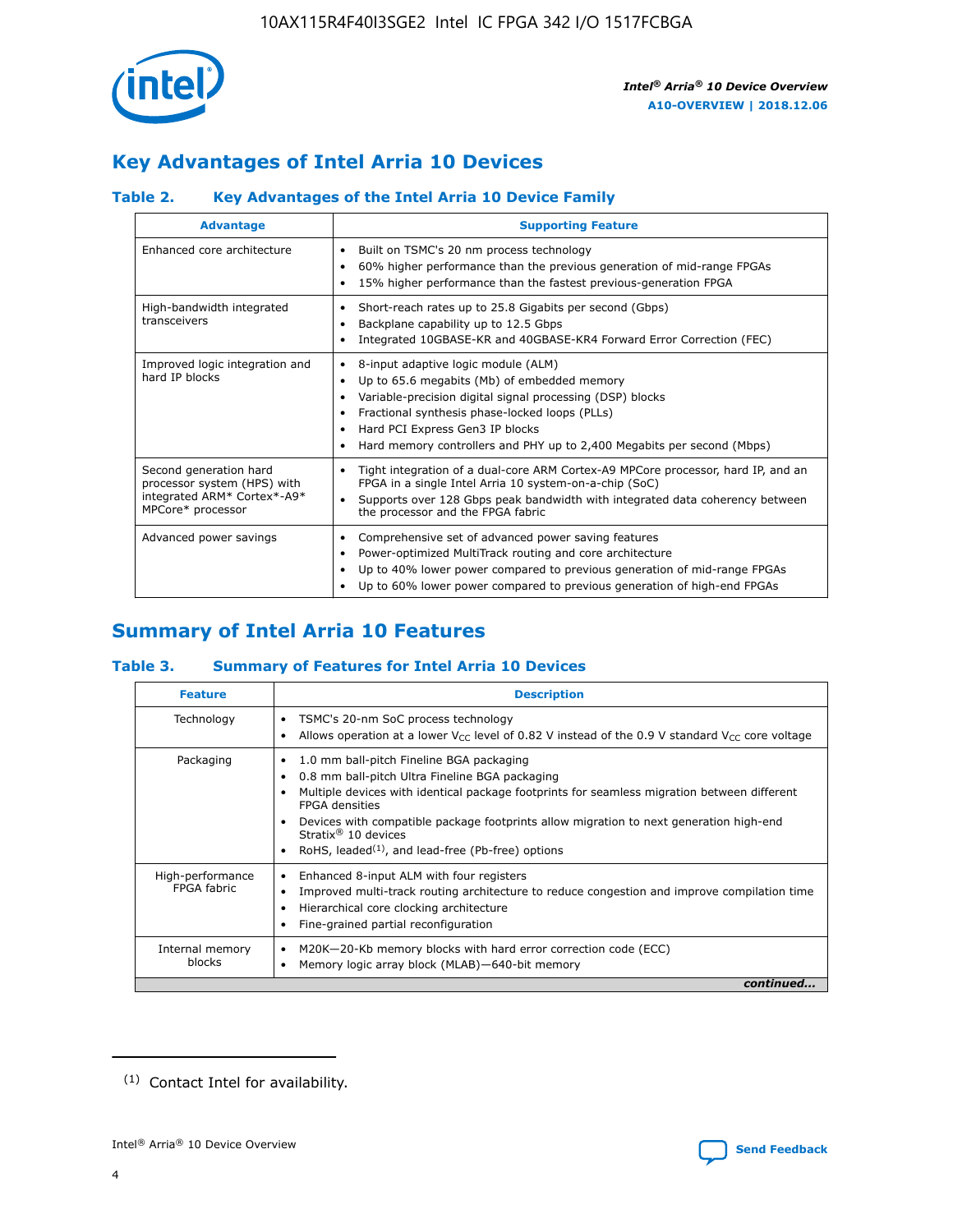r



| <b>Feature</b>                         | <b>Description</b>                                                                                             |                                                                                                                                                                                                                                                                                                                                                                                                                                                                                                                                                                                                                                                                                                                                                                                                                                        |  |  |  |  |  |
|----------------------------------------|----------------------------------------------------------------------------------------------------------------|----------------------------------------------------------------------------------------------------------------------------------------------------------------------------------------------------------------------------------------------------------------------------------------------------------------------------------------------------------------------------------------------------------------------------------------------------------------------------------------------------------------------------------------------------------------------------------------------------------------------------------------------------------------------------------------------------------------------------------------------------------------------------------------------------------------------------------------|--|--|--|--|--|
| Embedded Hard IP<br>blocks             | Variable-precision DSP                                                                                         | Native support for signal processing precision levels from $18 \times 19$ to<br>54 x 54<br>Native support for 27 x 27 multiplier mode<br>64-bit accumulator and cascade for systolic finite impulse responses<br>(FIRs)<br>Internal coefficient memory banks<br>$\bullet$<br>Preadder/subtractor for improved efficiency<br>Additional pipeline register to increase performance and reduce<br>power<br>Supports floating point arithmetic:<br>- Perform multiplication, addition, subtraction, multiply-add,<br>multiply-subtract, and complex multiplication.<br>- Supports multiplication with accumulation capability, cascade<br>summation, and cascade subtraction capability.<br>- Dynamic accumulator reset control.<br>- Support direct vector dot and complex multiplication chaining<br>multiply floating point DSP blocks. |  |  |  |  |  |
|                                        | Memory controller                                                                                              | DDR4, DDR3, and DDR3L                                                                                                                                                                                                                                                                                                                                                                                                                                                                                                                                                                                                                                                                                                                                                                                                                  |  |  |  |  |  |
|                                        | PCI Express*                                                                                                   | PCI Express (PCIe*) Gen3 (x1, x2, x4, or x8), Gen2 (x1, x2, x4, or x8)<br>and Gen1 (x1, x2, x4, or x8) hard IP with complete protocol stack,<br>endpoint, and root port                                                                                                                                                                                                                                                                                                                                                                                                                                                                                                                                                                                                                                                                |  |  |  |  |  |
|                                        | Transceiver I/O                                                                                                | 10GBASE-KR/40GBASE-KR4 Forward Error Correction (FEC)<br>PCS hard IPs that support:<br>$\bullet$<br>- 10-Gbps Ethernet (10GbE)<br>- PCIe PIPE interface<br>$-$ Interlaken<br>- Gbps Ethernet (GbE)<br>- Common Public Radio Interface (CPRI) with deterministic latency<br>support<br>- Gigabit-capable passive optical network (GPON) with fast lock-<br>time support<br>13.5G JESD204b<br>$\bullet$<br>8B/10B, 64B/66B, 64B/67B encoders and decoders<br>Custom mode support for proprietary protocols                                                                                                                                                                                                                                                                                                                               |  |  |  |  |  |
| Core clock networks                    | $\bullet$<br>$\bullet$                                                                                         | Up to 800 MHz fabric clocking, depending on the application:<br>- 667 MHz external memory interface clocking with 2,400 Mbps DDR4 interface<br>- 800 MHz LVDS interface clocking with 1,600 Mbps LVDS interface<br>Global, regional, and peripheral clock networks<br>Clock networks that are not used can be gated to reduce dynamic power                                                                                                                                                                                                                                                                                                                                                                                                                                                                                            |  |  |  |  |  |
| Phase-locked loops<br>(PLLs)           | High-resolution fractional synthesis PLLs:<br>$\bullet$<br>Integer PLLs:<br>- Adjacent to general purpose I/Os | - Precision clock synthesis, clock delay compensation, and zero delay buffering (ZDB)<br>- Support integer mode and fractional mode<br>- Fractional mode support with third-order delta-sigma modulation<br>- Support external memory and LVDS interfaces                                                                                                                                                                                                                                                                                                                                                                                                                                                                                                                                                                              |  |  |  |  |  |
| FPGA General-purpose<br>$I/Os$ (GPIOs) | On-chip termination (OCT)                                                                                      | 1.6 Gbps LVDS-every pair can be configured as receiver or transmitter<br>1.2 V to 3.0 V single-ended LVTTL/LVCMOS interfacing                                                                                                                                                                                                                                                                                                                                                                                                                                                                                                                                                                                                                                                                                                          |  |  |  |  |  |
| <b>External Memory</b><br>Interface    |                                                                                                                | Hard memory controller- DDR4, DDR3, and DDR3L support<br>$-$ DDR4-speeds up to 1,200 MHz/2,400 Mbps<br>- DDR3-speeds up to 1,067 MHz/2,133 Mbps<br>Soft memory controller—provides support for RLDRAM $3^{(2)}$ , QDR IV $^{(2)}$ , and QDR II+<br>continued                                                                                                                                                                                                                                                                                                                                                                                                                                                                                                                                                                           |  |  |  |  |  |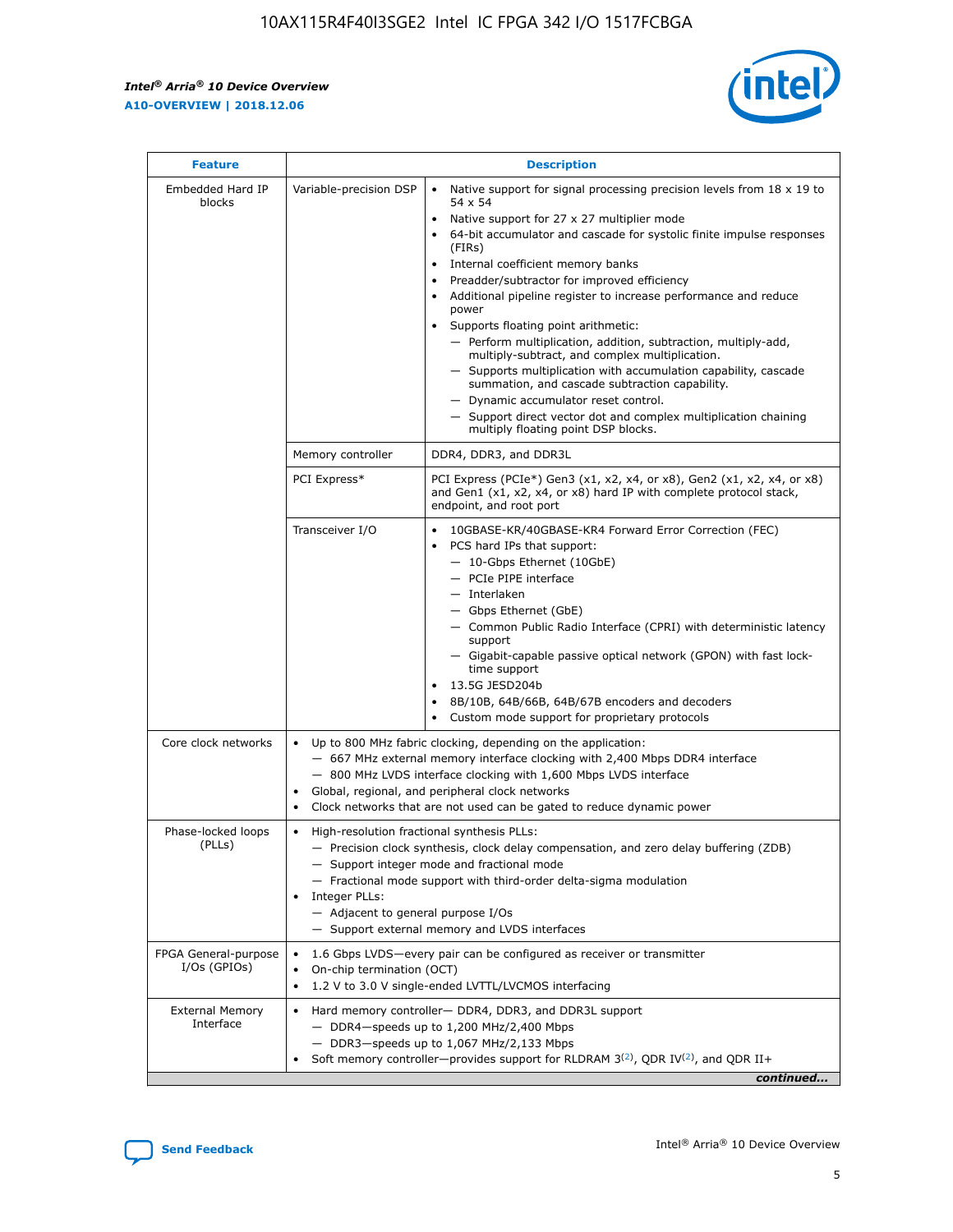

| <b>Feature</b>                                    | <b>Description</b>                                                                                                                                                                                                                                                                                                                                                                                                                                                                                                                                                                                                                           |  |  |  |  |  |  |  |
|---------------------------------------------------|----------------------------------------------------------------------------------------------------------------------------------------------------------------------------------------------------------------------------------------------------------------------------------------------------------------------------------------------------------------------------------------------------------------------------------------------------------------------------------------------------------------------------------------------------------------------------------------------------------------------------------------------|--|--|--|--|--|--|--|
| Low-power serial<br>transceivers                  | • Continuous operating range:<br>- Intel Arria 10 GX-1 Gbps to 17.4 Gbps<br>- Intel Arria 10 GT-1 Gbps to 25.8 Gbps<br>Backplane support:<br>$-$ Intel Arria 10 GX-up to 12.5<br>$-$ Intel Arria 10 GT-up to 12.5<br>Extended range down to 125 Mbps with oversampling<br>ATX transmit PLLs with user-configurable fractional synthesis capability<br>Electronic Dispersion Compensation (EDC) support for XFP, SFP+, QSFP, and CFP optical<br>module<br>• Adaptive linear and decision feedback equalization<br>Transmitter pre-emphasis and de-emphasis<br>$\bullet$<br>Dynamic partial reconfiguration of individual transceiver channels |  |  |  |  |  |  |  |
| <b>HPS</b><br>(Intel Arria 10 SX<br>devices only) | Dual-core ARM Cortex-A9 MPCore processor-1.2 GHz CPU with<br>Processor and system<br>$\bullet$<br>1.5 GHz overdrive capability<br>256 KB on-chip RAM and 64 KB on-chip ROM<br>System peripherals-general-purpose timers, watchdog timers, direct<br>memory access (DMA) controller, FPGA configuration manager, and<br>clock and reset managers<br>Security features-anti-tamper, secure boot, Advanced Encryption<br>$\bullet$<br>Standard (AES) and authentication (SHA)<br>ARM CoreSight* JTAG debug access port, trace port, and on-chip<br>trace storage                                                                                |  |  |  |  |  |  |  |
|                                                   | <b>External interfaces</b><br>Hard memory interface-Hard memory controller (2,400 Mbps DDR4,<br>$\bullet$<br>and 2,133 Mbps DDR3), Quad serial peripheral interface (QSPI) flash<br>controller, NAND flash controller, direct memory access (DMA)<br>controller, Secure Digital/MultiMediaCard (SD/MMC) controller<br>Communication interface-10/100/1000 Ethernet media access<br>$\bullet$<br>control (MAC), USB On-The-GO (OTG) controllers, I <sup>2</sup> C controllers,<br>UART 16550, serial peripheral interface (SPI), and up to 62<br>HPS GPIO interfaces (48 direct-share I/Os)                                                   |  |  |  |  |  |  |  |
|                                                   | High-performance ARM AMBA* AXI bus bridges that support<br>Interconnects to core<br>$\bullet$<br>simultaneous read and write<br>HPS-FPGA bridges-include the FPGA-to-HPS, HPS-to-FPGA, and<br>$\bullet$<br>lightweight HPS-to-FPGA bridges that allow the FPGA fabric to issue<br>transactions to slaves in the HPS, and vice versa<br>Configuration bridge that allows HPS configuration manager to<br>configure the core logic via dedicated 32-bit configuration port<br>FPGA-to-HPS SDRAM controller bridge-provides configuration<br>interfaces for the multiport front end (MPFE) of the HPS SDRAM<br>controller                       |  |  |  |  |  |  |  |
| Configuration                                     | Tamper protection—comprehensive design protection to protect your valuable IP investments<br>Enhanced 256-bit advanced encryption standard (AES) design security with authentication<br>٠<br>Configuration via protocol (CvP) using PCIe Gen1, Gen2, or Gen3<br>continued                                                                                                                                                                                                                                                                                                                                                                    |  |  |  |  |  |  |  |

<sup>(2)</sup> Intel Arria 10 devices support this external memory interface using hard PHY with soft memory controller.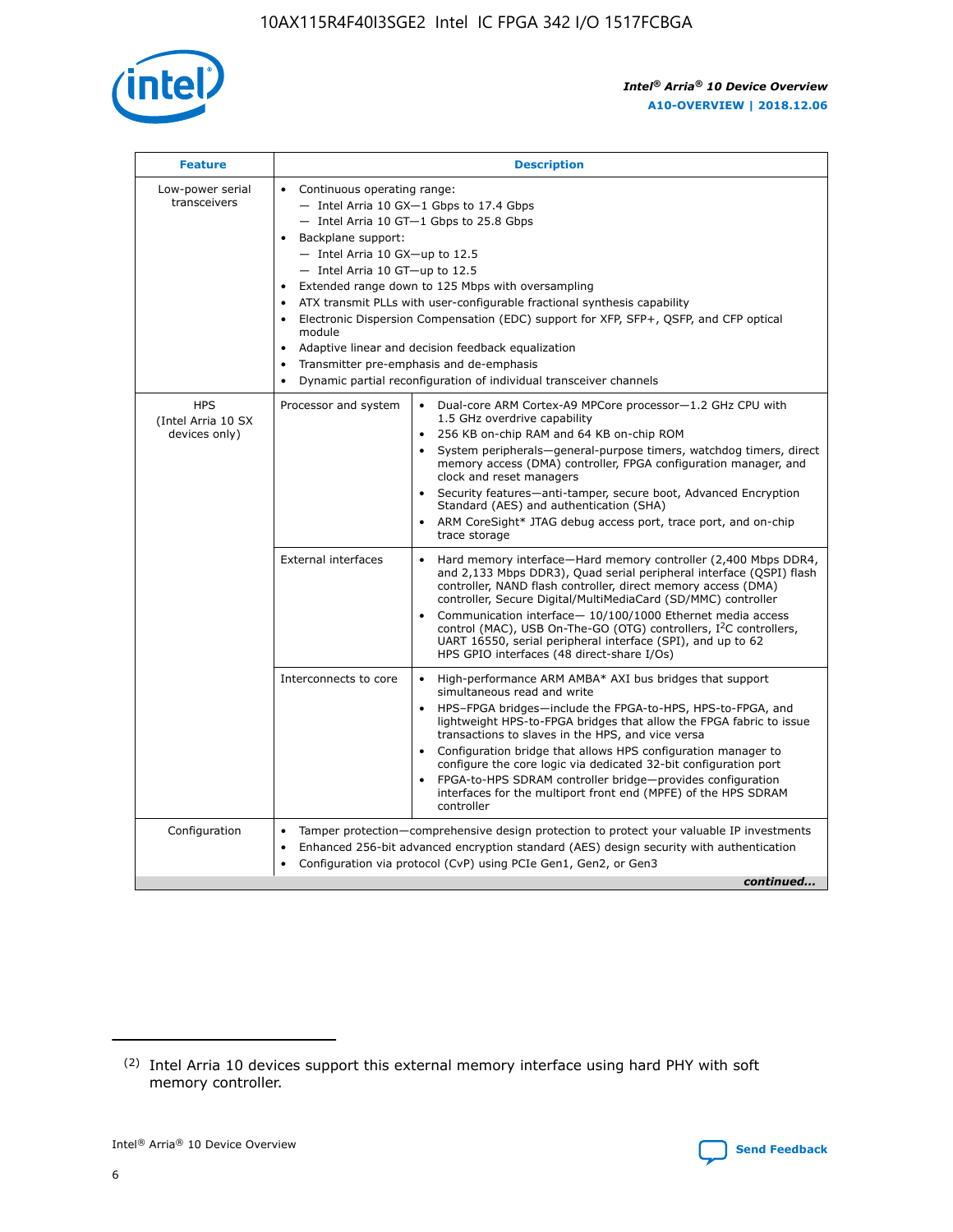

| <b>Feature</b>     | <b>Description</b>                                                                                                                                                                                               |
|--------------------|------------------------------------------------------------------------------------------------------------------------------------------------------------------------------------------------------------------|
|                    | Dynamic reconfiguration of the transceivers and PLLs<br>Fine-grained partial reconfiguration of the core fabric<br>Active Serial x4 Interface<br>$\bullet$                                                       |
| Power management   | SmartVID<br>Low static power device options<br>Programmable Power Technology<br>Intel Quartus <sup>®</sup> Prime integrated power analysis                                                                       |
| Software and tools | Intel Quartus Prime design suite<br>Transceiver toolkit<br>Platform Designer system integration tool<br>DSP Builder for Intel FPGAs<br>OpenCL <sup>™</sup> support<br>Intel SoC FPGA Embedded Design Suite (EDS) |

## **Related Information**

[Intel Arria 10 Transceiver PHY Overview](https://www.intel.com/content/www/us/en/programmable/documentation/nik1398707230472.html#nik1398706768037) Provides details on Intel Arria 10 transceivers.

# **Intel Arria 10 Device Variants and Packages**

#### **Table 4. Device Variants for the Intel Arria 10 Device Family**

| <b>Variant</b>    | <b>Description</b>                                                                                                                                                                                                     |
|-------------------|------------------------------------------------------------------------------------------------------------------------------------------------------------------------------------------------------------------------|
| Intel Arria 10 GX | FPGA featuring 17.4 Gbps transceivers for short reach applications with 12.5 backplane driving<br>capability.                                                                                                          |
| Intel Arria 10 GT | FPGA featuring:<br>17.4 Gbps transceivers for short reach applications with 12.5 backplane driving capability.<br>25.8 Gbps transceivers for supporting CAUI-4 and CEI-25G applications with CFP2 and CFP4<br>modules. |
| Intel Arria 10 SX | SoC integrating ARM-based HPS and FPGA featuring 17.4 Gbps transceivers for short reach<br>applications with 12.5 backplane driving capability.                                                                        |

## **Intel Arria 10 GX**

This section provides the available options, maximum resource counts, and package plan for the Intel Arria 10 GX devices.

The information in this section is correct at the time of publication. For the latest information and to get more details, refer to the Intel FPGA Product Selector.

#### **Related Information**

#### [Intel FPGA Product Selector](http://www.altera.com/products/selector/psg-selector.html) Provides the latest information on Intel products.

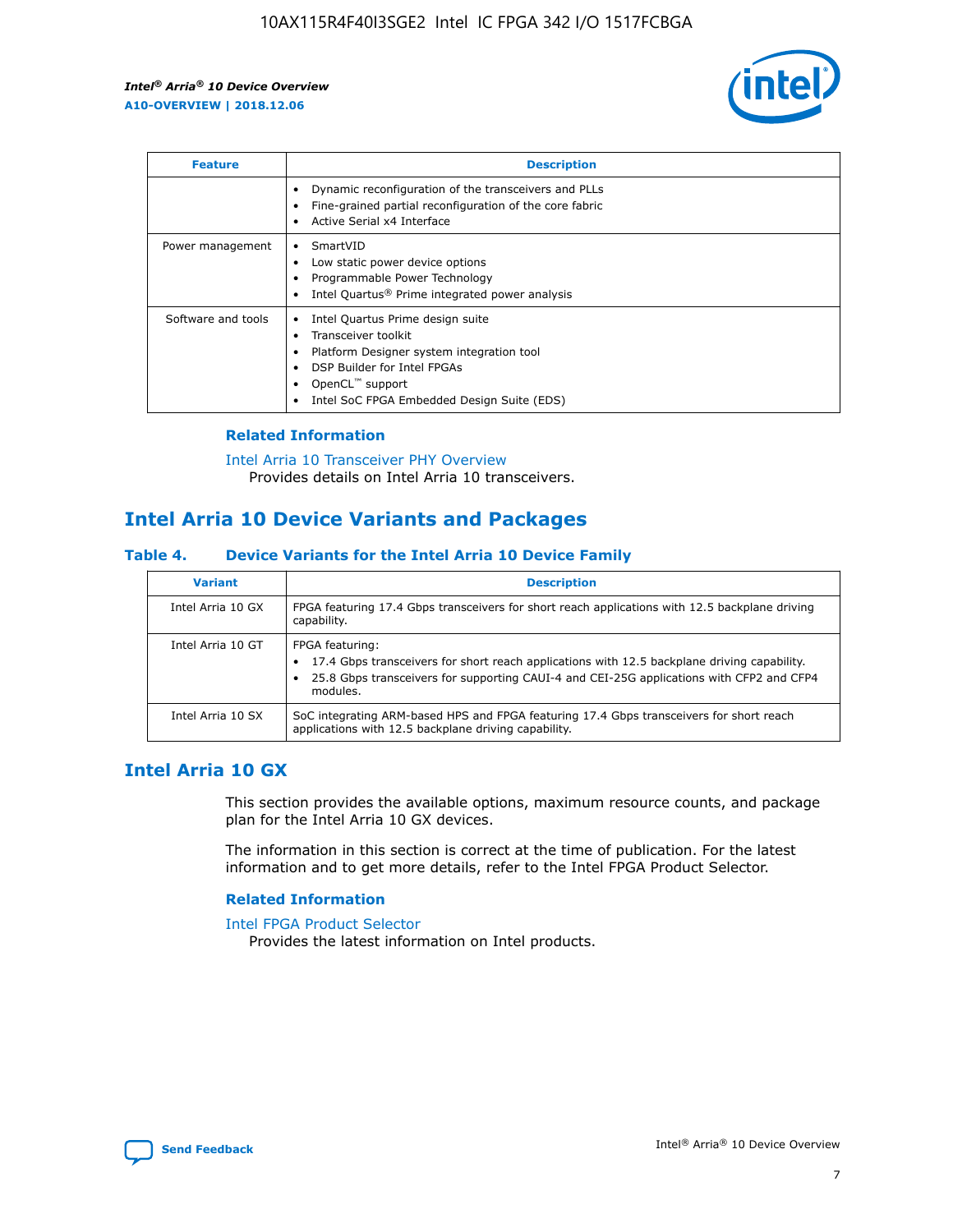

## **Available Options**





#### **Related Information**

[Transceiver Performance for Intel Arria 10 GX/SX Devices](https://www.intel.com/content/www/us/en/programmable/documentation/mcn1413182292568.html#mcn1413213965502) Provides more information about the transceiver speed grade.

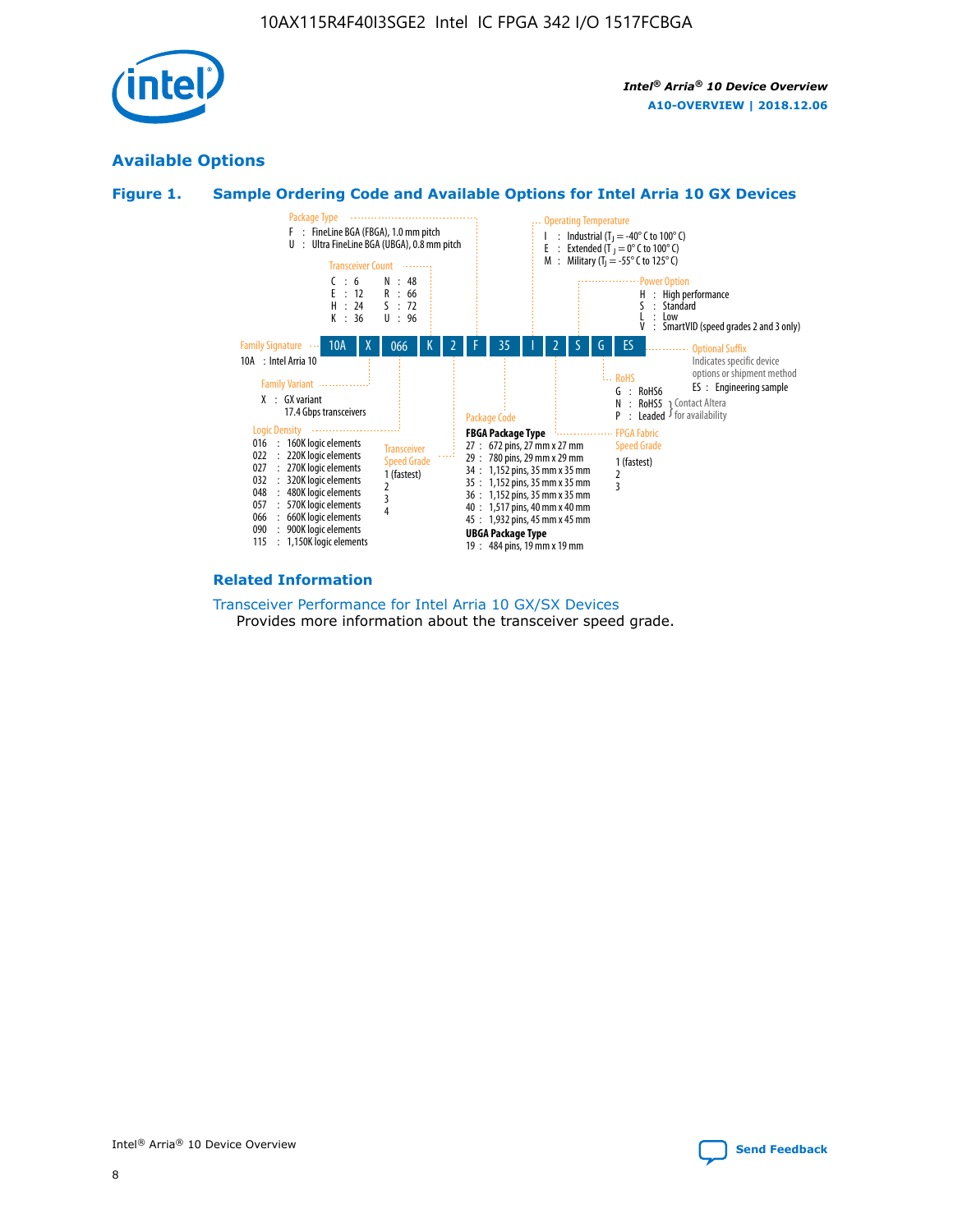

## **Maximum Resources**

#### **Table 5. Maximum Resource Counts for Intel Arria 10 GX Devices (GX 160, GX 220, GX 270, GX 320, and GX 480)**

| <b>Resource</b>              |                         | <b>Product Line</b> |                                |                    |                |                |  |  |  |
|------------------------------|-------------------------|---------------------|--------------------------------|--------------------|----------------|----------------|--|--|--|
|                              |                         | <b>GX 160</b>       | <b>GX 220</b><br><b>GX 270</b> |                    | <b>GX 320</b>  | <b>GX 480</b>  |  |  |  |
| Logic Elements (LE) (K)      |                         | 160                 | 320<br>220<br>270              |                    |                | 480            |  |  |  |
| <b>ALM</b>                   |                         | 61,510              | 80,330                         | 101,620            | 119,900        | 183,590        |  |  |  |
| Register                     |                         | 246,040             | 321,320                        | 479,600<br>406,480 |                | 734,360        |  |  |  |
| Memory (Kb)                  | M <sub>20</sub> K       | 8,800               | 11,740<br>15,000               |                    | 17,820         | 28,620         |  |  |  |
|                              | <b>MLAB</b>             | 1,050               | 1,690                          | 2,452              | 2,727          | 4,164          |  |  |  |
| Variable-precision DSP Block |                         | 156                 | 192                            | 830                | 985            | 1,368          |  |  |  |
| 18 x 19 Multiplier           |                         | 312                 | 384                            | 1,970<br>1,660     |                | 2,736          |  |  |  |
| PLL                          | Fractional<br>Synthesis | 6                   | 6                              | 8                  | 8              | 12             |  |  |  |
|                              | I/O                     | 6                   | 6                              | 8                  | 8              | 12             |  |  |  |
| 17.4 Gbps Transceiver        |                         | 12                  | 12                             | 24                 | 24             | 36             |  |  |  |
| GPIO <sup>(3)</sup>          |                         | 288                 | 288                            | 384                | 384            |                |  |  |  |
| LVDS Pair $(4)$              |                         | 120                 | 120                            | 168                | 168            | 222            |  |  |  |
| PCIe Hard IP Block           |                         | $\mathbf{1}$        | 1                              | $\overline{2}$     | $\overline{2}$ | $\overline{2}$ |  |  |  |
| Hard Memory Controller       |                         | 6                   | 6                              | 8                  | 8              |                |  |  |  |

<sup>(4)</sup> Each LVDS I/O pair can be used as differential input or output.



<sup>(3)</sup> The number of GPIOs does not include transceiver I/Os. In the Intel Quartus Prime software, the number of user I/Os includes transceiver I/Os.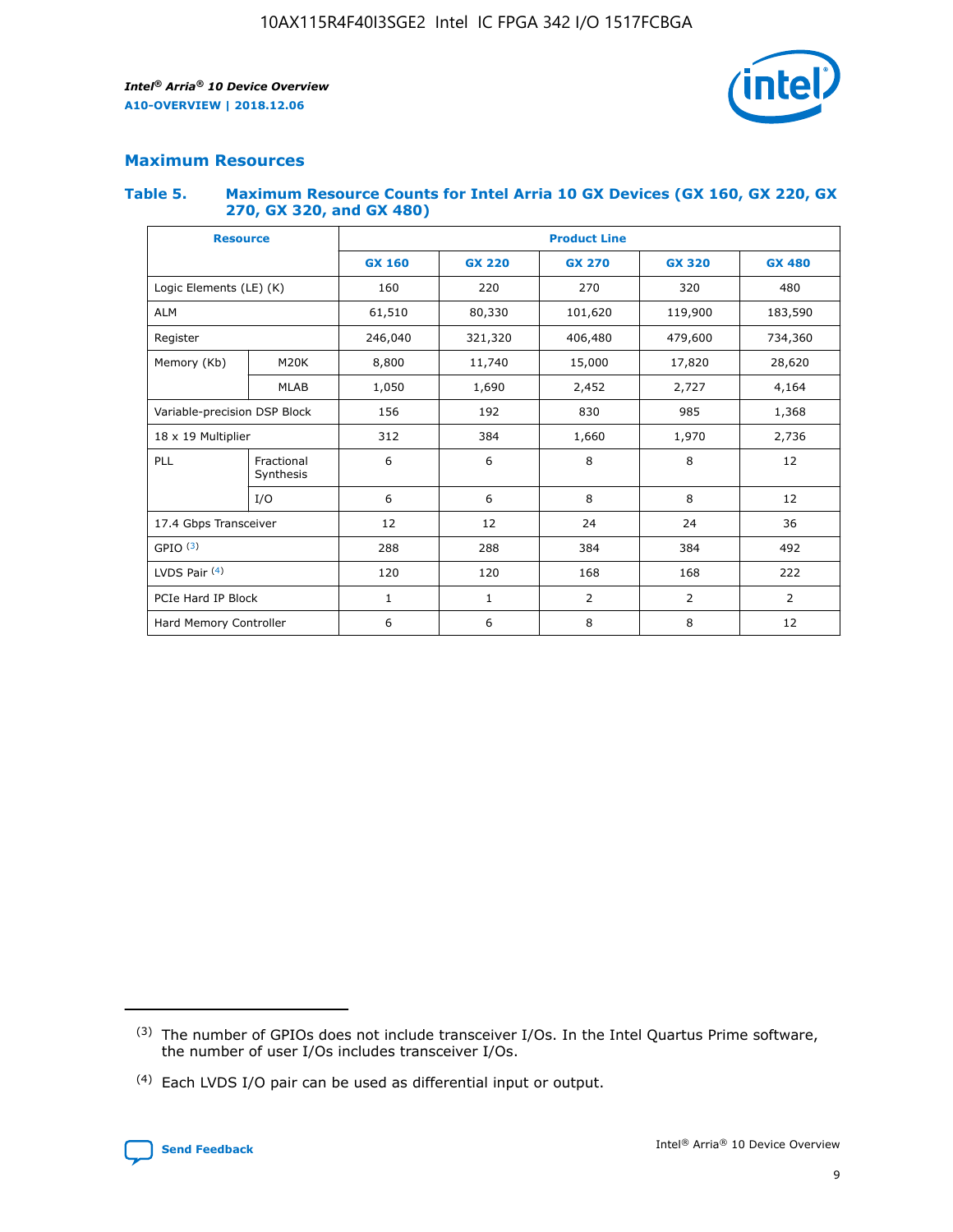

## **Table 6. Maximum Resource Counts for Intel Arria 10 GX Devices (GX 570, GX 660, GX 900, and GX 1150)**

|                              | <b>Resource</b>         | <b>Product Line</b> |                |                |                |  |  |  |
|------------------------------|-------------------------|---------------------|----------------|----------------|----------------|--|--|--|
|                              |                         | <b>GX 570</b>       | <b>GX 660</b>  | <b>GX 900</b>  | <b>GX 1150</b> |  |  |  |
| Logic Elements (LE) (K)      |                         | 570                 | 660            | 900            | 1,150          |  |  |  |
| <b>ALM</b>                   |                         | 217,080             | 251,680        | 339,620        | 427,200        |  |  |  |
| Register                     |                         | 868,320             | 1,006,720      |                | 1,708,800      |  |  |  |
| Memory (Kb)                  | <b>M20K</b>             | 36,000              | 42,620         | 48,460         | 54,260         |  |  |  |
|                              | <b>MLAB</b>             | 5,096               | 5,788          | 9,386          | 12,984         |  |  |  |
| Variable-precision DSP Block |                         | 1,523               | 1,687          | 1,518          | 1,518          |  |  |  |
| $18 \times 19$ Multiplier    |                         | 3,046               | 3,374          | 3,036          | 3,036          |  |  |  |
| PLL                          | Fractional<br>Synthesis | 16                  | 16             | 32             | 32             |  |  |  |
|                              | I/O                     | 16                  | 16             | 16             | 16             |  |  |  |
| 17.4 Gbps Transceiver        |                         | 48                  | 48             | 96             | 96             |  |  |  |
| GPIO <sup>(3)</sup>          |                         | 696                 | 696            | 768            | 768            |  |  |  |
| LVDS Pair $(4)$              |                         | 324                 | 324            | 384            | 384            |  |  |  |
| PCIe Hard IP Block           |                         | 2                   | $\overline{2}$ | $\overline{4}$ | 4              |  |  |  |
| Hard Memory Controller       |                         | 16                  | 16             | 16             | 16             |  |  |  |

## **Package Plan**

## **Table 7. Package Plan for Intel Arria 10 GX Devices (U19, F27, and F29)**

Refer to I/O and High Speed I/O in Intel Arria 10 Devices chapter for the number of 3 V I/O, LVDS I/O, and LVDS channels in each device package.

| <b>Product Line</b> | U <sub>19</sub><br>$(19 \text{ mm} \times 19 \text{ mm})$<br>484-pin UBGA) |          |             |         | <b>F27</b><br>(27 mm × 27 mm,<br>672-pin FBGA) |             | <b>F29</b><br>(29 mm × 29 mm,<br>780-pin FBGA) |          |             |  |
|---------------------|----------------------------------------------------------------------------|----------|-------------|---------|------------------------------------------------|-------------|------------------------------------------------|----------|-------------|--|
|                     | 3 V I/O                                                                    | LVDS I/O | <b>XCVR</b> | 3 V I/O | LVDS I/O                                       | <b>XCVR</b> | 3 V I/O                                        | LVDS I/O | <b>XCVR</b> |  |
| GX 160              | 48                                                                         | 192      | 6           | 48      | 192                                            | 12          | 48                                             | 240      | 12          |  |
| GX 220              | 48                                                                         | 192      | 6           | 48      | 192                                            | 12          | 48                                             | 240      | 12          |  |
| GX 270              |                                                                            |          |             | 48      | 192                                            | 12          | 48                                             | 312      | 12          |  |
| GX 320              |                                                                            |          |             | 48      | 192                                            | 12          | 48                                             | 312      | 12          |  |
| GX 480              |                                                                            |          |             |         |                                                |             | 48                                             | 312      | 12          |  |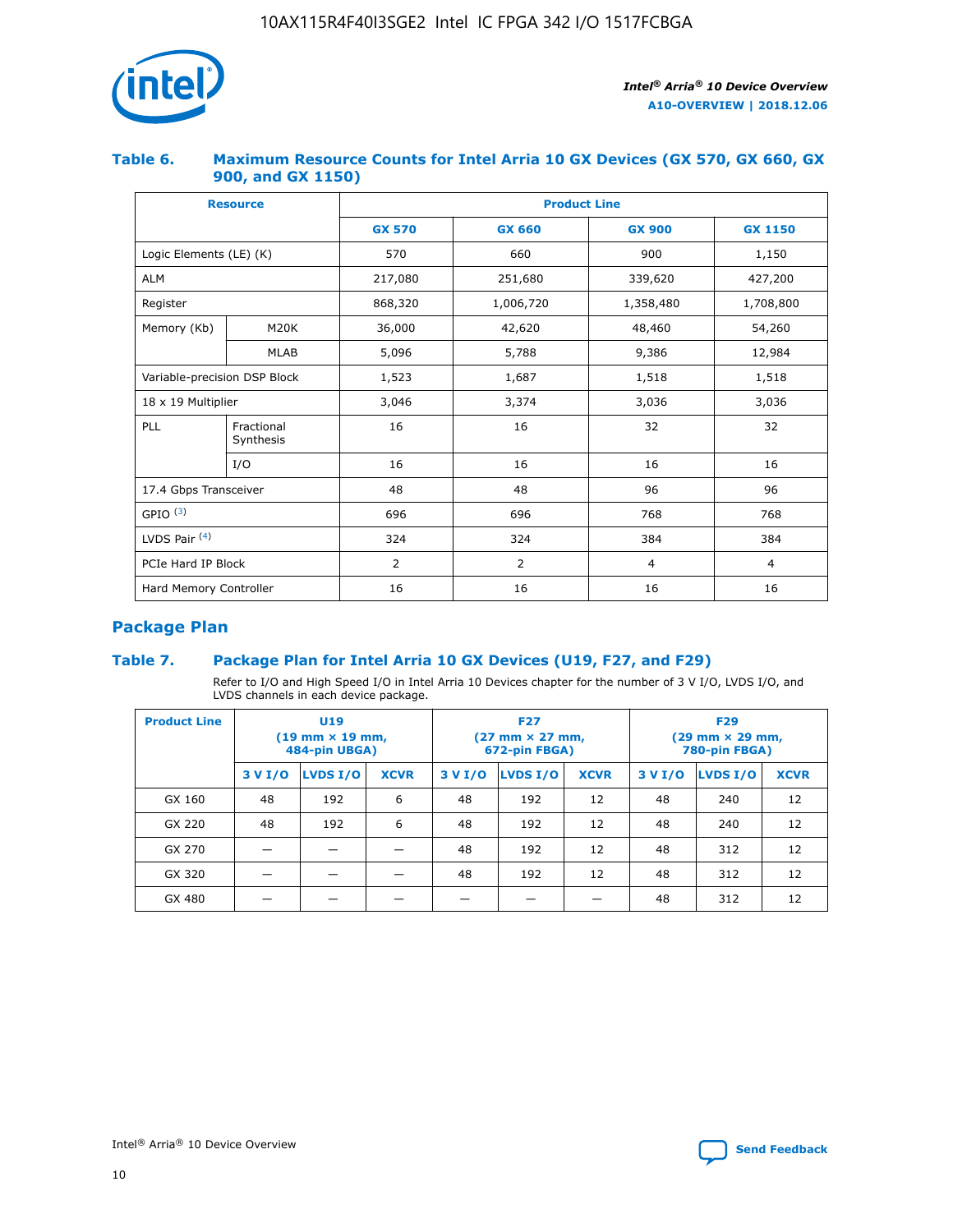

#### **Table 8. Package Plan for Intel Arria 10 GX Devices (F34, F35, NF40, and KF40)**

Refer to I/O and High Speed I/O in Intel Arria 10 Devices chapter for the number of 3 V I/O, LVDS I/O, and LVDS channels in each device package.

| <b>Product Line</b> | <b>F34</b><br>$(35 \text{ mm} \times 35 \text{ mm})$<br>1152-pin FBGA) |                    | <b>F35</b><br>$(35 \text{ mm} \times 35 \text{ mm})$<br><b>1152-pin FBGA)</b> |           | <b>KF40</b><br>$(40$ mm $\times$ 40 mm,<br>1517-pin FBGA) |             |           | <b>NF40</b><br>$(40$ mm $\times$ 40 mm,<br><b>1517-pin FBGA)</b> |             |            |                    |             |
|---------------------|------------------------------------------------------------------------|--------------------|-------------------------------------------------------------------------------|-----------|-----------------------------------------------------------|-------------|-----------|------------------------------------------------------------------|-------------|------------|--------------------|-------------|
|                     | 3V<br>I/O                                                              | <b>LVDS</b><br>I/O | <b>XCVR</b>                                                                   | 3V<br>I/O | <b>LVDS</b><br>I/O                                        | <b>XCVR</b> | 3V<br>I/O | <b>LVDS</b><br>I/O                                               | <b>XCVR</b> | 3 V<br>I/O | <b>LVDS</b><br>I/O | <b>XCVR</b> |
| GX 270              | 48                                                                     | 336                | 24                                                                            | 48        | 336                                                       | 24          |           |                                                                  |             |            |                    |             |
| GX 320              | 48                                                                     | 336                | 24                                                                            | 48        | 336                                                       | 24          |           |                                                                  |             |            |                    |             |
| GX 480              | 48                                                                     | 444                | 24                                                                            | 48        | 348                                                       | 36          |           |                                                                  |             |            |                    |             |
| GX 570              | 48                                                                     | 444                | 24                                                                            | 48        | 348                                                       | 36          | 96        | 600                                                              | 36          | 48         | 540                | 48          |
| GX 660              | 48                                                                     | 444                | 24                                                                            | 48        | 348                                                       | 36          | 96        | 600                                                              | 36          | 48         | 540                | 48          |
| GX 900              |                                                                        | 504                | 24                                                                            | -         |                                                           |             |           |                                                                  |             |            | 600                | 48          |
| GX 1150             |                                                                        | 504                | 24                                                                            |           |                                                           |             |           |                                                                  |             |            | 600                | 48          |

#### **Table 9. Package Plan for Intel Arria 10 GX Devices (RF40, NF45, SF45, and UF45)**

Refer to I/O and High Speed I/O in Intel Arria 10 Devices chapter for the number of 3 V I/O, LVDS I/O, and LVDS channels in each device package.

| <b>Product Line</b> | <b>RF40</b><br>$(40$ mm $\times$ 40 mm,<br>1517-pin FBGA) |                    | <b>NF45</b><br>$(45 \text{ mm} \times 45 \text{ mm})$<br><b>1932-pin FBGA)</b> |            |                    | <b>SF45</b><br>$(45 \text{ mm} \times 45 \text{ mm})$<br><b>1932-pin FBGA)</b> |            |                    | <b>UF45</b><br>$(45 \text{ mm} \times 45 \text{ mm})$<br><b>1932-pin FBGA)</b> |           |                    |             |
|---------------------|-----------------------------------------------------------|--------------------|--------------------------------------------------------------------------------|------------|--------------------|--------------------------------------------------------------------------------|------------|--------------------|--------------------------------------------------------------------------------|-----------|--------------------|-------------|
|                     | 3V<br>I/O                                                 | <b>LVDS</b><br>I/O | <b>XCVR</b>                                                                    | 3 V<br>I/O | <b>LVDS</b><br>I/O | <b>XCVR</b>                                                                    | 3 V<br>I/O | <b>LVDS</b><br>I/O | <b>XCVR</b>                                                                    | 3V<br>I/O | <b>LVDS</b><br>I/O | <b>XCVR</b> |
| GX 900              |                                                           | 342                | 66                                                                             | _          | 768                | 48                                                                             |            | 624                | 72                                                                             |           | 480                | 96          |
| GX 1150             |                                                           | 342                | 66                                                                             | _          | 768                | 48                                                                             |            | 624                | 72                                                                             |           | 480                | 96          |

## **Related Information**

[I/O and High-Speed Differential I/O Interfaces in Intel Arria 10 Devices chapter, Intel](https://www.intel.com/content/www/us/en/programmable/documentation/sam1403482614086.html#sam1403482030321) [Arria 10 Device Handbook](https://www.intel.com/content/www/us/en/programmable/documentation/sam1403482614086.html#sam1403482030321)

Provides the number of 3 V and LVDS I/Os, and LVDS channels for each Intel Arria 10 device package.

## **Intel Arria 10 GT**

This section provides the available options, maximum resource counts, and package plan for the Intel Arria 10 GT devices.

The information in this section is correct at the time of publication. For the latest information and to get more details, refer to the Intel FPGA Product Selector.

#### **Related Information**

#### [Intel FPGA Product Selector](http://www.altera.com/products/selector/psg-selector.html)

Provides the latest information on Intel products.

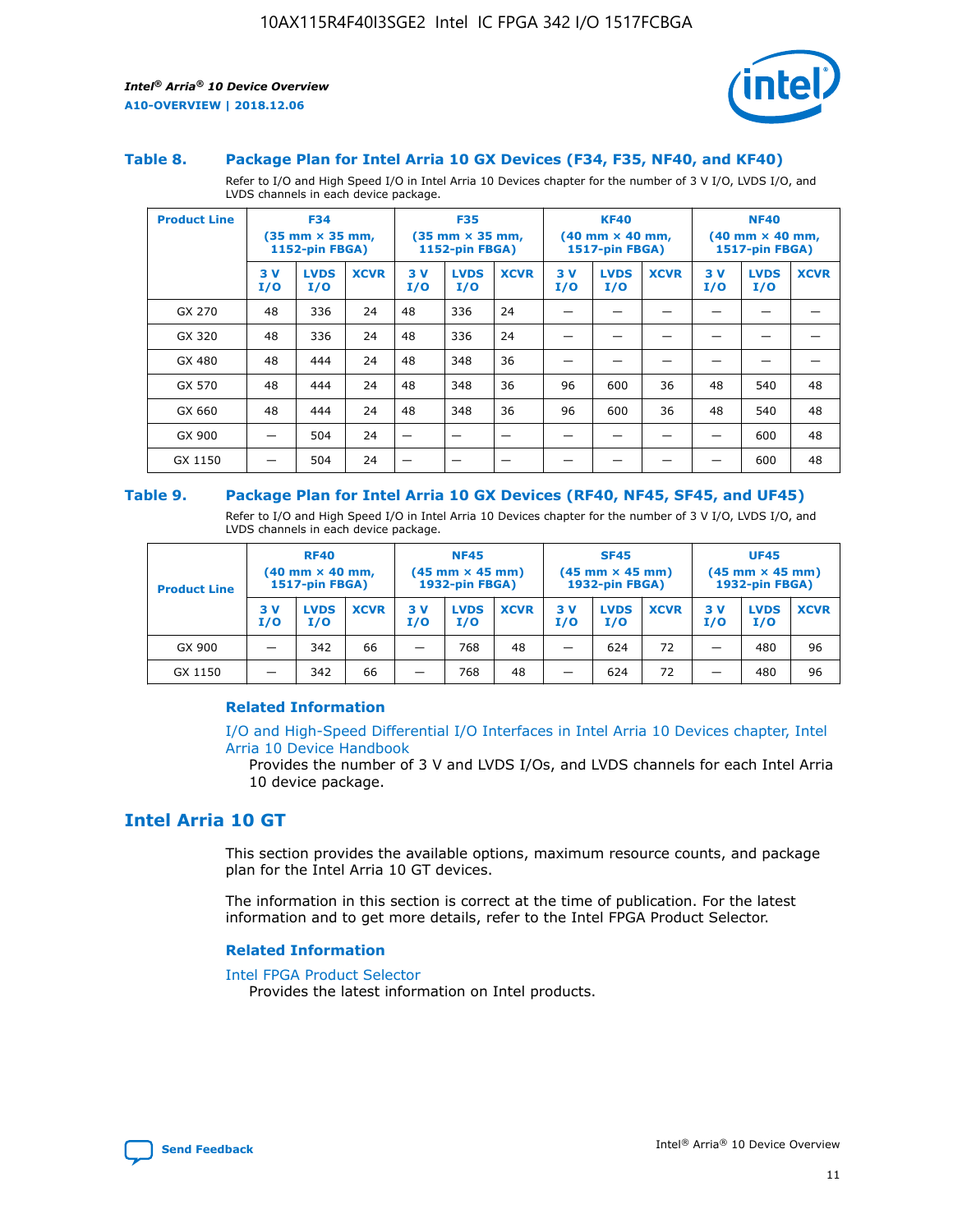

## **Available Options**

## **Figure 2. Sample Ordering Code and Available Options for Intel Arria 10 GT Devices**

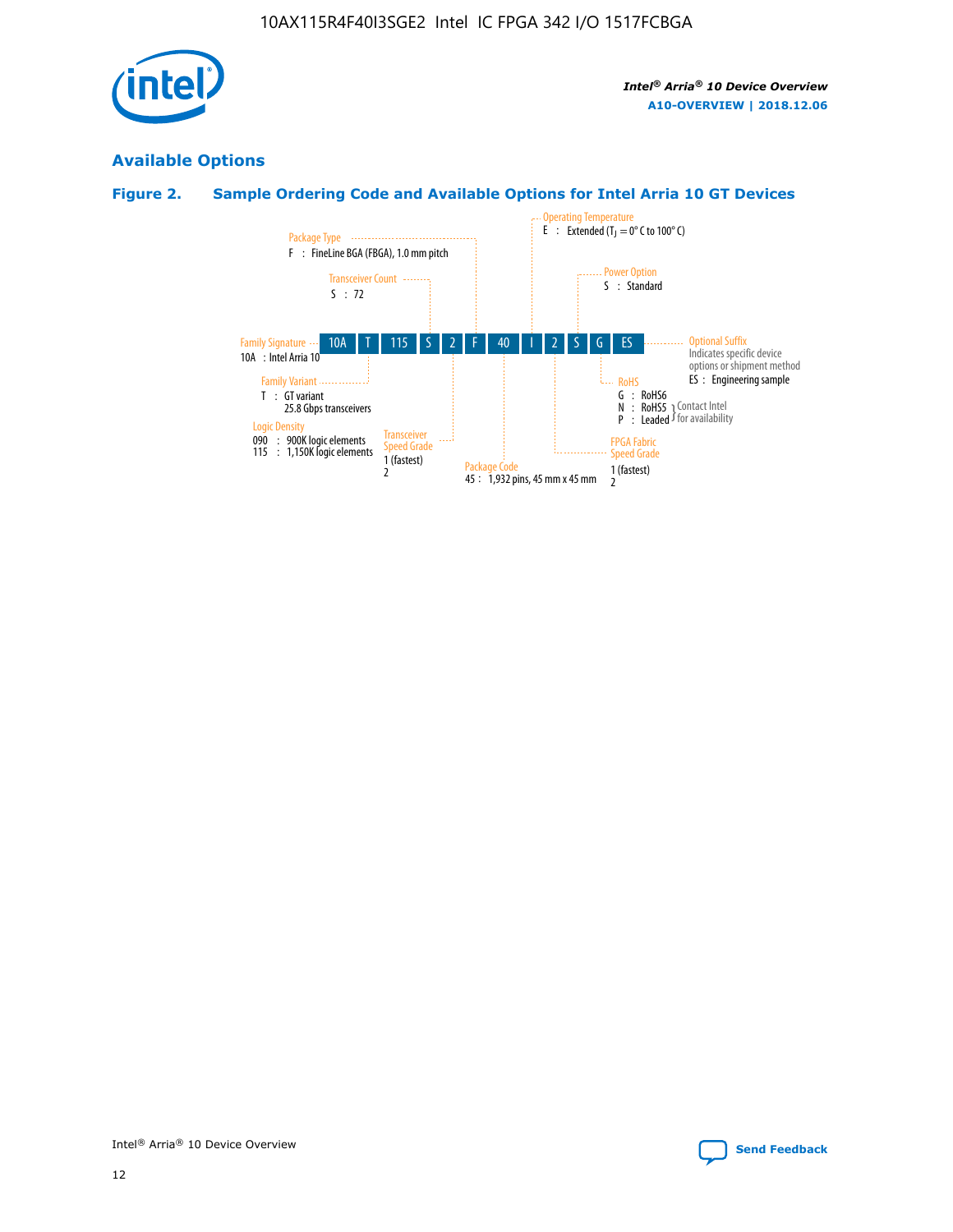

## **Maximum Resources**

#### **Table 10. Maximum Resource Counts for Intel Arria 10 GT Devices**

| <b>Resource</b>              |                      |                | <b>Product Line</b> |  |
|------------------------------|----------------------|----------------|---------------------|--|
|                              |                      | <b>GT 900</b>  | GT 1150             |  |
| Logic Elements (LE) (K)      |                      | 900            | 1,150               |  |
| <b>ALM</b>                   |                      | 339,620        | 427,200             |  |
| Register                     |                      | 1,358,480      | 1,708,800           |  |
| Memory (Kb)                  | M <sub>20</sub> K    | 48,460         | 54,260              |  |
|                              | <b>MLAB</b>          | 9,386          | 12,984              |  |
| Variable-precision DSP Block |                      | 1,518          | 1,518               |  |
| 18 x 19 Multiplier           |                      | 3,036          | 3,036               |  |
| PLL                          | Fractional Synthesis | 32             | 32                  |  |
|                              | I/O                  | 16             | 16                  |  |
| Transceiver                  | 17.4 Gbps            | 72(5)          | 72(5)               |  |
|                              | 25.8 Gbps            | 6              | 6                   |  |
| GPIO <sup>(6)</sup>          |                      | 624            | 624                 |  |
| LVDS Pair $(7)$              |                      | 312            | 312                 |  |
| PCIe Hard IP Block           |                      | $\overline{4}$ | $\overline{4}$      |  |
| Hard Memory Controller       |                      | 16             | 16                  |  |

## **Related Information**

#### [Intel Arria 10 GT Channel Usage](https://www.intel.com/content/www/us/en/programmable/documentation/nik1398707230472.html#nik1398707008178)

Configuring GT/GX channels in Intel Arria 10 GT devices.

## **Package Plan**

### **Table 11. Package Plan for Intel Arria 10 GT Devices**

Refer to I/O and High Speed I/O in Intel Arria 10 Devices chapter for the number of 3 V I/O, LVDS I/O, and LVDS channels in each device package.

| <b>Product Line</b> | <b>SF45</b><br>(45 mm × 45 mm, 1932-pin FBGA) |                 |             |  |  |  |
|---------------------|-----------------------------------------------|-----------------|-------------|--|--|--|
|                     | 3 V I/O                                       | <b>LVDS I/O</b> | <b>XCVR</b> |  |  |  |
| GT 900              |                                               | 624             | 72          |  |  |  |
| GT 1150             |                                               | 624             |             |  |  |  |

<sup>(7)</sup> Each LVDS I/O pair can be used as differential input or output.



 $(5)$  If all 6 GT channels are in use, 12 of the GX channels are not usable.

<sup>(6)</sup> The number of GPIOs does not include transceiver I/Os. In the Intel Quartus Prime software, the number of user I/Os includes transceiver I/Os.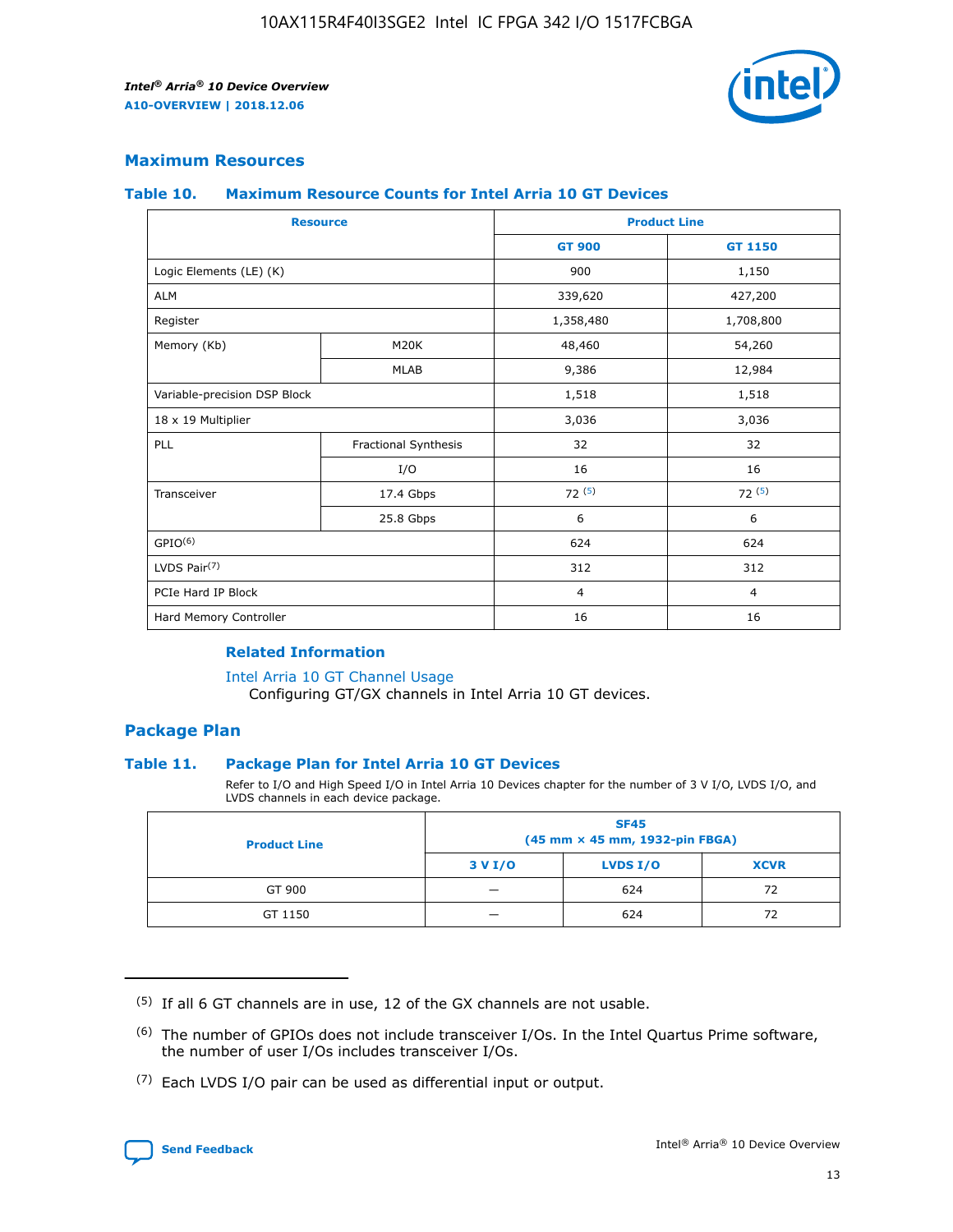

#### **Related Information**

[I/O and High-Speed Differential I/O Interfaces in Intel Arria 10 Devices chapter, Intel](https://www.intel.com/content/www/us/en/programmable/documentation/sam1403482614086.html#sam1403482030321) [Arria 10 Device Handbook](https://www.intel.com/content/www/us/en/programmable/documentation/sam1403482614086.html#sam1403482030321)

Provides the number of 3 V and LVDS I/Os, and LVDS channels for each Intel Arria 10 device package.

## **Intel Arria 10 SX**

This section provides the available options, maximum resource counts, and package plan for the Intel Arria 10 SX devices.

The information in this section is correct at the time of publication. For the latest information and to get more details, refer to the Intel FPGA Product Selector.

#### **Related Information**

[Intel FPGA Product Selector](http://www.altera.com/products/selector/psg-selector.html) Provides the latest information on Intel products.

#### **Available Options**

#### **Figure 3. Sample Ordering Code and Available Options for Intel Arria 10 SX Devices**



#### **Related Information**

[Transceiver Performance for Intel Arria 10 GX/SX Devices](https://www.intel.com/content/www/us/en/programmable/documentation/mcn1413182292568.html#mcn1413213965502) Provides more information about the transceiver speed grade.

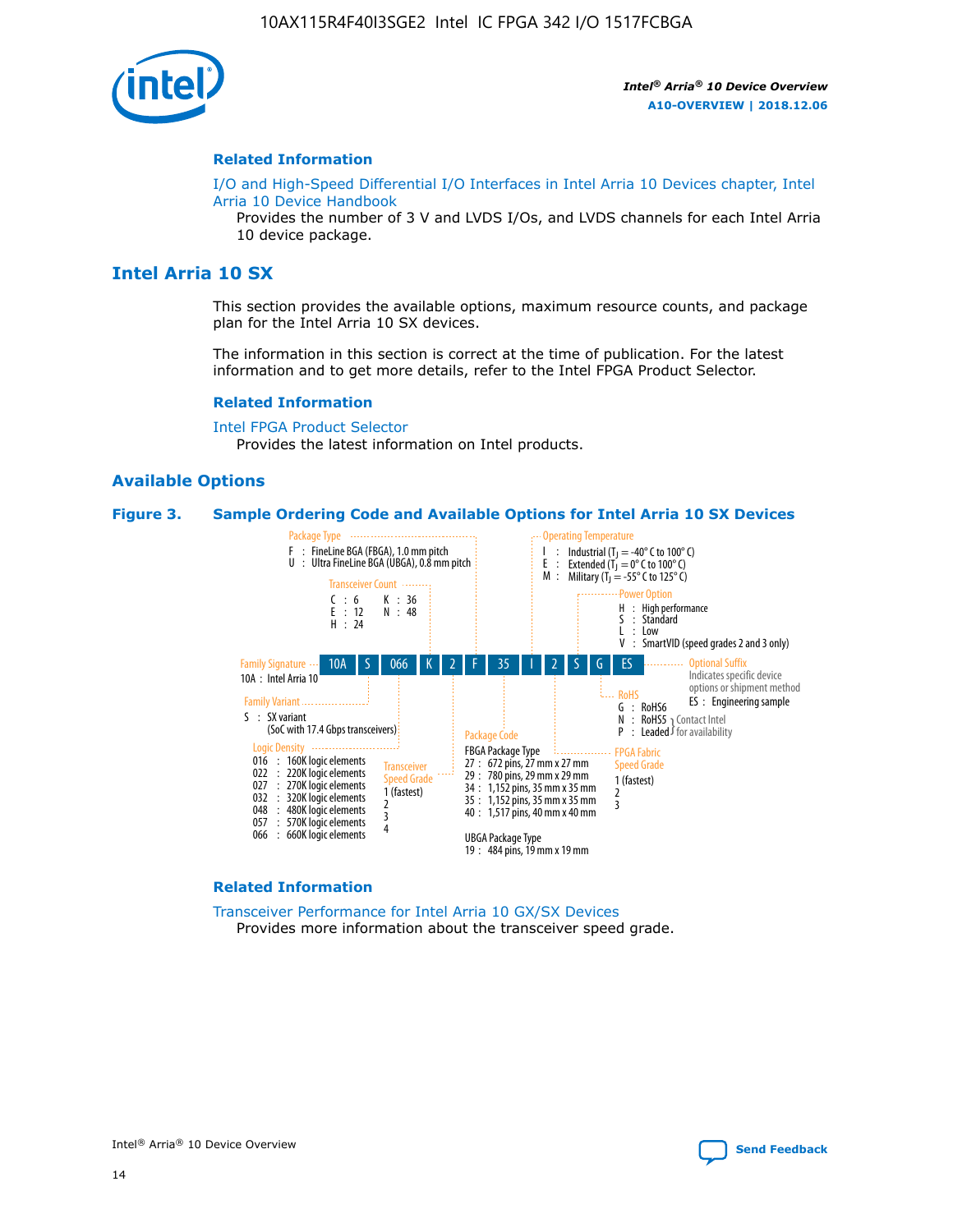

## **Maximum Resources**

### **Table 12. Maximum Resource Counts for Intel Arria 10 SX Devices**

|                                   | <b>Resource</b>         | <b>Product Line</b> |               |                |                |                |                |                |  |  |  |
|-----------------------------------|-------------------------|---------------------|---------------|----------------|----------------|----------------|----------------|----------------|--|--|--|
|                                   |                         | <b>SX 160</b>       | <b>SX 220</b> | <b>SX 270</b>  | <b>SX 320</b>  | <b>SX 480</b>  | <b>SX 570</b>  | <b>SX 660</b>  |  |  |  |
| Logic Elements (LE) (K)           |                         | 160                 | 220           | 270            | 320            | 480            | 570            | 660            |  |  |  |
| <b>ALM</b>                        |                         | 61,510              | 80,330        | 101,620        | 119,900        | 183,590        | 217,080        | 251,680        |  |  |  |
| Register                          |                         | 246,040             | 321,320       | 406,480        | 479,600        | 734,360        | 868,320        | 1,006,720      |  |  |  |
| Memory (Kb)                       | <b>M20K</b>             | 8,800               | 11,740        | 15,000         | 17,820         | 28,620         | 36,000         | 42,620         |  |  |  |
|                                   | <b>MLAB</b>             | 1,050               | 1,690         | 2,452          | 2,727          | 4,164          | 5,096          | 5,788          |  |  |  |
| Variable-precision DSP Block      |                         | 156                 | 192           | 830            | 985            | 1,368          | 1,523          | 1,687          |  |  |  |
| 18 x 19 Multiplier                |                         | 312                 | 384           | 1,660          | 1,970          | 2,736          | 3,046          | 3,374          |  |  |  |
| <b>PLL</b>                        | Fractional<br>Synthesis | 6                   | 6             | 8              | 8              | 12             | 16             | 16             |  |  |  |
|                                   | I/O                     | 6                   | 6             | 8              | 8              | 12             | 16             | 16             |  |  |  |
| 17.4 Gbps Transceiver             |                         | 12                  | 12            | 24             | 24             | 36             | 48             | 48             |  |  |  |
| GPIO <sup>(8)</sup>               |                         | 288                 | 288           | 384            | 384            | 492            | 696            | 696            |  |  |  |
| LVDS Pair $(9)$                   |                         | 120                 | 120           | 168            | 168            | 174            | 324            | 324            |  |  |  |
| PCIe Hard IP Block                |                         | $\mathbf{1}$        | $\mathbf{1}$  | $\overline{2}$ | $\overline{2}$ | $\overline{2}$ | $\overline{2}$ | $\overline{2}$ |  |  |  |
| Hard Memory Controller            |                         | 6                   | 6             | 8              | 8              | 12             | 16             | 16             |  |  |  |
| ARM Cortex-A9 MPCore<br>Processor |                         | Yes                 | Yes           | Yes            | Yes            | Yes            | Yes            | Yes            |  |  |  |

## **Package Plan**

### **Table 13. Package Plan for Intel Arria 10 SX Devices (U19, F27, F29, and F34)**

Refer to I/O and High Speed I/O in Intel Arria 10 Devices chapter for the number of 3 V I/O, LVDS I/O, and LVDS channels in each device package.

| <b>Product Line</b> | <b>U19</b><br>$(19 \text{ mm} \times 19 \text{ mm})$<br>484-pin UBGA) |                    | <b>F27</b><br>$(27 \text{ mm} \times 27 \text{ mm})$<br>672-pin FBGA) |           | <b>F29</b><br>$(29$ mm $\times$ 29 mm,<br>780-pin FBGA) |             |            | <b>F34</b><br>$(35 \text{ mm} \times 35 \text{ mm})$<br>1152-pin FBGA) |             |           |                    |             |
|---------------------|-----------------------------------------------------------------------|--------------------|-----------------------------------------------------------------------|-----------|---------------------------------------------------------|-------------|------------|------------------------------------------------------------------------|-------------|-----------|--------------------|-------------|
|                     | 3V<br>I/O                                                             | <b>LVDS</b><br>I/O | <b>XCVR</b>                                                           | 3V<br>I/O | <b>LVDS</b><br>I/O                                      | <b>XCVR</b> | 3 V<br>I/O | <b>LVDS</b><br>I/O                                                     | <b>XCVR</b> | 3V<br>I/O | <b>LVDS</b><br>I/O | <b>XCVR</b> |
| SX 160              | 48                                                                    | 144                | 6                                                                     | 48        | 192                                                     | 12          | 48         | 240                                                                    | 12          | –         |                    |             |
| SX 220              | 48                                                                    | 144                | 6                                                                     | 48        | 192                                                     | 12          | 48         | 240                                                                    | 12          |           |                    |             |
| SX 270              |                                                                       |                    |                                                                       | 48        | 192                                                     | 12          | 48         | 312                                                                    | 12          | 48        | 336                | 24          |
| SX 320              |                                                                       |                    |                                                                       | 48        | 192                                                     | 12          | 48         | 312                                                                    | 12          | 48        | 336                | 24          |
|                     | continued                                                             |                    |                                                                       |           |                                                         |             |            |                                                                        |             |           |                    |             |

 $(8)$  The number of GPIOs does not include transceiver I/Os. In the Intel Quartus Prime software, the number of user I/Os includes transceiver I/Os.

 $(9)$  Each LVDS I/O pair can be used as differential input or output.

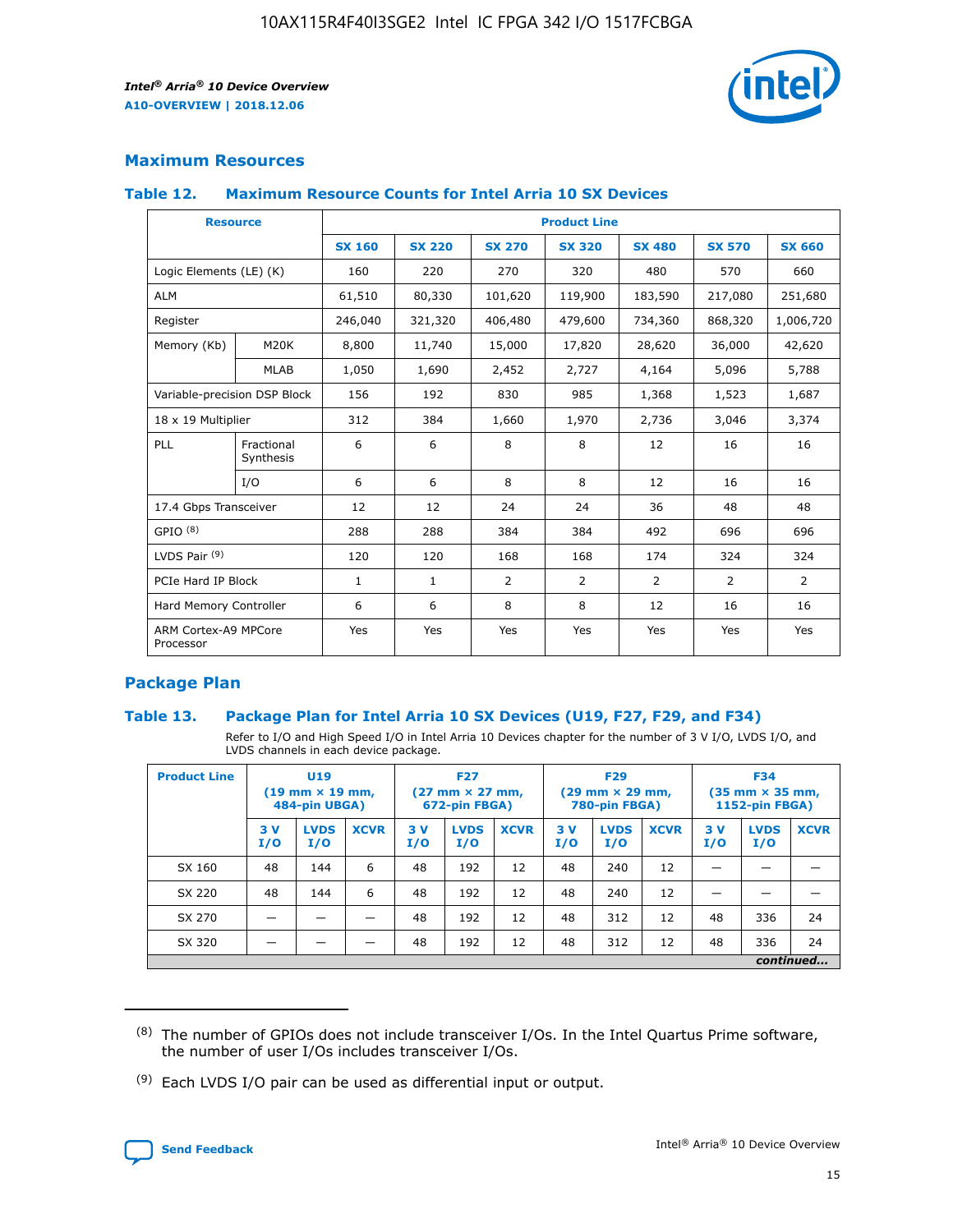

| <b>Product Line</b> |            | U <sub>19</sub><br>$(19 \text{ mm} \times 19 \text{ mm})$<br>484-pin UBGA) |             | <b>F27</b><br>$(27 \text{ mm} \times 27 \text{ mm})$<br>672-pin FBGA) |                    | <b>F29</b><br>$(29 \text{ mm} \times 29 \text{ mm})$<br>780-pin FBGA) |           |                    | <b>F34</b><br>$(35 \text{ mm} \times 35 \text{ mm})$<br><b>1152-pin FBGA)</b> |           |                    |             |
|---------------------|------------|----------------------------------------------------------------------------|-------------|-----------------------------------------------------------------------|--------------------|-----------------------------------------------------------------------|-----------|--------------------|-------------------------------------------------------------------------------|-----------|--------------------|-------------|
|                     | 3 V<br>I/O | <b>LVDS</b><br>I/O                                                         | <b>XCVR</b> | 3V<br>I/O                                                             | <b>LVDS</b><br>I/O | <b>XCVR</b>                                                           | 3V<br>I/O | <b>LVDS</b><br>I/O | <b>XCVR</b>                                                                   | 3V<br>I/O | <b>LVDS</b><br>I/O | <b>XCVR</b> |
| SX 480              |            |                                                                            |             |                                                                       |                    |                                                                       | 48        | 312                | 12                                                                            | 48        | 444                | 24          |
| SX 570              |            |                                                                            |             |                                                                       |                    |                                                                       |           |                    |                                                                               | 48        | 444                | 24          |
| SX 660              |            |                                                                            |             |                                                                       |                    |                                                                       |           |                    |                                                                               | 48        | 444                | 24          |

## **Table 14. Package Plan for Intel Arria 10 SX Devices (F35, KF40, and NF40)**

Refer to I/O and High Speed I/O in Intel Arria 10 Devices chapter for the number of 3 V I/O, LVDS I/O, and LVDS channels in each device package.

| <b>Product Line</b> | <b>F35</b><br>(35 mm × 35 mm,<br><b>1152-pin FBGA)</b> |          |             |                                           | <b>KF40</b><br>(40 mm × 40 mm,<br>1517-pin FBGA) |    | <b>NF40</b><br>$(40 \text{ mm} \times 40 \text{ mm})$<br><b>1517-pin FBGA)</b> |          |             |  |
|---------------------|--------------------------------------------------------|----------|-------------|-------------------------------------------|--------------------------------------------------|----|--------------------------------------------------------------------------------|----------|-------------|--|
|                     | 3 V I/O                                                | LVDS I/O | <b>XCVR</b> | <b>LVDS I/O</b><br><b>XCVR</b><br>3 V I/O |                                                  |    | 3 V I/O                                                                        | LVDS I/O | <b>XCVR</b> |  |
| SX 270              | 48                                                     | 336      | 24          |                                           |                                                  |    |                                                                                |          |             |  |
| SX 320              | 48                                                     | 336      | 24          |                                           |                                                  |    |                                                                                |          |             |  |
| SX 480              | 48                                                     | 348      | 36          |                                           |                                                  |    |                                                                                |          |             |  |
| SX 570              | 48                                                     | 348      | 36          | 96                                        | 600                                              | 36 | 48                                                                             | 540      | 48          |  |
| SX 660              | 48                                                     | 348      | 36          | 96                                        | 600                                              | 36 | 48                                                                             | 540      | 48          |  |

## **Related Information**

[I/O and High-Speed Differential I/O Interfaces in Intel Arria 10 Devices chapter, Intel](https://www.intel.com/content/www/us/en/programmable/documentation/sam1403482614086.html#sam1403482030321) [Arria 10 Device Handbook](https://www.intel.com/content/www/us/en/programmable/documentation/sam1403482614086.html#sam1403482030321)

Provides the number of 3 V and LVDS I/Os, and LVDS channels for each Intel Arria 10 device package.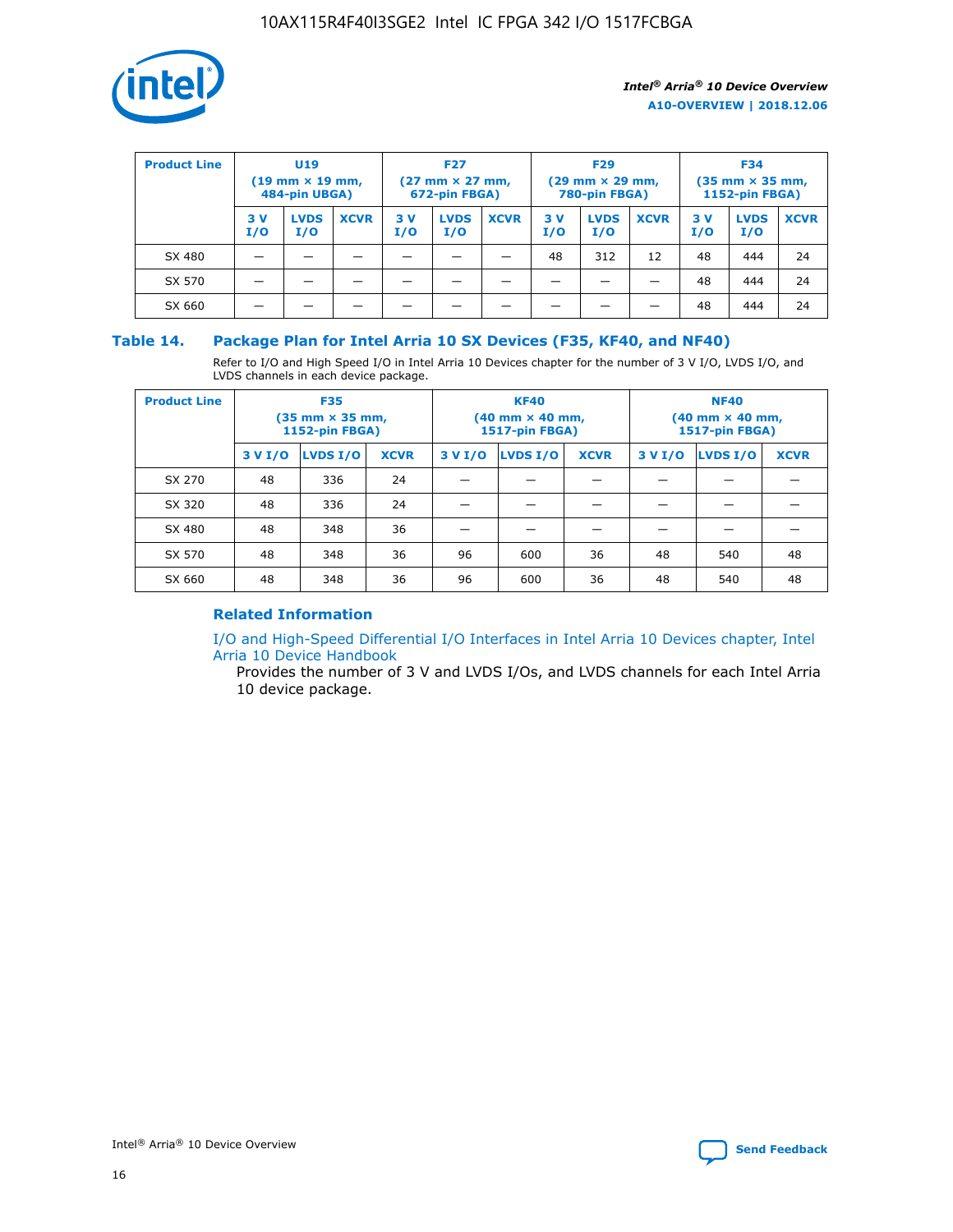

# **I/O Vertical Migration for Intel Arria 10 Devices**

#### **Figure 4. Migration Capability Across Intel Arria 10 Product Lines**

- The arrows indicate the migration paths. The devices included in each vertical migration path are shaded. Devices with fewer resources in the same path have lighter shades.
- To achieve the full I/O migration across product lines in the same migration path, restrict I/Os and transceivers usage to match the product line with the lowest I/O and transceiver counts.
- An LVDS I/O bank in the source device may be mapped to a 3 V I/O bank in the target device. To use memory interface clock frequency higher than 533 MHz, assign external memory interface pins only to banks that are LVDS I/O in both devices.
- There may be nominal 0.15 mm package height difference between some product lines in the same package type.
	- **Variant Product Line Package U19 F27 F29 F34 F35 KF40 NF40 RF40 NF45 SF45 UF45** Intel® Arria® 10 GX GX 160 GX 220 GX 270 GX 320 GX 480 GX 570 GX 660 GX 900 GX 1150 Intel Arria 10 GT GT 900 GT 1150 Intel Arria 10 SX SX 160 SX 220 SX 270 SX 320 SX 480 SX 570 SX 660
- Some migration paths are not shown in the Intel Quartus Prime software **Pin Migration View**.

*Note:* To verify the pin migration compatibility, use the **Pin Migration View** window in the Intel Quartus Prime software Pin Planner.

# **Adaptive Logic Module**

Intel Arria 10 devices use a 20 nm ALM as the basic building block of the logic fabric.

The ALM architecture is the same as the previous generation FPGAs, allowing for efficient implementation of logic functions and easy conversion of IP between the device generations.

The ALM, as shown in following figure, uses an 8-input fracturable look-up table (LUT) with four dedicated registers to help improve timing closure in register-rich designs and achieve an even higher design packing capability than the traditional two-register per LUT architecture.

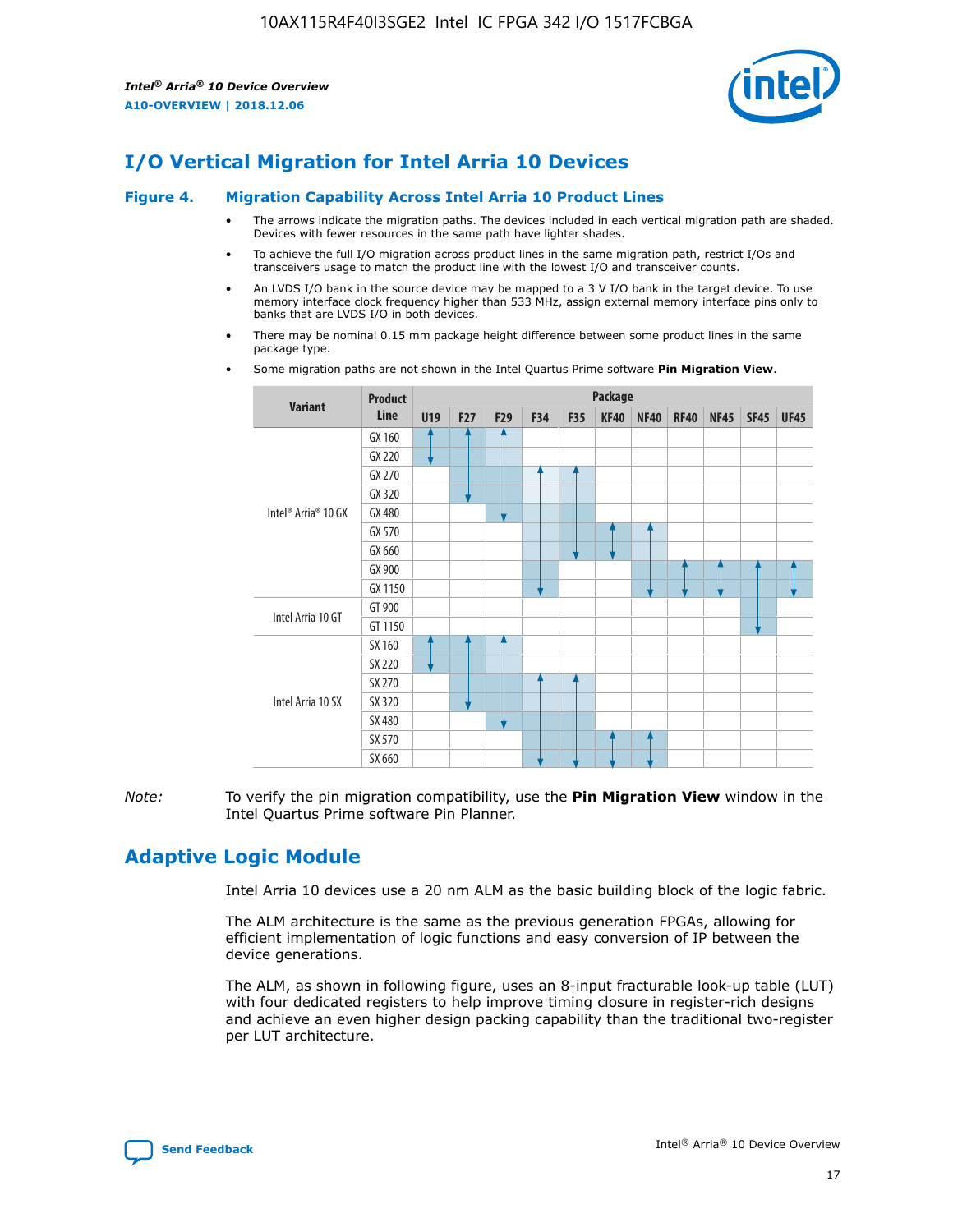

**Figure 5. ALM for Intel Arria 10 Devices**



The Intel Quartus Prime software optimizes your design according to the ALM logic structure and automatically maps legacy designs into the Intel Arria 10 ALM architecture.

# **Variable-Precision DSP Block**

The Intel Arria 10 variable precision DSP blocks support fixed-point arithmetic and floating-point arithmetic.

Features for fixed-point arithmetic:

- High-performance, power-optimized, and fully registered multiplication operations
- 18-bit and 27-bit word lengths
- Two 18 x 19 multipliers or one 27 x 27 multiplier per DSP block
- Built-in addition, subtraction, and 64-bit double accumulation register to combine multiplication results
- Cascading 19-bit or 27-bit when pre-adder is disabled and cascading 18-bit when pre-adder is used to form the tap-delay line for filtering applications
- Cascading 64-bit output bus to propagate output results from one block to the next block without external logic support
- Hard pre-adder supported in 19-bit and 27-bit modes for symmetric filters
- Internal coefficient register bank in both 18-bit and 27-bit modes for filter implementation
- 18-bit and 27-bit systolic finite impulse response (FIR) filters with distributed output adder
- Biased rounding support

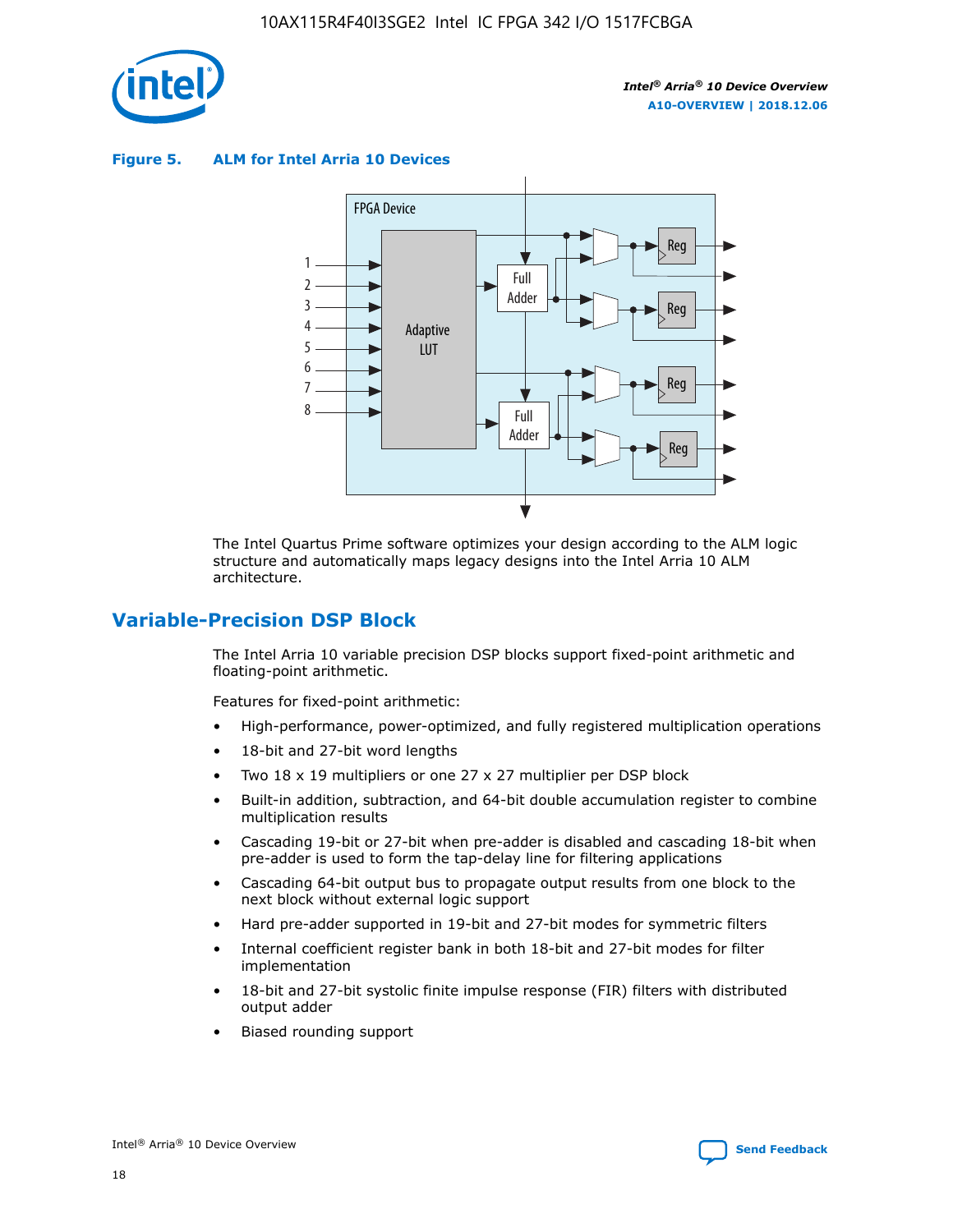

Features for floating-point arithmetic:

- A completely hardened architecture that supports multiplication, addition, subtraction, multiply-add, and multiply-subtract
- Multiplication with accumulation capability and a dynamic accumulator reset control
- Multiplication with cascade summation capability
- Multiplication with cascade subtraction capability
- Complex multiplication
- Direct vector dot product
- Systolic FIR filter

### **Table 15. Variable-Precision DSP Block Configurations for Intel Arria 10 Devices**

| <b>Usage Example</b>                                       | <b>Multiplier Size (Bit)</b>    | <b>DSP Block Resources</b> |
|------------------------------------------------------------|---------------------------------|----------------------------|
| Medium precision fixed point                               | Two 18 x 19                     |                            |
| High precision fixed or Single precision<br>floating point | One 27 x 27                     |                            |
| Fixed point FFTs                                           | One 19 x 36 with external adder |                            |
| Very high precision fixed point                            | One 36 x 36 with external adder |                            |
| Double precision floating point                            | One 54 x 54 with external adder | 4                          |

#### **Table 16. Resources for Fixed-Point Arithmetic in Intel Arria 10 Devices**

The table lists the variable-precision DSP resources by bit precision for each Intel Arria 10 device.

| <b>Variant</b>  | <b>Product Line</b> | <b>Variable-</b><br>precision<br><b>DSP Block</b> | <b>Independent Input and Output</b><br><b>Multiplications Operator</b> |                                     | 18 x 19<br><b>Multiplier</b><br><b>Adder Sum</b> | $18 \times 18$<br><b>Multiplier</b><br><b>Adder</b> |
|-----------------|---------------------|---------------------------------------------------|------------------------------------------------------------------------|-------------------------------------|--------------------------------------------------|-----------------------------------------------------|
|                 |                     |                                                   | 18 x 19<br><b>Multiplier</b>                                           | $27 \times 27$<br><b>Multiplier</b> | <b>Mode</b>                                      | <b>Summed with</b><br>36 bit Input                  |
| AIntel Arria 10 | GX 160              | 156                                               | 312                                                                    | 156                                 | 156                                              | 156                                                 |
| GX              | GX 220              | 192                                               | 384                                                                    | 192                                 | 192                                              | 192                                                 |
|                 | GX 270              | 830                                               | 1,660                                                                  | 830                                 | 830                                              | 830                                                 |
|                 | GX 320              | 984                                               | 1,968                                                                  | 984                                 | 984                                              | 984                                                 |
|                 | GX 480              | 1,368                                             | 2,736                                                                  | 1,368                               | 1,368                                            | 1,368                                               |
|                 | GX 570              | 1,523                                             | 3,046                                                                  | 1,523                               | 1,523                                            | 1,523                                               |
|                 | GX 660              | 1,687                                             | 3,374                                                                  | 1,687                               | 1,687                                            | 1,687                                               |
|                 | GX 900              | 1,518                                             | 3,036                                                                  | 1,518                               | 1,518                                            | 1,518                                               |
|                 | GX 1150             | 1,518                                             | 3,036                                                                  | 1,518                               | 1,518                                            | 1,518                                               |
| Intel Arria 10  | GT 900              | 1,518                                             | 3,036                                                                  | 1,518                               | 1,518                                            | 1,518                                               |
| GT              | GT 1150             | 1,518                                             | 3,036                                                                  | 1,518                               | 1,518                                            | 1,518                                               |
| Intel Arria 10  | SX 160              | 156                                               | 312                                                                    | 156                                 | 156                                              | 156                                                 |
| <b>SX</b>       | SX 220<br>192       |                                                   | 384                                                                    | 192                                 | 192                                              | 192                                                 |
|                 | SX 270              | 830                                               | 1,660                                                                  | 830                                 | 830                                              | 830                                                 |
|                 |                     |                                                   |                                                                        |                                     |                                                  | continued                                           |

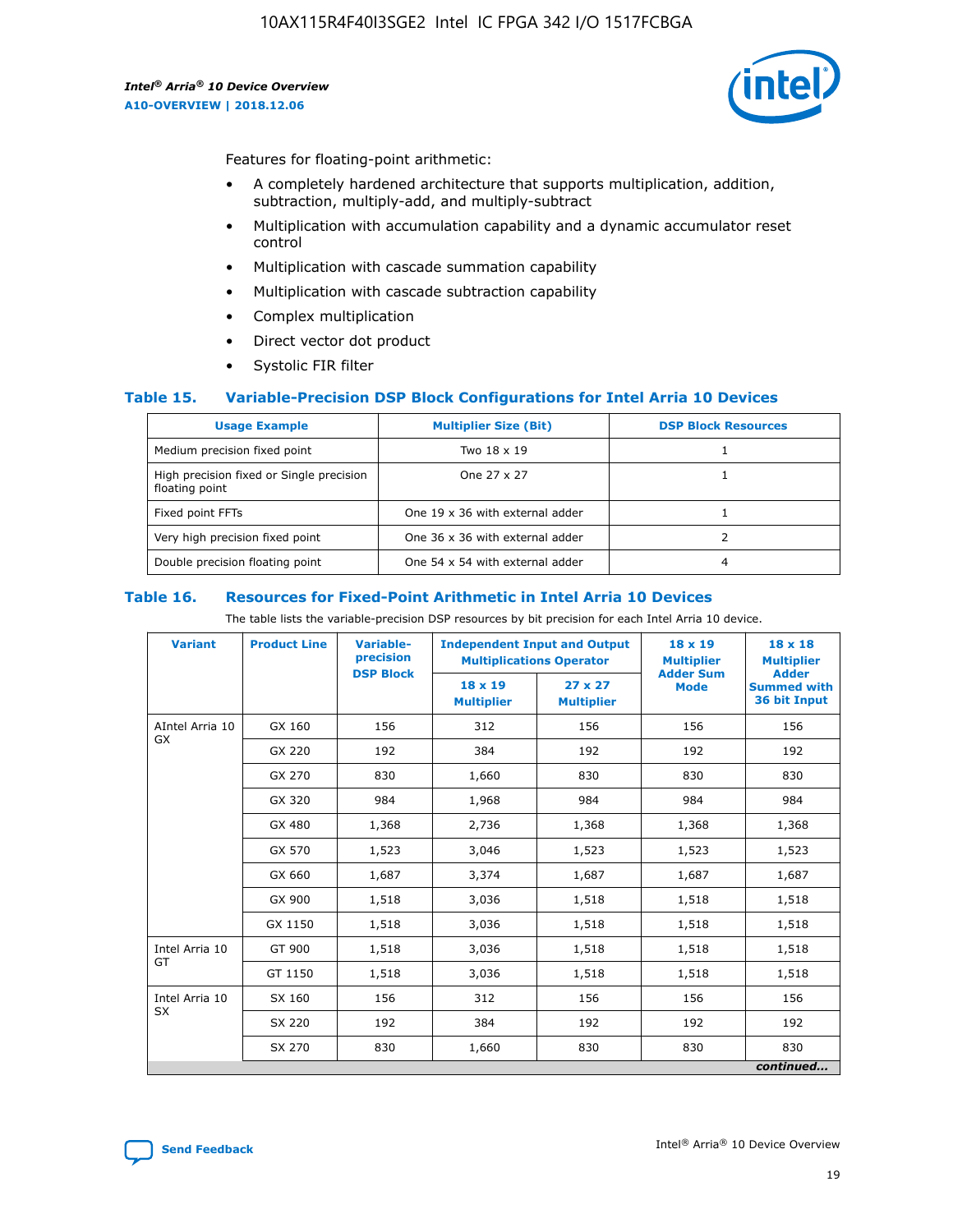

| <b>Variant</b> | <b>Product Line</b> | Variable-<br>precision | <b>Independent Input and Output</b><br><b>Multiplications Operator</b> |                                     | $18 \times 19$<br><b>Multiplier</b> | $18 \times 18$<br><b>Multiplier</b><br><b>Adder</b> |  |
|----------------|---------------------|------------------------|------------------------------------------------------------------------|-------------------------------------|-------------------------------------|-----------------------------------------------------|--|
|                |                     | <b>DSP Block</b>       | $18 \times 19$<br><b>Multiplier</b>                                    | $27 \times 27$<br><b>Multiplier</b> | <b>Adder Sum</b><br><b>Mode</b>     | <b>Summed with</b><br>36 bit Input                  |  |
|                | SX 320              | 984                    | 1,968                                                                  | 984                                 | 984                                 | 984                                                 |  |
|                | SX 480              | 1,368                  | 2,736                                                                  | 1,368                               | 1,368                               | 1,368                                               |  |
|                | SX 570              | 1,523                  | 3,046                                                                  | 1,523                               | 1,523                               | 1,523                                               |  |
|                | SX 660              | 1,687                  | 3,374                                                                  | 1,687                               | 1,687                               | 1,687                                               |  |

## **Table 17. Resources for Floating-Point Arithmetic in Intel Arria 10 Devices**

The table lists the variable-precision DSP resources by bit precision for each Intel Arria 10 device.

| <b>Variant</b> | <b>Product Line</b> | <b>Variable-</b><br>precision<br><b>DSP Block</b> | <b>Single</b><br><b>Precision</b><br><b>Floating-Point</b><br><b>Multiplication</b><br><b>Mode</b> | <b>Single-Precision</b><br><b>Floating-Point</b><br><b>Adder Mode</b> | Single-<br><b>Precision</b><br><b>Floating-Point</b><br><b>Multiply</b><br><b>Accumulate</b><br><b>Mode</b> | <b>Peak</b><br><b>Giga Floating-</b><br><b>Point</b><br><b>Operations</b><br>per Second<br>(GFLOPs) |
|----------------|---------------------|---------------------------------------------------|----------------------------------------------------------------------------------------------------|-----------------------------------------------------------------------|-------------------------------------------------------------------------------------------------------------|-----------------------------------------------------------------------------------------------------|
| Intel Arria 10 | GX 160              | 156                                               | 156                                                                                                | 156                                                                   | 156                                                                                                         | 140                                                                                                 |
| GX             | GX 220              | 192                                               | 192                                                                                                | 192                                                                   | 192                                                                                                         | 173                                                                                                 |
|                | GX 270              | 830                                               | 830                                                                                                | 830                                                                   | 830                                                                                                         | 747                                                                                                 |
|                | GX 320              | 984                                               | 984                                                                                                | 984                                                                   | 984                                                                                                         | 886                                                                                                 |
|                | GX 480              | 1,369                                             | 1,368                                                                                              | 1,368                                                                 | 1,368                                                                                                       | 1,231                                                                                               |
|                | GX 570              | 1,523                                             | 1,523                                                                                              | 1,523                                                                 | 1,523                                                                                                       | 1,371                                                                                               |
|                | GX 660              | 1,687                                             | 1,687                                                                                              | 1,687                                                                 | 1,687                                                                                                       | 1,518                                                                                               |
|                | GX 900              | 1,518                                             | 1,518                                                                                              | 1,518                                                                 | 1,518                                                                                                       | 1,366                                                                                               |
|                | GX 1150             | 1,518                                             | 1,518                                                                                              | 1,518                                                                 | 1,518                                                                                                       | 1,366                                                                                               |
| Intel Arria 10 | GT 900              | 1,518                                             | 1,518                                                                                              | 1,518                                                                 | 1,518                                                                                                       | 1,366                                                                                               |
| GT             | GT 1150             | 1,518                                             | 1,518                                                                                              | 1,518                                                                 | 1,518                                                                                                       | 1,366                                                                                               |
| Intel Arria 10 | SX 160              | 156                                               | 156                                                                                                | 156                                                                   | 156                                                                                                         | 140                                                                                                 |
| SX             | SX 220              | 192                                               | 192                                                                                                | 192                                                                   | 192                                                                                                         | 173                                                                                                 |
|                | SX 270              | 830                                               | 830                                                                                                | 830                                                                   | 830                                                                                                         | 747                                                                                                 |
|                | SX 320              | 984                                               | 984                                                                                                | 984                                                                   | 984                                                                                                         | 886                                                                                                 |
|                | SX 480              | 1,369                                             | 1,368                                                                                              | 1,368                                                                 | 1,368                                                                                                       | 1,231                                                                                               |
|                | SX 570              | 1,523                                             | 1,523                                                                                              | 1,523                                                                 | 1,523                                                                                                       | 1,371                                                                                               |
|                | SX 660              | 1,687                                             | 1,687                                                                                              | 1,687                                                                 | 1,687                                                                                                       | 1,518                                                                                               |

# **Embedded Memory Blocks**

The embedded memory blocks in the devices are flexible and designed to provide an optimal amount of small- and large-sized memory arrays to fit your design requirements.

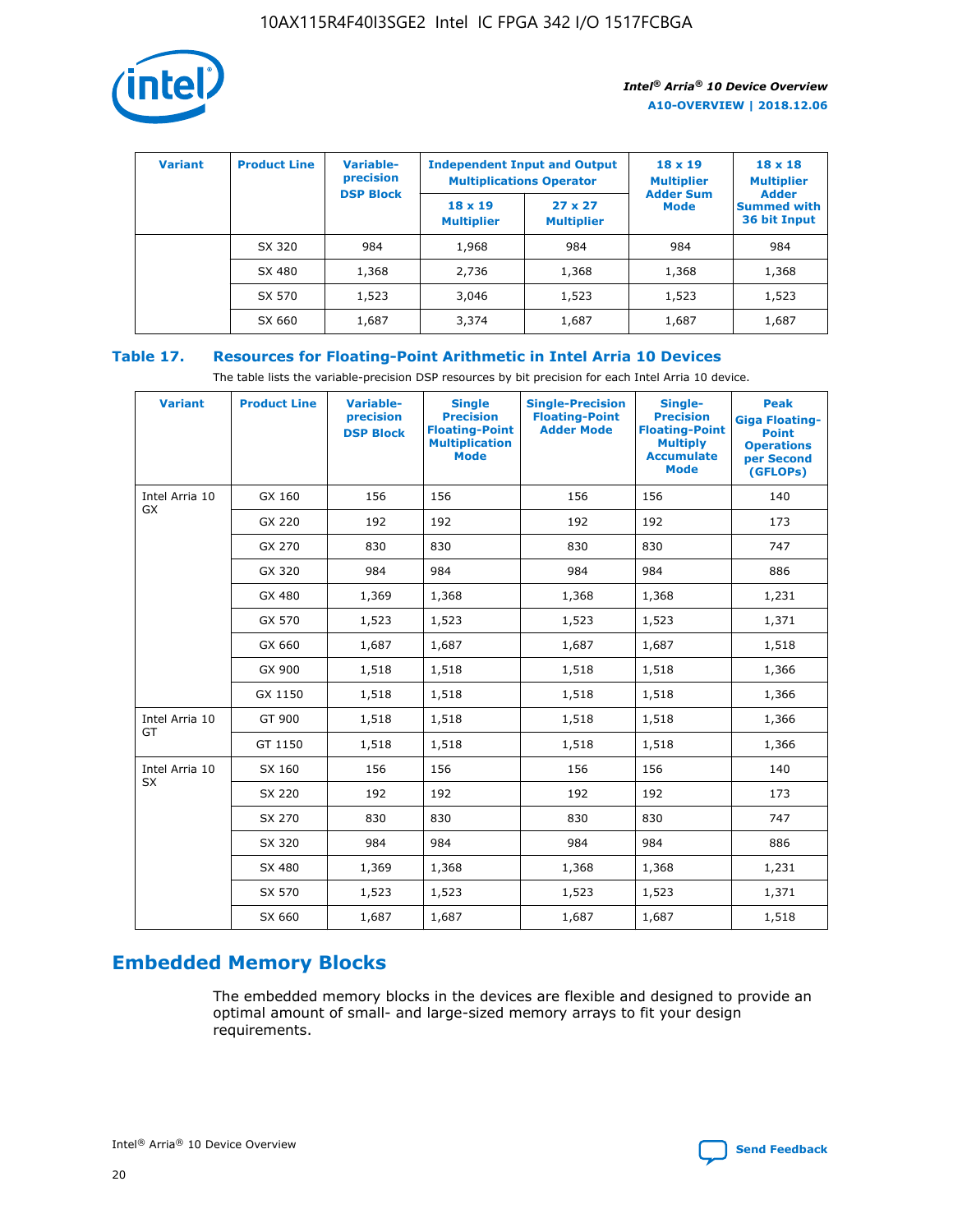

# **Types of Embedded Memory**

The Intel Arria 10 devices contain two types of memory blocks:

- 20 Kb M20K blocks—blocks of dedicated memory resources. The M20K blocks are ideal for larger memory arrays while still providing a large number of independent ports.
- 640 bit memory logic array blocks (MLABs)—enhanced memory blocks that are configured from dual-purpose logic array blocks (LABs). The MLABs are ideal for wide and shallow memory arrays. The MLABs are optimized for implementation of shift registers for digital signal processing (DSP) applications, wide and shallow FIFO buffers, and filter delay lines. Each MLAB is made up of ten adaptive logic modules (ALMs). In the Intel Arria 10 devices, you can configure these ALMs as ten 32 x 2 blocks, giving you one 32 x 20 simple dual-port SRAM block per MLAB.

# **Embedded Memory Capacity in Intel Arria 10 Devices**

|                   | <b>Product</b> | <b>M20K</b>  |                     | <b>MLAB</b>  |                     | <b>Total RAM Bit</b> |
|-------------------|----------------|--------------|---------------------|--------------|---------------------|----------------------|
| <b>Variant</b>    | <b>Line</b>    | <b>Block</b> | <b>RAM Bit (Kb)</b> | <b>Block</b> | <b>RAM Bit (Kb)</b> | (Kb)                 |
| Intel Arria 10 GX | GX 160         | 440          | 8,800               | 1,680        | 1,050               | 9,850                |
|                   | GX 220         | 587          | 11,740              | 2,703        | 1,690               | 13,430               |
|                   | GX 270         | 750          | 15,000              | 3,922        | 2,452               | 17,452               |
|                   | GX 320         | 891          | 17,820              | 4,363        | 2,727               | 20,547               |
|                   | GX 480         | 1,431        | 28,620              | 6,662        | 4,164               | 32,784               |
|                   | GX 570         | 1,800        | 36,000              | 8,153        | 5,096               | 41,096               |
|                   | GX 660         | 2,131        | 42,620              | 9,260        | 5,788               | 48,408               |
|                   | GX 900         | 2,423        | 48,460              | 15,017       | 9,386               | 57,846               |
|                   | GX 1150        | 2,713        | 54,260              | 20,774       | 12,984              | 67,244               |
| Intel Arria 10 GT | GT 900         | 2,423        | 48,460              | 15,017       | 9,386               | 57,846               |
|                   | GT 1150        | 2,713        | 54,260              | 20,774       | 12,984              | 67,244               |
| Intel Arria 10 SX | SX 160         | 440          | 8,800               | 1,680        | 1,050               | 9,850                |
|                   | SX 220         | 587          | 11,740              | 2,703        | 1,690               | 13,430               |
|                   | SX 270         | 750          | 15,000              | 3,922        | 2,452               | 17,452               |
|                   | SX 320         | 891          | 17,820              | 4,363        | 2,727               | 20,547               |
|                   | SX 480         | 1,431        | 28,620              | 6,662        | 4,164               | 32,784               |
|                   | SX 570         | 1,800        | 36,000              | 8,153        | 5,096               | 41,096               |
|                   | SX 660         | 2,131        | 42,620              | 9,260        | 5,788               | 48,408               |

#### **Table 18. Embedded Memory Capacity and Distribution in Intel Arria 10 Devices**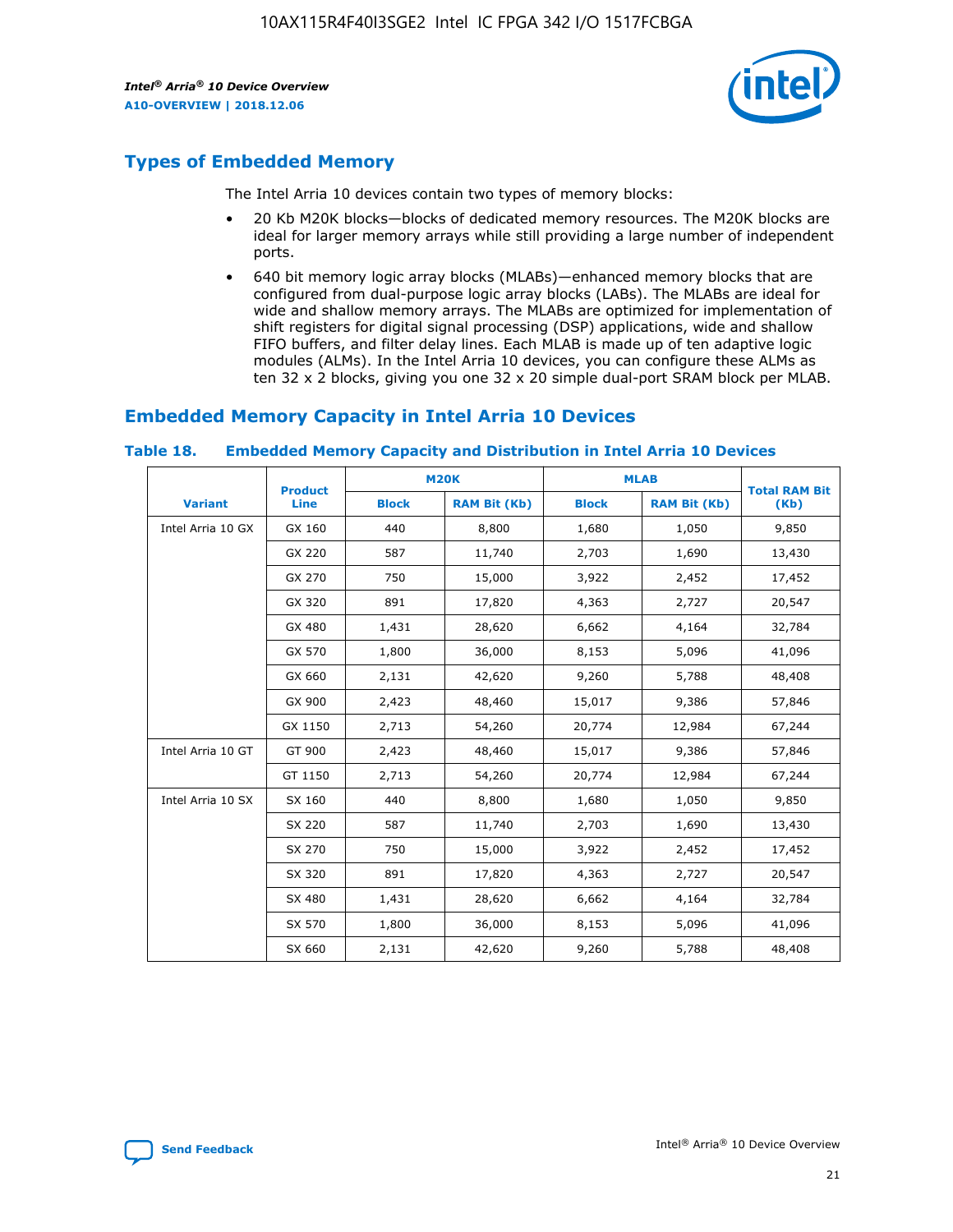

# **Embedded Memory Configurations for Single-port Mode**

#### **Table 19. Single-port Embedded Memory Configurations for Intel Arria 10 Devices**

This table lists the maximum configurations supported for single-port RAM and ROM modes.

| <b>Memory Block</b> | Depth (bits) | <b>Programmable Width</b> |
|---------------------|--------------|---------------------------|
| MLAB                | 32           | x16, x18, or x20          |
|                     | 64(10)       | x8, x9, x10               |
| M20K                | 512          | x40, x32                  |
|                     | 1K           | x20, x16                  |
|                     | 2K           | x10, x8                   |
|                     | 4K           | x5, x4                    |
|                     | 8K           | x2                        |
|                     | 16K          | x1                        |

## **Clock Networks and PLL Clock Sources**

The clock network architecture is based on Intel's global, regional, and peripheral clock structure. This clock structure is supported by dedicated clock input pins, fractional clock synthesis PLLs, and integer I/O PLLs.

## **Clock Networks**

The Intel Arria 10 core clock networks are capable of up to 800 MHz fabric operation across the full industrial temperature range. For the external memory interface, the clock network supports the hard memory controller with speeds up to 2,400 Mbps in a quarter-rate transfer.

To reduce power consumption, the Intel Quartus Prime software identifies all unused sections of the clock network and powers them down.

## **Fractional Synthesis and I/O PLLs**

Intel Arria 10 devices contain up to 32 fractional synthesis PLLs and up to 16 I/O PLLs that are available for both specific and general purpose uses in the core:

- Fractional synthesis PLLs—located in the column adjacent to the transceiver blocks
- I/O PLLs—located in each bank of the 48 I/Os

### **Fractional Synthesis PLLs**

You can use the fractional synthesis PLLs to:

- Reduce the number of oscillators that are required on your board
- Reduce the number of clock pins that are used in the device by synthesizing multiple clock frequencies from a single reference clock source

<sup>(10)</sup> Supported through software emulation and consumes additional MLAB blocks.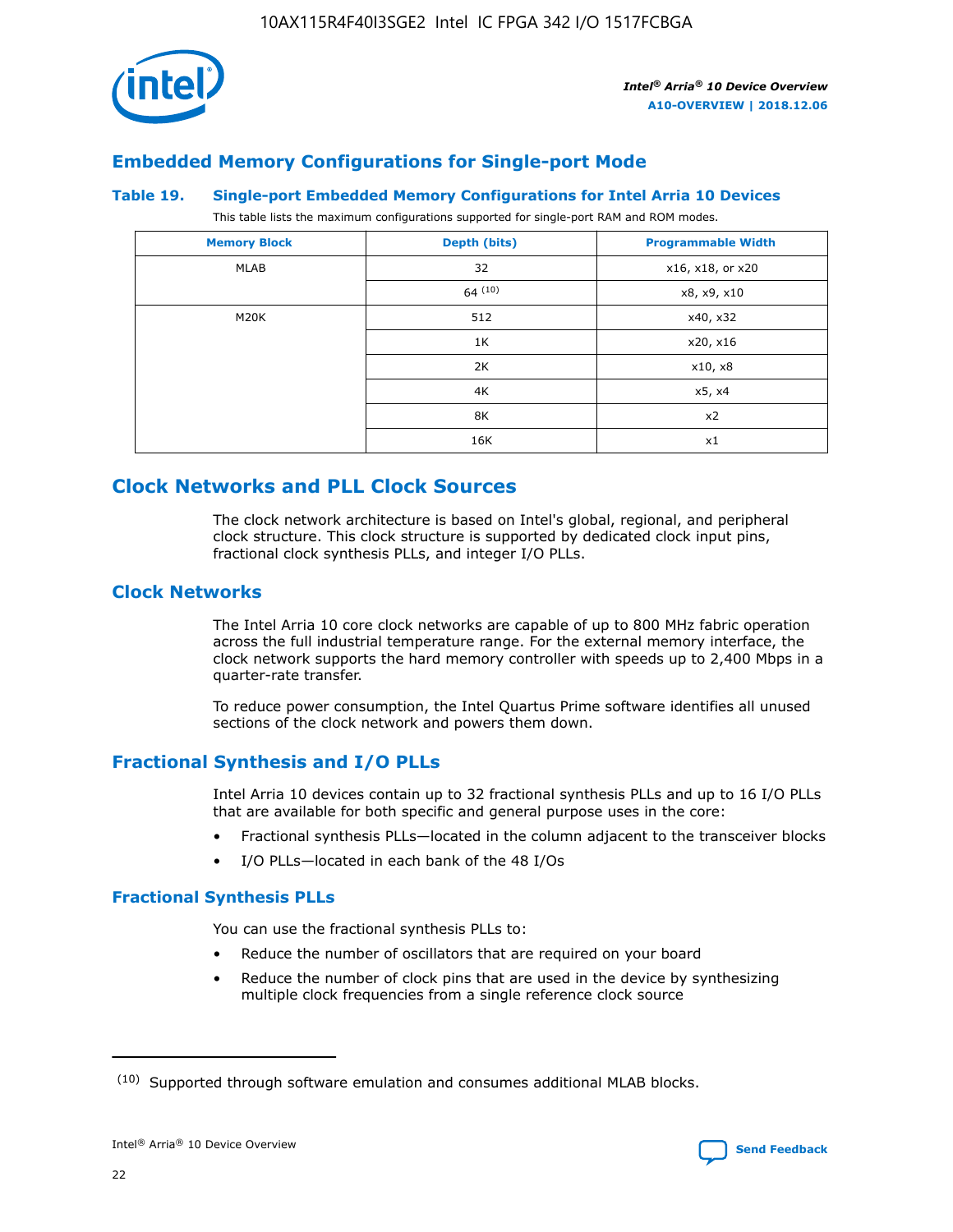

The fractional synthesis PLLs support the following features:

- Reference clock frequency synthesis for transceiver CMU and Advanced Transmit (ATX) PLLs
- Clock network delay compensation
- Zero-delay buffering
- Direct transmit clocking for transceivers
- Independently configurable into two modes:
	- Conventional integer mode equivalent to the general purpose PLL
	- Enhanced fractional mode with third order delta-sigma modulation
- PLL cascading

## **I/O PLLs**

The integer mode I/O PLLs are located in each bank of 48 I/Os. You can use the I/O PLLs to simplify the design of external memory and high-speed LVDS interfaces.

In each I/O bank, the I/O PLLs are adjacent to the hard memory controllers and LVDS SERDES. Because these PLLs are tightly coupled with the I/Os that need to use them, it makes it easier to close timing.

You can use the I/O PLLs for general purpose applications in the core such as clock network delay compensation and zero-delay buffering.

Intel Arria 10 devices support PLL-to-PLL cascading.

# **FPGA General Purpose I/O**

Intel Arria 10 devices offer highly configurable GPIOs. Each I/O bank contains 48 general purpose I/Os and a high-efficiency hard memory controller.

The following list describes the features of the GPIOs:

- Consist of 3 V I/Os for high-voltage application and LVDS I/Os for differential signaling
	- Up to two 3 V I/O banks, available in some devices, that support up to 3 V I/O standards
	- LVDS I/O banks that support up to 1.8 V I/O standards
- Support a wide range of single-ended and differential I/O interfaces
- LVDS speeds up to 1.6 Gbps
- Each LVDS pair of pins has differential input and output buffers, allowing you to configure the LVDS direction for each pair.
- Programmable bus hold and weak pull-up
- Programmable differential output voltage  $(V_{OD})$  and programmable pre-emphasis

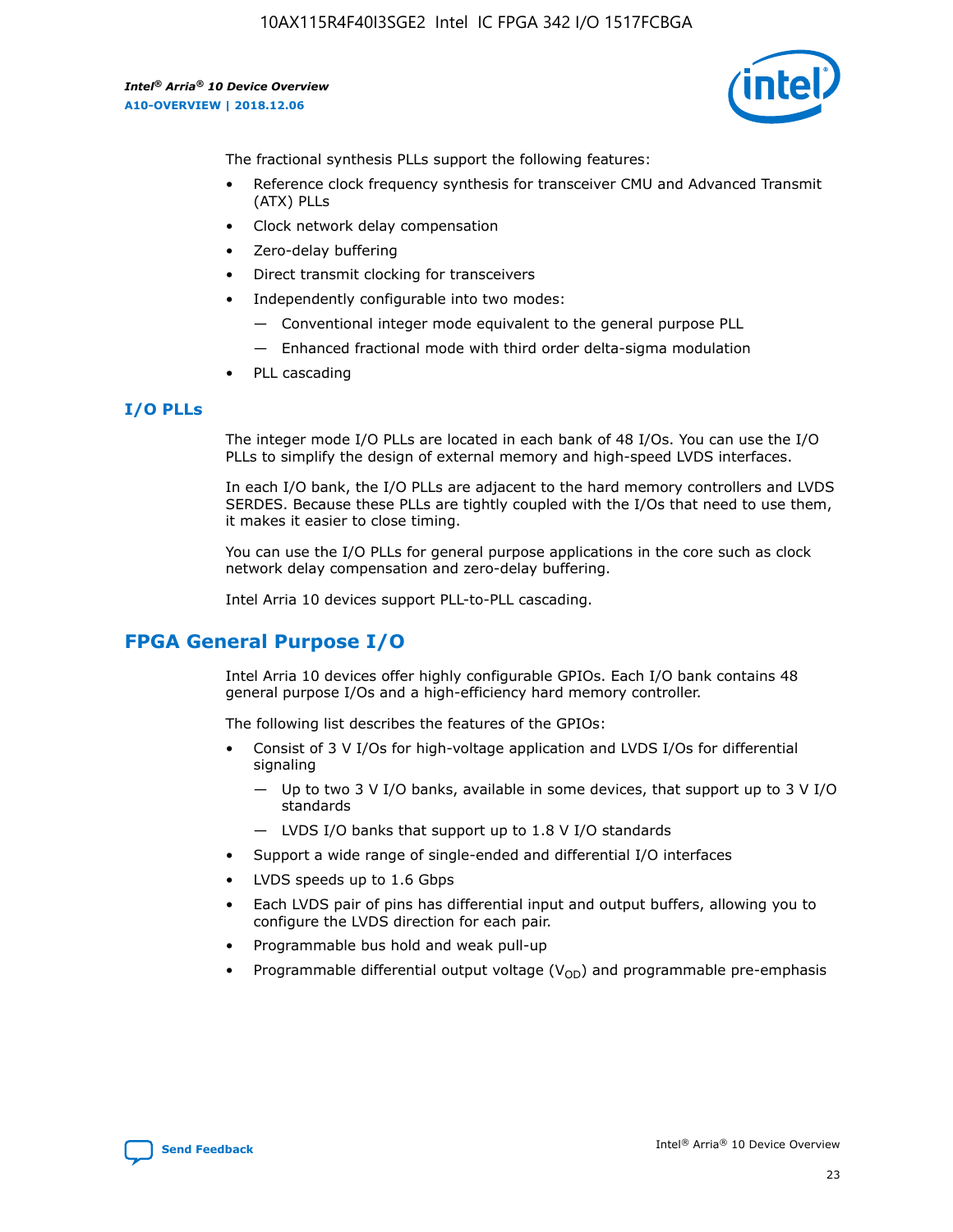

- Series (R<sub>S</sub>) and parallel (R<sub>T</sub>) on-chip termination (OCT) for all I/O banks with OCT calibration to limit the termination impedance variation
- On-chip dynamic termination that has the ability to swap between series and parallel termination, depending on whether there is read or write on a common bus for signal integrity
- Easy timing closure support using the hard read FIFO in the input register path, and delay-locked loop (DLL) delay chain with fine and coarse architecture

# **External Memory Interface**

Intel Arria 10 devices offer massive external memory bandwidth, with up to seven 32 bit DDR4 memory interfaces running at up to 2,400 Mbps. This bandwidth provides additional ease of design, lower power, and resource efficiencies of hardened highperformance memory controllers.

The memory interface within Intel Arria 10 FPGAs and SoCs delivers the highest performance and ease of use. You can configure up to a maximum width of 144 bits when using the hard or soft memory controllers. If required, you can bypass the hard memory controller and use a soft controller implemented in the user logic.

Each I/O contains a hardened DDR read/write path (PHY) capable of performing key memory interface functionality such as read/write leveling, FIFO buffering to lower latency and improve margin, timing calibration, and on-chip termination.

The timing calibration is aided by the inclusion of hard microcontrollers based on Intel's Nios® II technology, specifically tailored to control the calibration of multiple memory interfaces. This calibration allows the Intel Arria 10 device to compensate for any changes in process, voltage, or temperature either within the Intel Arria 10 device itself, or within the external memory device. The advanced calibration algorithms ensure maximum bandwidth and robust timing margin across all operating conditions.

In addition to parallel memory interfaces, Intel Arria 10 devices support serial memory technologies such as the Hybrid Memory Cube (HMC). The HMC is supported by the Intel Arria 10 high-speed serial transceivers which connect up to four HMC links, with each link running at data rates up to 15 Gbps.

### **Related Information**

#### [External Memory Interface Spec Estimator](http://www.altera.com/technology/memory/estimator/mem-emif-index.html)

Provides a parametric tool that allows you to find and compare the performance of the supported external memory interfaces in IntelFPGAs.

## **Memory Standards Supported by Intel Arria 10 Devices**

The I/Os are designed to provide high performance support for existing and emerging external memory standards.

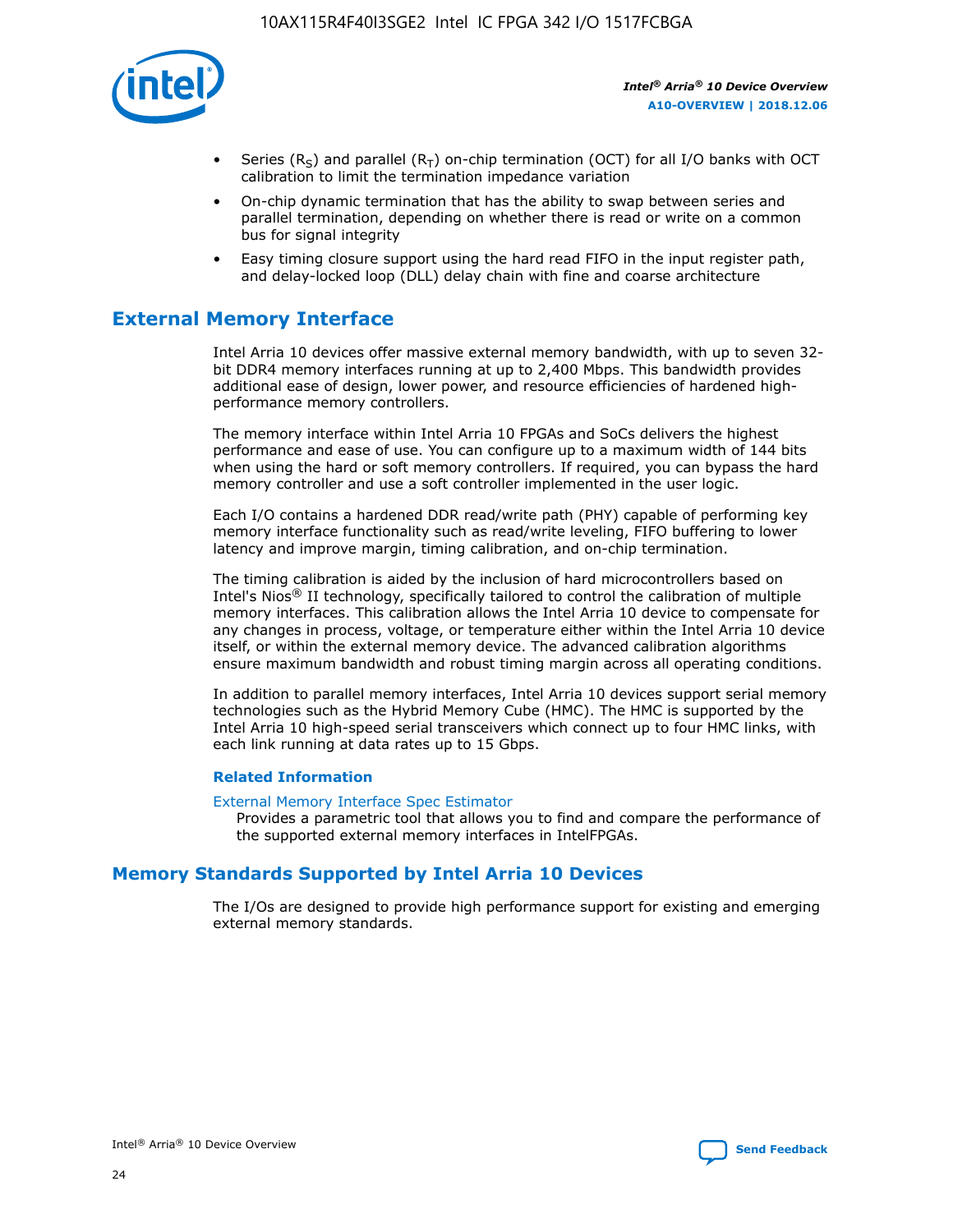

#### **Table 20. Memory Standards Supported by the Hard Memory Controller**

This table lists the overall capability of the hard memory controller. For specific details, refer to the External Memory Interface Spec Estimator and Intel Arria 10 Device Datasheet.

| <b>Memory Standard</b> | <b>Rate Support</b> | <b>Ping Pong PHY Support</b> | <b>Maximum Frequency</b><br>(MHz) |
|------------------------|---------------------|------------------------------|-----------------------------------|
| <b>DDR4 SDRAM</b>      | Quarter rate        | Yes                          | 1,067                             |
|                        |                     |                              | 1,200                             |
| DDR3 SDRAM             | Half rate           | Yes                          | 533                               |
|                        |                     |                              | 667                               |
|                        | Quarter rate        | Yes                          | 1,067                             |
|                        |                     |                              | 1,067                             |
| <b>DDR3L SDRAM</b>     | Half rate           | Yes                          | 533                               |
|                        |                     |                              | 667                               |
|                        | Quarter rate        | Yes                          | 933                               |
|                        |                     |                              | 933                               |
| LPDDR3 SDRAM           | Half rate           |                              | 533                               |
|                        | Quarter rate        |                              | 800                               |

### **Table 21. Memory Standards Supported by the Soft Memory Controller**

| <b>Memory Standard</b>      | <b>Rate Support</b> | <b>Maximum Frequency</b><br>(MHz) |
|-----------------------------|---------------------|-----------------------------------|
| <b>RLDRAM 3 (11)</b>        | Quarter rate        | 1,200                             |
| ODR IV SRAM <sup>(11)</sup> | Quarter rate        | 1,067                             |
| <b>ODR II SRAM</b>          | Full rate           | 333                               |
|                             | Half rate           | 633                               |
| <b>ODR II+ SRAM</b>         | Full rate           | 333                               |
|                             | Half rate           | 633                               |
| <b>ODR II+ Xtreme SRAM</b>  | Full rate           | 333                               |
|                             | Half rate           | 633                               |

#### **Table 22. Memory Standards Supported by the HPS Hard Memory Controller**

The hard processor system (HPS) is available in Intel Arria 10 SoC devices only.

| <b>Memory Standard</b> | <b>Rate Support</b> | <b>Maximum Frequency</b><br>(MHz) |
|------------------------|---------------------|-----------------------------------|
| <b>DDR4 SDRAM</b>      | Half rate           | 1,200                             |
| <b>DDR3 SDRAM</b>      | Half rate           | 1,067                             |
| <b>DDR3L SDRAM</b>     | Half rate           | 933                               |

<sup>(11)</sup> Intel Arria 10 devices support this external memory interface using hard PHY with soft memory controller.

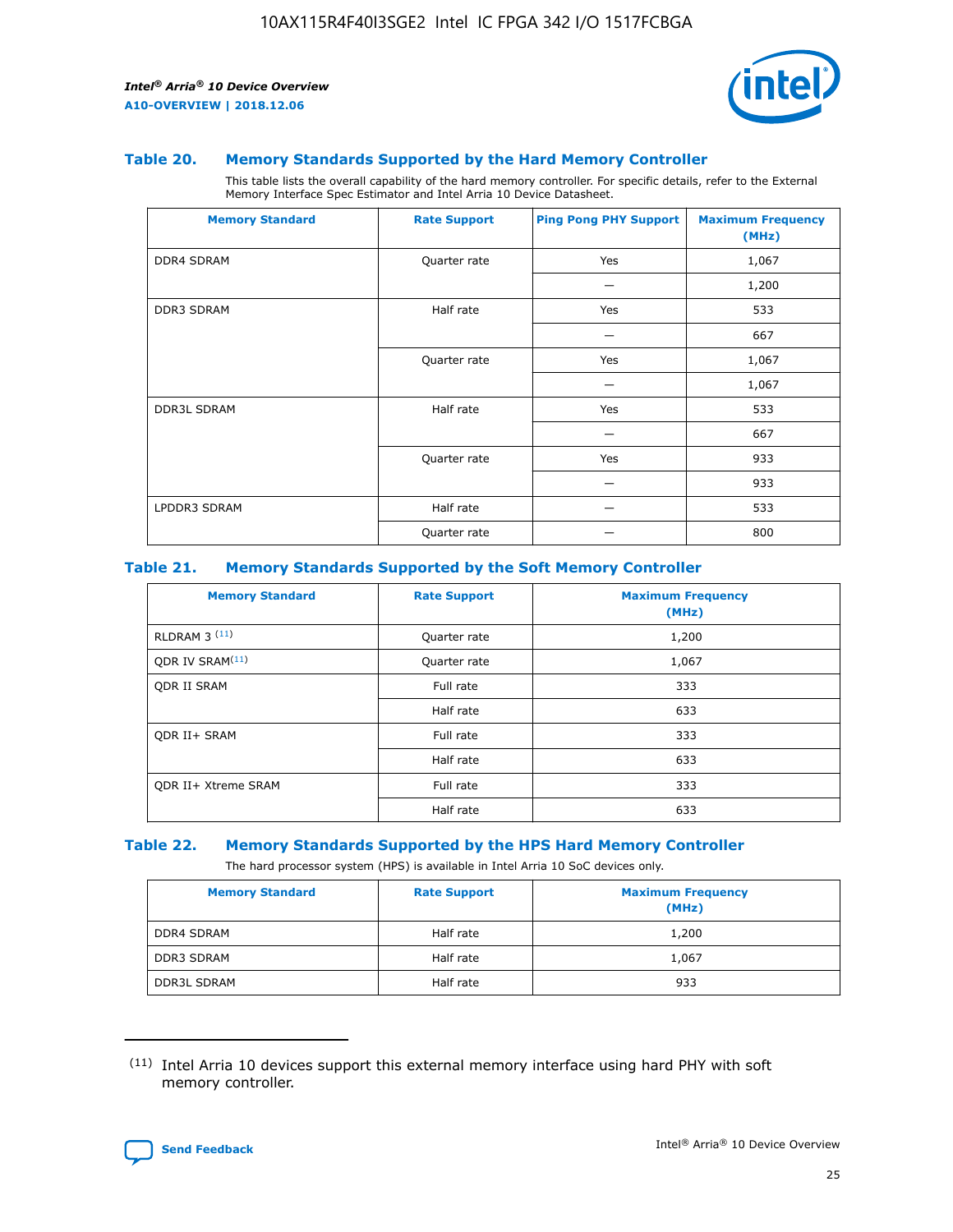

### **Related Information**

#### [Intel Arria 10 Device Datasheet](https://www.intel.com/content/www/us/en/programmable/documentation/mcn1413182292568.html#mcn1413182153340)

Lists the memory interface performance according to memory interface standards, rank or chip select configurations, and Intel Arria 10 device speed grades.

# **PCIe Gen1, Gen2, and Gen3 Hard IP**

Intel Arria 10 devices contain PCIe hard IP that is designed for performance and ease-of-use:

- Includes all layers of the PCIe stack—transaction, data link and physical layers.
- Supports PCIe Gen3, Gen2, and Gen1 Endpoint and Root Port in x1, x2, x4, or x8 lane configuration.
- Operates independently from the core logic—optional configuration via protocol (CvP) allows the PCIe link to power up and complete link training in less than 100 ms while the Intel Arria 10 device completes loading the programming file for the rest of the FPGA.
- Provides added functionality that makes it easier to support emerging features such as Single Root I/O Virtualization (SR-IOV) and optional protocol extensions.
- Provides improved end-to-end datapath protection using ECC.
- Supports FPGA configuration via protocol (CvP) using PCIe at Gen3, Gen2, or Gen1 speed.

#### **Related Information**

PCS Features on page 30

# **Enhanced PCS Hard IP for Interlaken and 10 Gbps Ethernet**

## **Interlaken Support**

The Intel Arria 10 enhanced PCS hard IP provides integrated Interlaken PCS supporting rates up to 25.8 Gbps per lane.

The Interlaken PCS is based on the proven functionality of the PCS developed for Intel's previous generation FPGAs, which demonstrated interoperability with Interlaken ASSP vendors and third-party IP suppliers. The Interlaken PCS is present in every transceiver channel in Intel Arria 10 devices.

### **Related Information**

PCS Features on page 30

## **10 Gbps Ethernet Support**

The Intel Arria 10 enhanced PCS hard IP supports 10GBASE-R PCS compliant with IEEE 802.3 10 Gbps Ethernet (10GbE). The integrated hard IP support for 10GbE and the 10 Gbps transceivers save external PHY cost, board space, and system power.

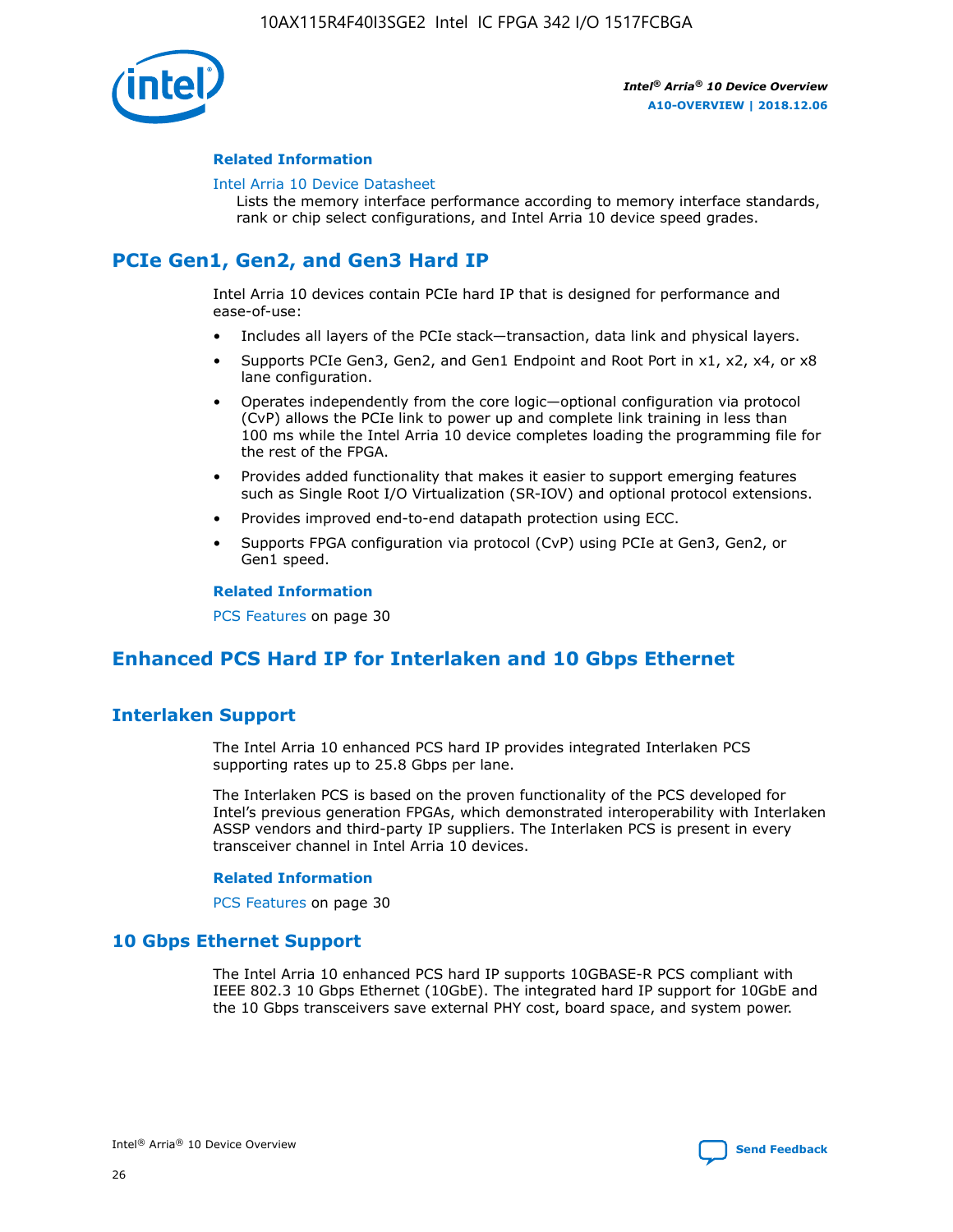

The scalable hard IP supports multiple independent 10GbE ports while using a single PLL for all the 10GBASE-R PCS instantiations, which saves on core logic resources and clock networks:

- Simplifies multiport 10GbE systems compared to XAUI interfaces that require an external XAUI-to-10G PHY.
- Incorporates Electronic Dispersion Compensation (EDC), which enables direct connection to standard 10 Gbps XFP and SFP+ pluggable optical modules.
- Supports backplane Ethernet applications and includes a hard 10GBASE-KR Forward Error Correction (FEC) circuit that you can use for 10 Gbps and 40 Gbps applications.

The 10 Gbps Ethernet PCS hard IP and 10GBASE-KR FEC are present in every transceiver channel.

### **Related Information**

PCS Features on page 30

# **Low Power Serial Transceivers**

Intel Arria 10 FPGAs and SoCs include lowest power transceivers that deliver high bandwidth, throughput and low latency.

Intel Arria 10 devices deliver the industry's lowest power consumption per transceiver channel:

- 12.5 Gbps transceivers at as low as 242 mW
- 10 Gbps transceivers at as low as 168 mW
- 6 Gbps transceivers at as low as 117 mW

Intel Arria 10 transceivers support various data rates according to application:

- Chip-to-chip and chip-to-module applications—from 1 Gbps up to 25.8 Gbps
- Long reach and backplane applications—from 1 Gbps up to 12.5 with advanced adaptive equalization
- Critical power sensitive applications—from 1 Gbps up to 11.3 Gbps using lower power modes

The combination of 20 nm process technology and architectural advances provide the following benefits:

- Significant reduction in die area and power consumption
- Increase of up to two times in transceiver I/O density compared to previous generation devices while maintaining optimal signal integrity
- Up to 72 total transceiver channels—you can configure up to 6 of these channels to run as fast as 25.8 Gbps
- All channels feature continuous data rate support up to the maximum rated speed

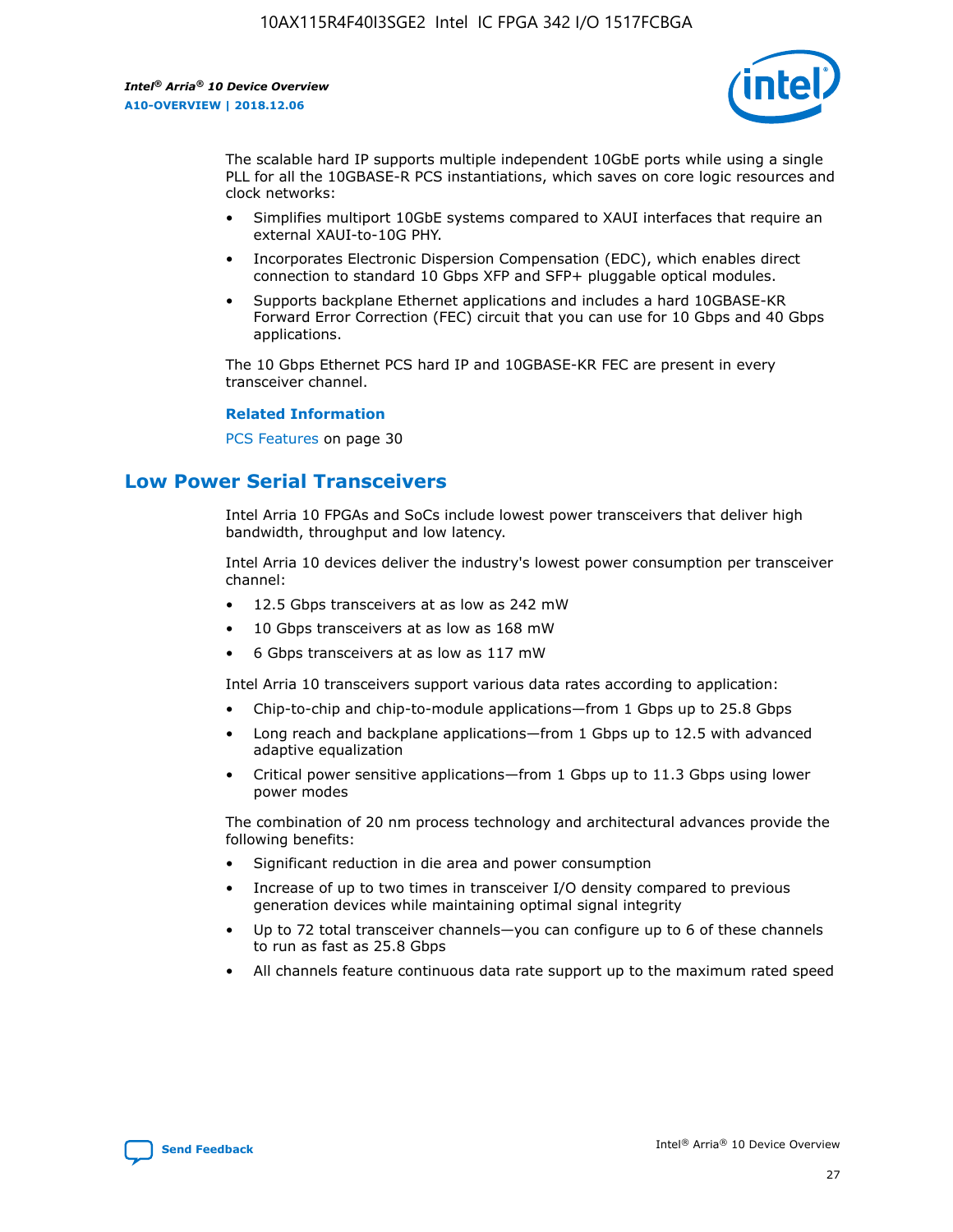

## Transceiver PMA TX/RX PCS ATX PLL Transceiver PMA TX/RX PCS fPLL Network Flexible Clock Distribution Network PCS Transceiver PMA TX/RX FPGA **Clock Distribution** Fabric PCS Transceiver PMA TX/RX ATX Flexible PLL PCS Transceiver PMA TX/RX ▲ fPLL Transceiver PMA TX/RX PCS 4

## **Figure 6. Intel Arria 10 Transceiver Block Architecture**

## **Transceiver Channels**

All transceiver channels feature a dedicated Physical Medium Attachment (PMA) and a hardened Physical Coding Sublayer (PCS).

- The PMA provides primary interfacing capabilities to physical channels.
- The PCS typically handles encoding/decoding, word alignment, and other preprocessing functions before transferring data to the FPGA core fabric.

A transceiver channel consists of a PMA and a PCS block. Most transceiver banks have 6 channels. There are some transceiver banks that contain only 3 channels.

A wide variety of bonded and non-bonded data rate configurations is possible using a highly configurable clock distribution network. Up to 80 independent transceiver data rates can be configured.

The following figures are graphical representations of top views of the silicon die, which correspond to reverse views for flip chip packages. Different Intel Arria 10 devices may have different floorplans than the ones shown in the figures.

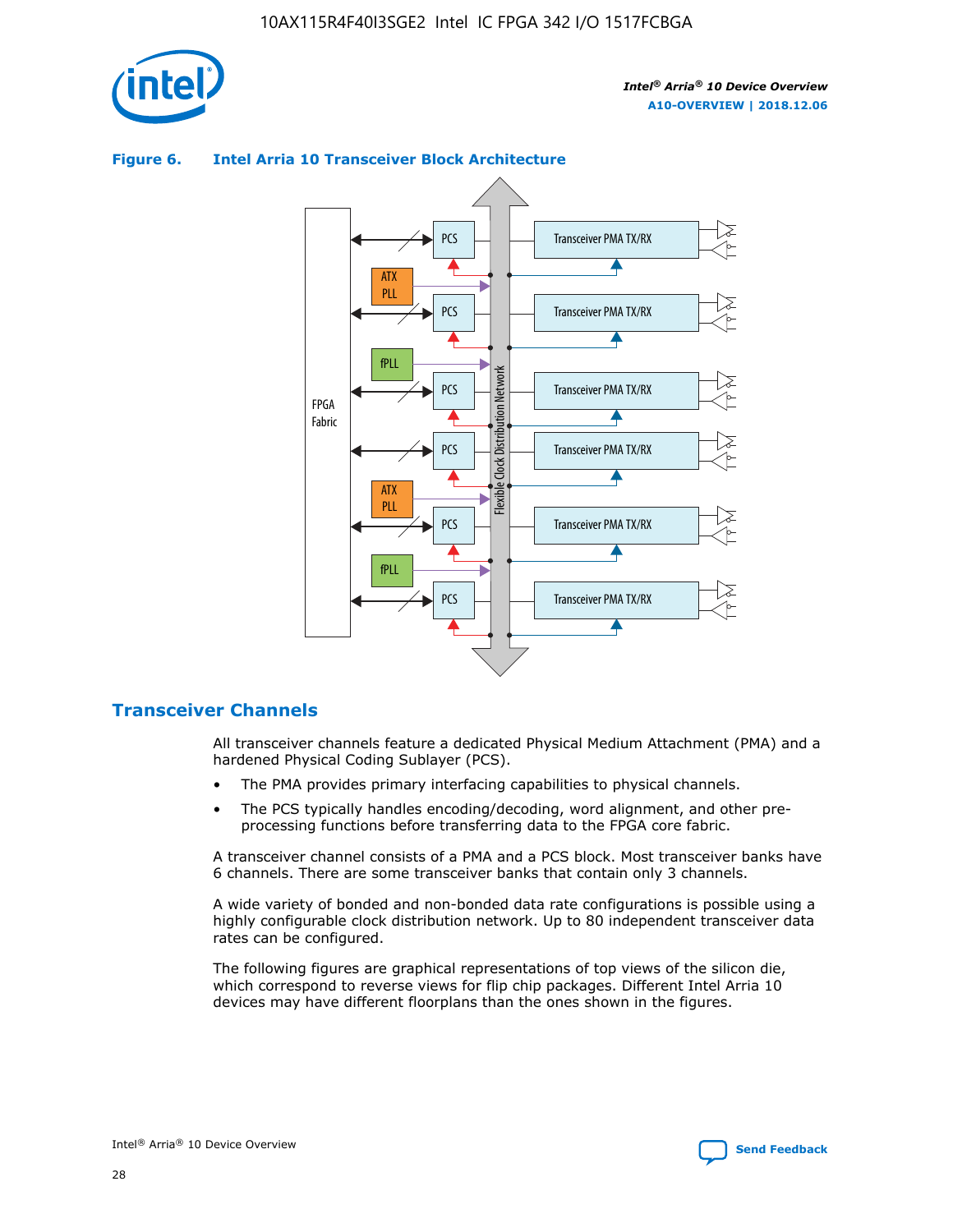

## **Figure 7. Device Chip Overview for Intel Arria 10 GX and GT Devices**





## **PMA Features**

Intel Arria 10 transceivers provide exceptional signal integrity at data rates up to 25.8 Gbps. Clocking options include ultra-low jitter ATX PLLs (LC tank based), clock multiplier unit (CMU) PLLs, and fractional PLLs.

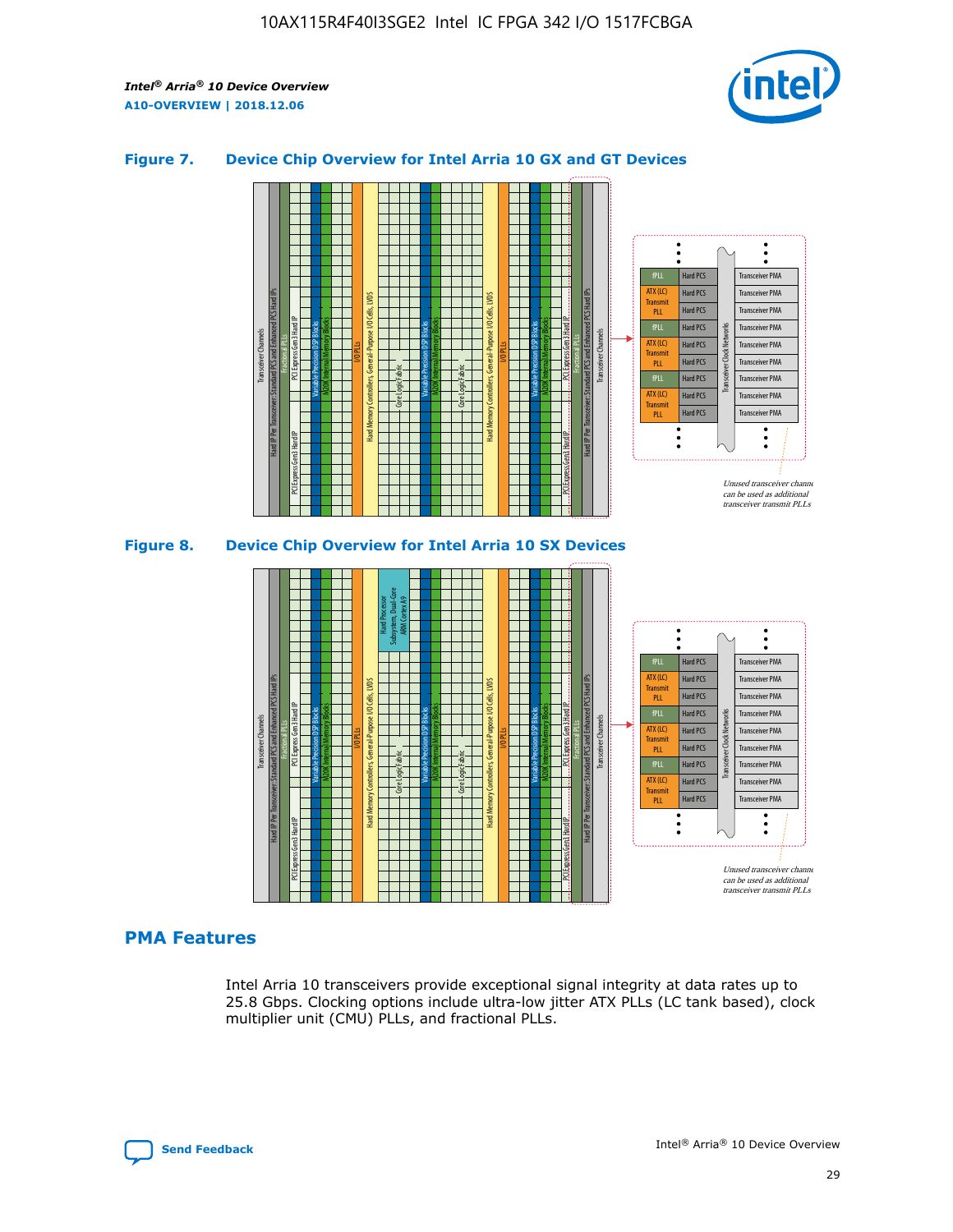

Each transceiver channel contains a channel PLL that can be used as the CMU PLL or clock data recovery (CDR) PLL. In CDR mode, the channel PLL recovers the receiver clock and data in the transceiver channel. Up to 80 independent data rates can be configured on a single Intel Arria 10 device.

## **Table 23. PMA Features of the Transceivers in Intel Arria 10 Devices**

| <b>Feature</b>                                             | <b>Capability</b>                                                                                                                                                                                                             |
|------------------------------------------------------------|-------------------------------------------------------------------------------------------------------------------------------------------------------------------------------------------------------------------------------|
| Chip-to-Chip Data Rates                                    | 1 Gbps to 17.4 Gbps (Intel Arria 10 GX devices)<br>1 Gbps to 25.8 Gbps (Intel Arria 10 GT devices)                                                                                                                            |
| <b>Backplane Support</b>                                   | Drive backplanes at data rates up to 12.5 Gbps                                                                                                                                                                                |
| Optical Module Support                                     | SFP+/SFP, XFP, CXP, QSFP/QSFP28, CFP/CFP2/CFP4                                                                                                                                                                                |
| Cable Driving Support                                      | SFP+ Direct Attach, PCI Express over cable, eSATA                                                                                                                                                                             |
| Transmit Pre-Emphasis                                      | 4-tap transmit pre-emphasis and de-emphasis to compensate for system channel loss                                                                                                                                             |
| Continuous Time Linear<br>Equalizer (CTLE)                 | Dual mode, high-gain, and high-data rate, linear receive equalization to compensate for<br>system channel loss                                                                                                                |
| Decision Feedback Equalizer<br>(DFE)                       | 7-fixed and 4-floating tap DFE to equalize backplane channel loss in the presence of<br>crosstalk and noisy environments                                                                                                      |
| Variable Gain Amplifier                                    | Optimizes the signal amplitude prior to the CDR sampling and operates in fixed and<br>adaptive modes                                                                                                                          |
| Altera Digital Adaptive<br>Parametric Tuning (ADAPT)       | Fully digital adaptation engine to automatically adjust all link equalization parameters-<br>including CTLE, DFE, and variable gain amplifier blocks-that provide optimal link margin<br>without intervention from user logic |
| Precision Signal Integrity<br>Calibration Engine (PreSICE) | Hardened calibration controller to quickly calibrate all transceiver control parameters on<br>power-up, which provides the optimal signal integrity and jitter performance                                                    |
| Advanced Transmit (ATX)<br>PLL                             | Low jitter ATX (LC tank based) PLLs with continuous tuning range to cover a wide range of<br>standard and proprietary protocols                                                                                               |
| <b>Fractional PLLs</b>                                     | On-chip fractional frequency synthesizers to replace on-board crystal oscillators and reduce<br>system cost                                                                                                                   |
| Digitally Assisted Analog<br><b>CDR</b>                    | Superior jitter tolerance with fast lock time                                                                                                                                                                                 |
| <b>Dynamic Partial</b><br>Reconfiguration                  | Allows independent control of the Avalon memory-mapped interface of each transceiver<br>channel for the highest transceiver flexibility                                                                                       |
| Multiple PCS-PMA and PCS-<br>PLD interface widths          | 8-, 10-, 16-, 20-, 32-, 40-, or 64-bit interface widths for flexibility of deserialization width,<br>encoding, and reduced latency                                                                                            |

## **PCS Features**

This table summarizes the Intel Arria 10 transceiver PCS features. You can use the transceiver PCS to support a wide range of protocols ranging from 1 Gbps to 25.8 Gbps.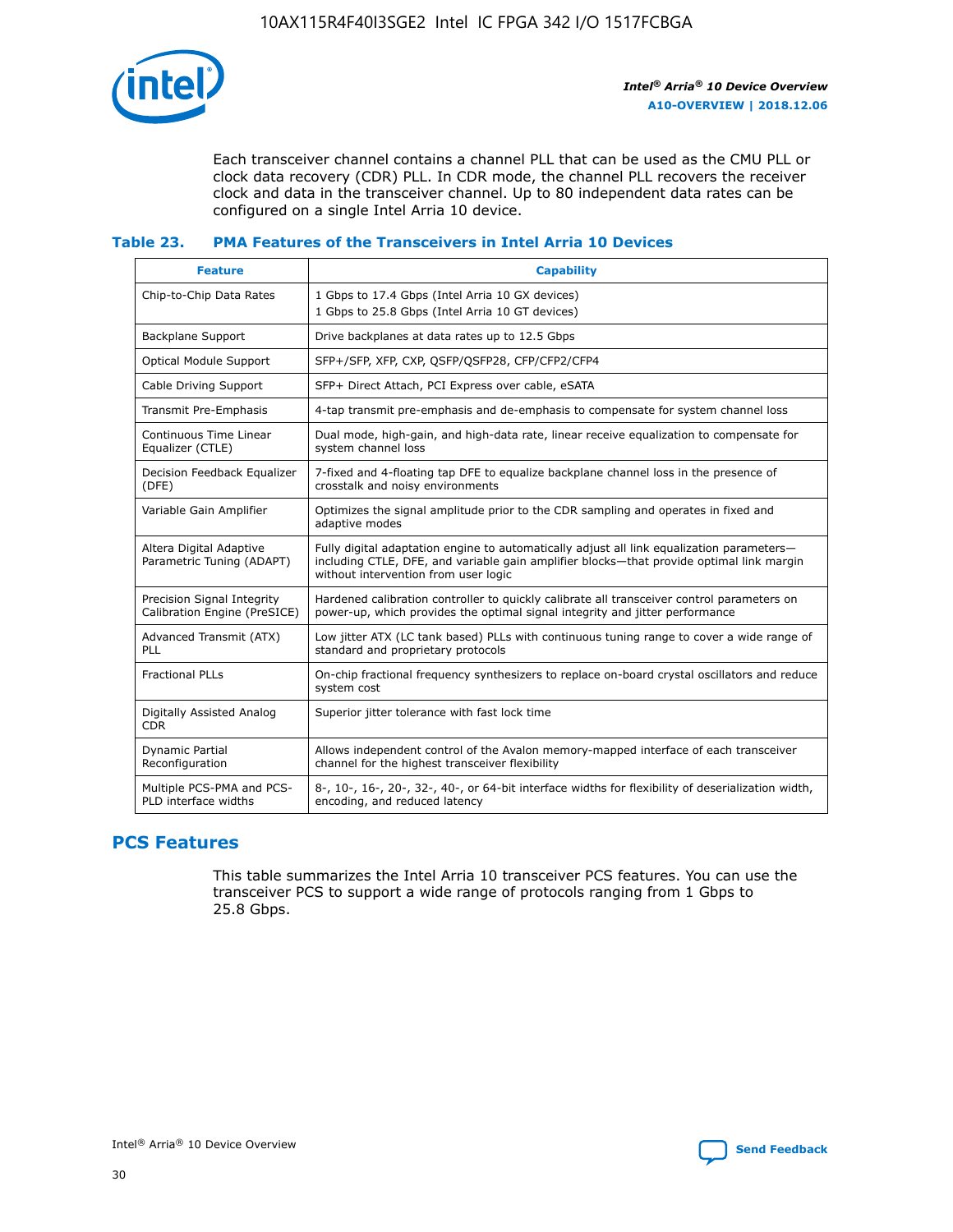

| <b>PCS</b>    | <b>Description</b>                                                                                                                                                                                                                                                                                                                                                                                             |
|---------------|----------------------------------------------------------------------------------------------------------------------------------------------------------------------------------------------------------------------------------------------------------------------------------------------------------------------------------------------------------------------------------------------------------------|
| Standard PCS  | Operates at a data rate up to 12 Gbps<br>Supports protocols such as PCI-Express, CPRI 4.2+, GigE, IEEE 1588 in Hard PCS<br>Implements other protocols using Basic/Custom (Standard PCS) transceiver<br>configuration rules.                                                                                                                                                                                    |
| Enhanced PCS  | Performs functions common to most serial data industry standards, such as word<br>alignment, encoding/decoding, and framing, before data is sent or received off-chip<br>through the PMA<br>• Handles data transfer to and from the FPGA fabric<br>Handles data transfer internally to and from the PMA<br>Provides frequency compensation<br>Performs channel bonding for multi-channel low skew applications |
| PCIe Gen3 PCS | Supports the seamless switching of Data and Clock between the Gen1, Gen2, and Gen3<br>data rates<br>Provides support for PIPE 3.0 features<br>Supports the PIPE interface with the Hard IP enabled, as well as with the Hard IP<br>bypassed                                                                                                                                                                    |

#### **Related Information**

- PCIe Gen1, Gen2, and Gen3 Hard IP on page 26
- Interlaken Support on page 26
- 10 Gbps Ethernet Support on page 26

## **PCS Protocol Support**

This table lists some of the protocols supported by the Intel Arria 10 transceiver PCS. For more information about the blocks in the transmitter and receiver data paths, refer to the related information.

| <b>Protocol</b>                                 | <b>Data Rate</b><br>(Gbps) | <b>Transceiver IP</b>       | <b>PCS Support</b>                      |
|-------------------------------------------------|----------------------------|-----------------------------|-----------------------------------------|
| PCIe Gen3 x1, x2, x4, x8                        | 8.0                        | Native PHY (PIPE)           | Standard PCS and PCIe<br>Gen3 PCS       |
| PCIe Gen2 x1, x2, x4, x8                        | 5.0                        | Native PHY (PIPE)           | <b>Standard PCS</b>                     |
| PCIe Gen1 x1, x2, x4, x8                        | 2.5                        | Native PHY (PIPE)           | Standard PCS                            |
| 1000BASE-X Gigabit Ethernet                     | 1.25                       | Native PHY                  | <b>Standard PCS</b>                     |
| 1000BASE-X Gigabit Ethernet with<br>IEEE 1588v2 | 1.25                       | Native PHY                  | Standard PCS                            |
| 10GBASE-R                                       | 10.3125                    | Native PHY                  | <b>Enhanced PCS</b>                     |
| 10GBASE-R with IEEE 1588v2                      | 10.3125                    | Native PHY                  | <b>Enhanced PCS</b>                     |
| 10GBASE-R with KR FEC                           | 10.3125                    | Native PHY                  | <b>Enhanced PCS</b>                     |
| 10GBASE-KR and 1000BASE-X                       | 10.3125                    | 1G/10GbE and 10GBASE-KR PHY | Standard PCS and<br><b>Enhanced PCS</b> |
| Interlaken (CEI-6G/11G)                         | 3.125 to 17.4              | Native PHY                  | <b>Enhanced PCS</b>                     |
| SFI-S/SFI-5.2                                   | 11.2                       | Native PHY                  | <b>Enhanced PCS</b>                     |
| $10G$ SDI                                       | 10.692                     | Native PHY                  | <b>Enhanced PCS</b>                     |
|                                                 |                            |                             | continued                               |

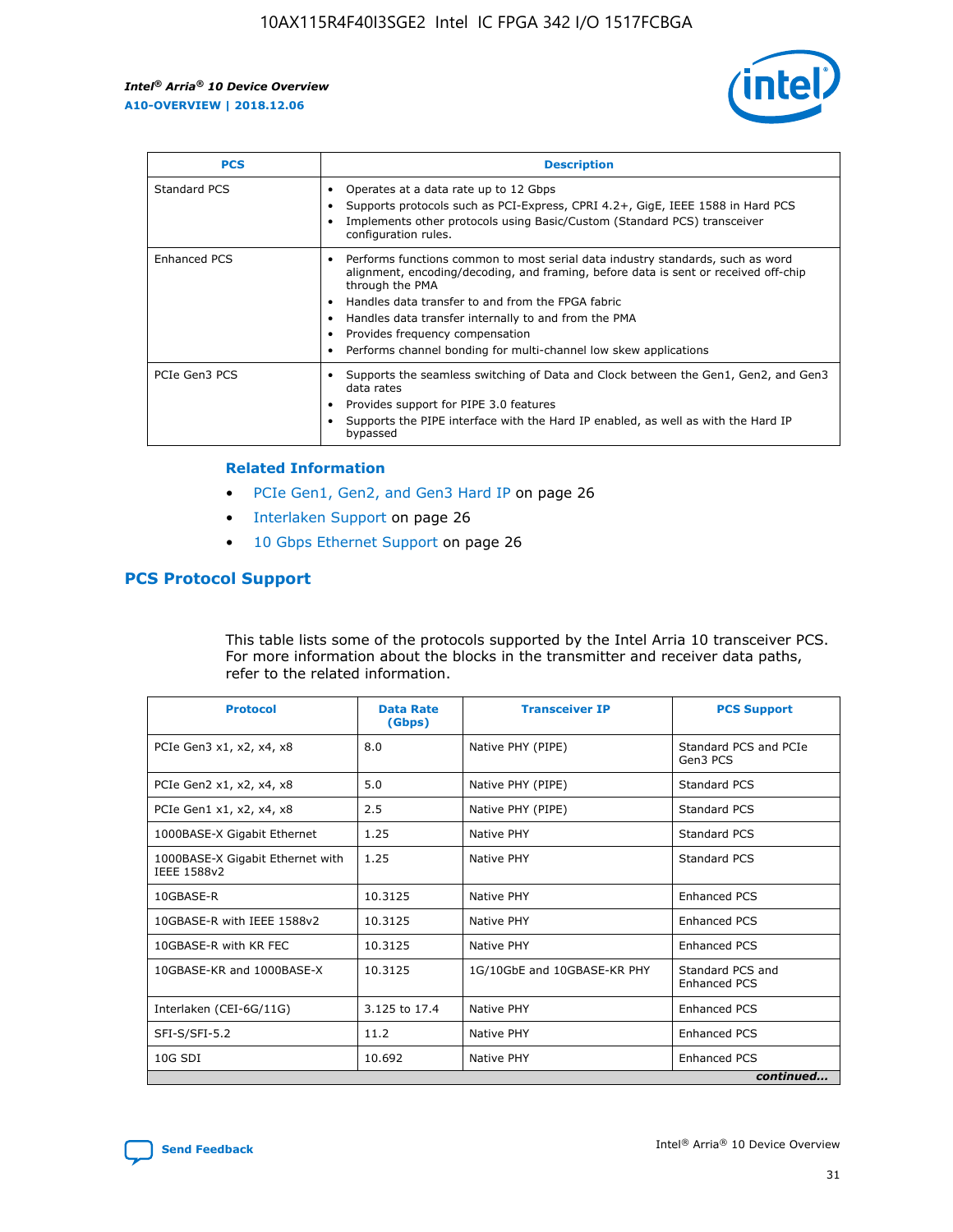

| <b>Protocol</b>      | <b>Data Rate</b><br>(Gbps) | <b>Transceiver IP</b> | <b>PCS Support</b> |
|----------------------|----------------------------|-----------------------|--------------------|
| CPRI 6.0 (64B/66B)   | 0.6144 to<br>10.1376       | Native PHY            | Enhanced PCS       |
| CPRI 4.2 (8B/10B)    | $0.6144$ to<br>9.8304      | Native PHY            | Standard PCS       |
| OBSAI RP3 v4.2       | 0.6144 to 6.144            | Native PHY            | Standard PCS       |
| SD-SDI/HD-SDI/3G-SDI | $0.143(12)$ to<br>2.97     | Native PHY            | Standard PCS       |

## **Related Information**

#### [Intel Arria 10 Transceiver PHY User Guide](https://www.intel.com/content/www/us/en/programmable/documentation/nik1398707230472.html#nik1398707091164)

Provides more information about the supported transceiver protocols and PHY IP, the PMA architecture, and the standard, enhanced, and PCIe Gen3 PCS architecture.

# **SoC with Hard Processor System**

Each SoC device combines an FPGA fabric and a hard processor system (HPS) in a single device. This combination delivers the flexibility of programmable logic with the power and cost savings of hard IP in these ways:

- Reduces board space, system power, and bill of materials cost by eliminating a discrete embedded processor
- Allows you to differentiate the end product in both hardware and software, and to support virtually any interface standard
- Extends the product life and revenue through in-field hardware and software updates

 $(12)$  The 0.143 Gbps data rate is supported using oversampling of user logic that you must implement in the FPGA fabric.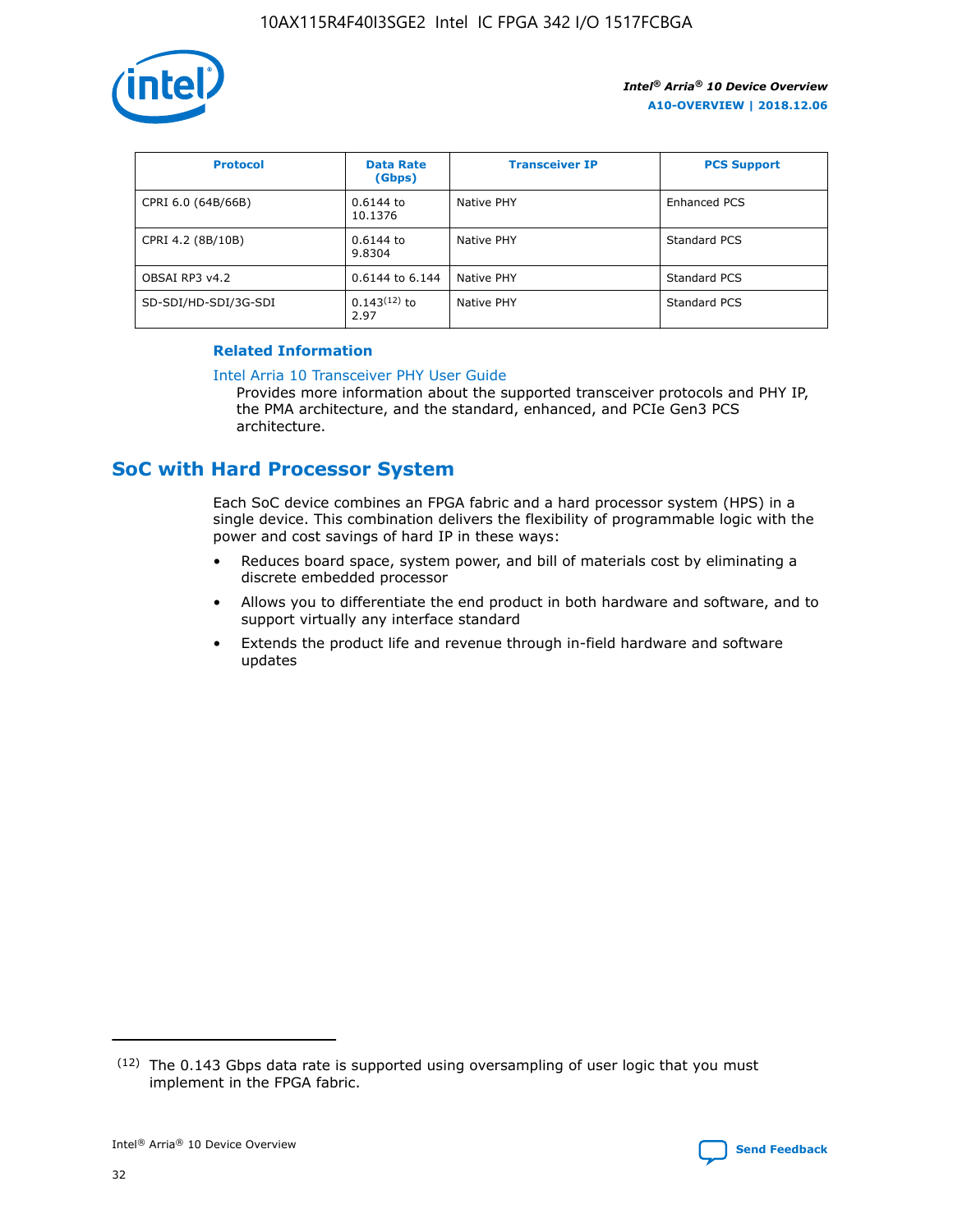

#### **Figure 9. HPS Block Diagram**

This figure shows a block diagram of the HPS with the dual ARM Cortex-A9 MPCore processor.



## **Key Advantages of 20-nm HPS**

The 20-nm HPS strikes a balance between enabling maximum software compatibility with 28-nm SoCs while still improving upon the 28-nm HPS architecture. These improvements address the requirements of the next generation target markets such as wireless and wireline communications, compute and storage equipment, broadcast and military in terms of performance, memory bandwidth, connectivity via backplane and security.

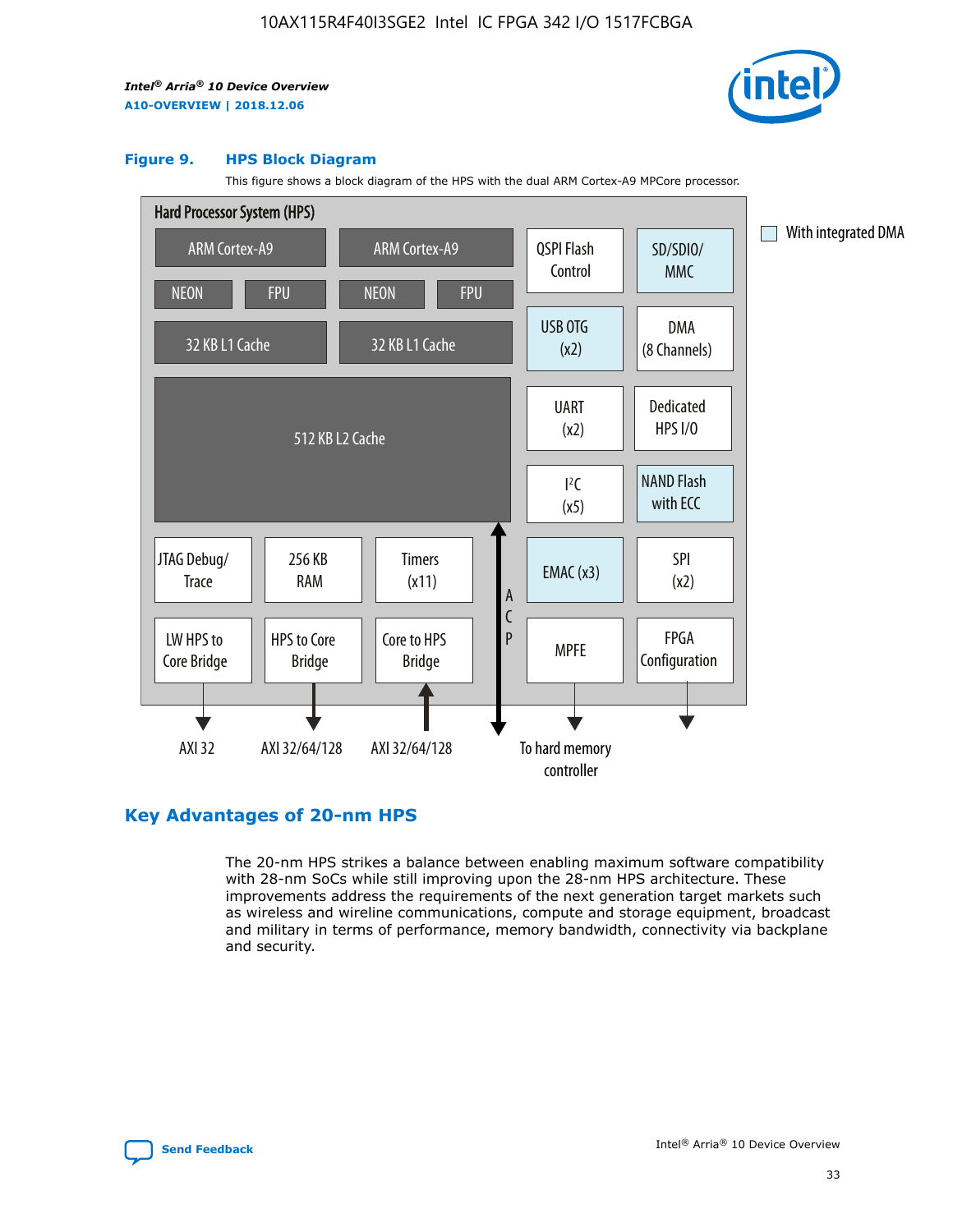

## **Table 24. Improvements in 20 nm HPS**

This table lists the key improvements of the 20 nm HPS compared to the 28 nm HPS.

| Advantages/<br><b>Improvements</b>                          | <b>Description</b>                                                                                                                                                                                                                                                                                                                                                                                                                                                                                                                                                                                                                                                                                                                                                                                                                                                                                                                   |
|-------------------------------------------------------------|--------------------------------------------------------------------------------------------------------------------------------------------------------------------------------------------------------------------------------------------------------------------------------------------------------------------------------------------------------------------------------------------------------------------------------------------------------------------------------------------------------------------------------------------------------------------------------------------------------------------------------------------------------------------------------------------------------------------------------------------------------------------------------------------------------------------------------------------------------------------------------------------------------------------------------------|
| Increased performance and<br>overdrive capability           | While the nominal processor frequency is 1.2 GHz, the 20 nm HPS offers an "overdrive"<br>feature which enables a higher processor operating frequency. This requires a higher supply<br>voltage value that is unique to the HPS and may require a separate regulator.                                                                                                                                                                                                                                                                                                                                                                                                                                                                                                                                                                                                                                                                |
| Increased processor memory<br>bandwidth and DDR4<br>support | Up to 64-bit DDR4 memory at 2,400 Mbps support is available for the processor. The hard<br>memory controller for the HPS comprises a multi-port front end that manages connections<br>to a single port memory controller. The multi-port front end allows logic core and the HPS<br>to share ports and thereby the available bandwidth of the memory controller.                                                                                                                                                                                                                                                                                                                                                                                                                                                                                                                                                                     |
| Flexible I/O sharing                                        | An advanced I/O pin muxing scheme allows improved sharing of I/O between the HPS and<br>the core logic. The following types of I/O are available for SoC:<br>17 dedicated I/Os-physically located inside the HPS block and are not accessible to<br>logic within the core. The 17 dedicated I/Os are used for HPS clock, resets, and<br>interfacing with boot devices, QSPI, and SD/MMC.<br>48 direct shared I/O-located closest to the HPS block and are ideal for high speed HPS<br>$\bullet$<br>peripherals such as EMAC, USB, and others. There is one bank of 48 I/Os that supports<br>direct sharing where the 48 I/Os can be shared 12 I/Os at a time.<br>Standard (shared) I/O-all standard I/Os can be shared by the HPS peripherals and any<br>logic within the core. For designs where more than 48 I/Os are reguired to fully use all<br>the peripherals in the HPS, these I/Os can be connected through the core logic. |
| <b>EMAC</b> core                                            | Three EMAC cores are available in the HPS. The EMAC cores enable an application to<br>support two redundant Ethernet connections; for example, backplane, or two EMAC cores<br>for managing IEEE 1588 time stamp information while allowing a third EMAC core for debug<br>and configuration. All three EMACs can potentially share the same time stamps, simplifying<br>the 1588 time stamping implementation. A new serial time stamp interface allows core<br>logic to access and read the time stamp values. The integrated EMAC controllers can be<br>connected to external Ethernet PHY through the provided MDIO or I <sup>2</sup> C interface.                                                                                                                                                                                                                                                                               |
| On-chip memory                                              | The on-chip memory is updated to 256 KB support and can support larger data sets and<br>real time algorithms.                                                                                                                                                                                                                                                                                                                                                                                                                                                                                                                                                                                                                                                                                                                                                                                                                        |
| <b>ECC</b> enhancements                                     | Improvements in L2 Cache ECC management allow identification of errors down to the<br>address level. ECC enhancements also enable improved error injection and status reporting<br>via the introduction of new memory mapped access to syndrome and data signals.                                                                                                                                                                                                                                                                                                                                                                                                                                                                                                                                                                                                                                                                    |
| HPS to FPGA Interconnect<br>Backbone                        | Although the HPS and the Logic Core can operate independently, they are tightly coupled<br>via a high-bandwidth system interconnect built from high-performance ARM AMBA AXI bus<br>bridges. IP bus masters in the FPGA fabric have access to HPS bus slaves via the FPGA-to-<br>HPS interconnect. Similarly, HPS bus masters have access to bus slaves in the core fabric<br>via the HPS-to-FPGA bridge. Both bridges are AMBA AXI-3 compliant and support<br>simultaneous read and write transactions. Up to three masters within the core fabric can<br>share the HPS SDRAM controller with the processor. Additionally, the processor can be used<br>to configure the core fabric under program control via a dedicated 32-bit configuration port.                                                                                                                                                                               |
| FPGA configuration and HPS<br>booting                       | The FPGA fabric and HPS in the SoCs are powered independently. You can reduce the clock<br>frequencies or gate the clocks to reduce dynamic power.<br>You can configure the FPGA fabric and boot the HPS independently, in any order, providing<br>you with more design flexibility.                                                                                                                                                                                                                                                                                                                                                                                                                                                                                                                                                                                                                                                 |
| Security                                                    | New security features have been introduced for anti-tamper management, secure boot,<br>encryption (AES), and authentication (SHA).                                                                                                                                                                                                                                                                                                                                                                                                                                                                                                                                                                                                                                                                                                                                                                                                   |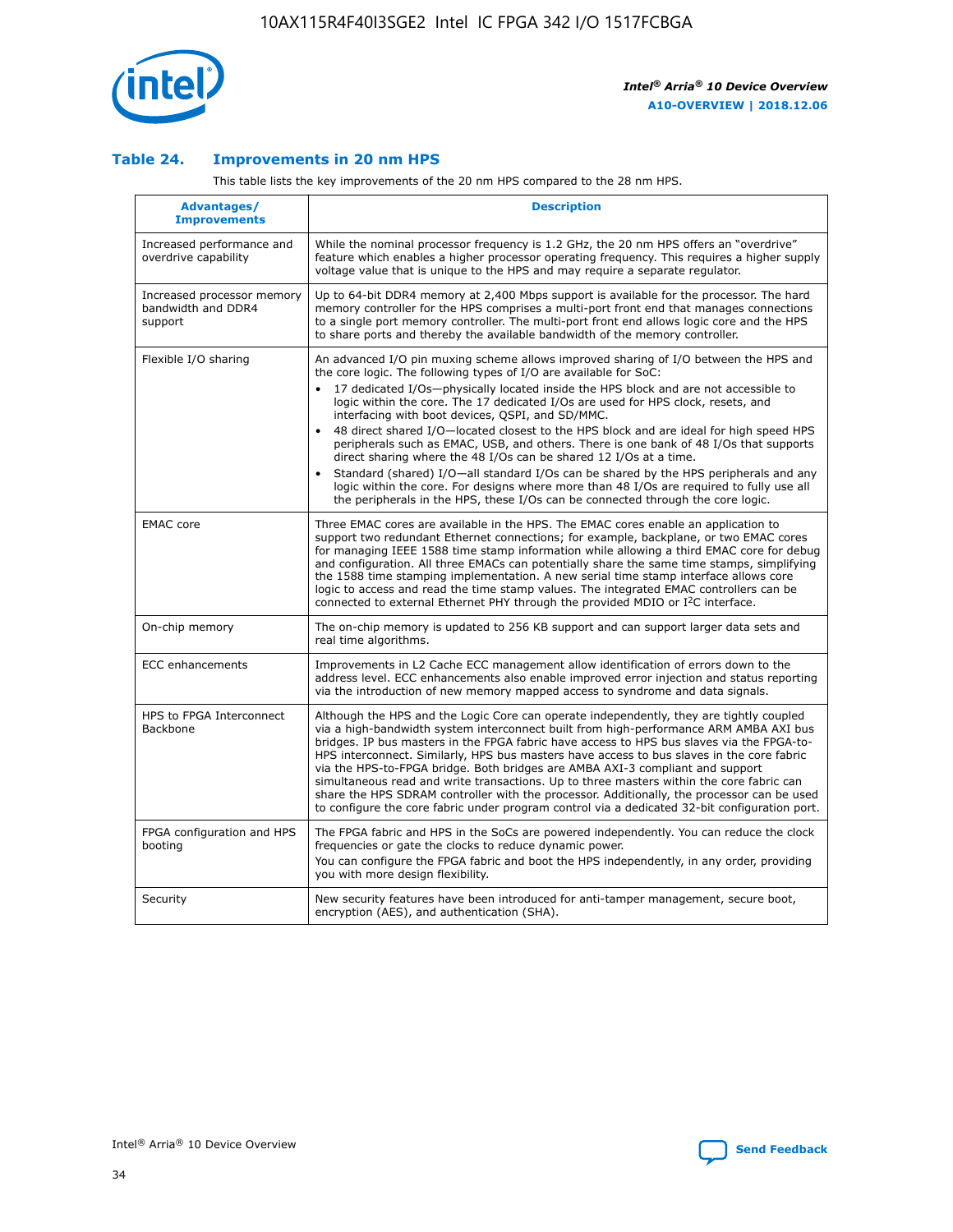

# **Features of the HPS**

The HPS has the following features:

- 1.2-GHz, dual-core ARM Cortex-A9 MPCore processor with up to 1.5-GHz via overdrive
	- ARMv7-A architecture that runs 32-bit ARM instructions, 16-bit and 32-bit Thumb instructions, and 8-bit Java byte codes in Jazelle style
	- Superscalar, variable length, out-of-order pipeline with dynamic branch prediction
	- Instruction Efficiency 2.5 MIPS/MHz, which provides total performance of 7500 MIPS at 1.5 GHz
- Each processor core includes:
	- 32 KB of L1 instruction cache, 32 KB of L1 data cache
	- Single- and double-precision floating-point unit and NEON media engine
	- CoreSight debug and trace technology
	- Snoop Control Unit (SCU) and Acceleration Coherency Port (ACP)
- 512 KB of shared L2 cache
- 256 KB of scratch RAM
- Hard memory controller with support for DDR3, DDR4 and optional error correction code (ECC) support
- Multiport Front End (MPFE) Scheduler interface to the hard memory controller
- 8-channel direct memory access (DMA) controller
- QSPI flash controller with SIO, DIO, QIO SPI Flash support
- NAND flash controller (ONFI 1.0 or later) with DMA and ECC support, updated to support 8 and 16-bit Flash devices and new command DMA to offload CPU for fast power down recovery
- Updated SD/SDIO/MMC controller to eMMC 4.5 with DMA with CE-ATA digital command support
- 3 10/100/1000 Ethernet media access control (MAC) with DMA
- 2 USB On-the-Go (OTG) controllers with DMA
- $\bullet$  5 I<sup>2</sup>C controllers (3 can be used by EMAC for MIO to external PHY)
- 2 UART 16550 Compatible controllers
- 4 serial peripheral interfaces (SPI) (2 Master, 2 Slaves)
- 62 programmable general-purpose I/Os, which includes 48 direct share I/Os that allows the HPS peripherals to connect directly to the FPGA I/Os
- 7 general-purpose timers
- 4 watchdog timers
- Anti-tamper, Secure Boot, Encryption (AES) and Authentication (SHA)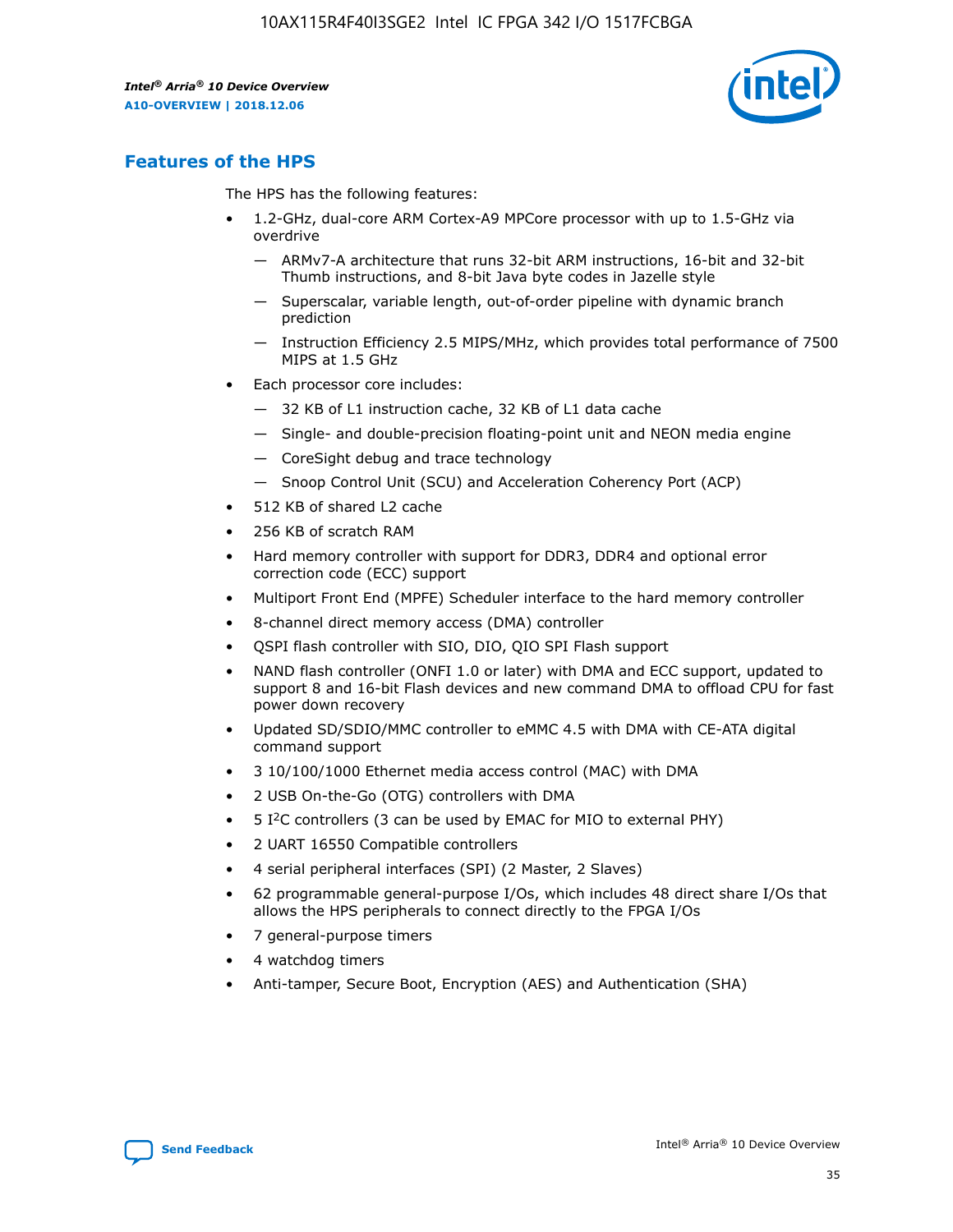

## **System Peripherals and Debug Access Port**

Each Ethernet MAC, USB OTG, NAND flash controller, and SD/MMC controller module has an integrated DMA controller. For modules without an integrated DMA controller, an additional DMA controller module provides up to eight channels of high-bandwidth data transfers. Peripherals that communicate off-chip are multiplexed with other peripherals at the HPS pin level. This allows you to choose which peripherals interface with other devices on your PCB.

The debug access port provides interfaces to industry standard JTAG debug probes and supports ARM CoreSight debug and core traces to facilitate software development.

## **HPS–FPGA AXI Bridges**

The HPS–FPGA bridges, which support the Advanced Microcontroller Bus Architecture (AMBA) Advanced eXtensible Interface (AXI™) specifications, consist of the following bridges:

- FPGA-to-HPS AMBA AXI bridge—a high-performance bus supporting 32, 64, and 128 bit data widths that allows the FPGA fabric to issue transactions to slaves in the HPS.
- HPS-to-FPGA Avalon/AMBA AXI bridge—a high-performance bus supporting 32, 64, and 128 bit data widths that allows the HPS to issue transactions to slaves in the FPGA fabric.
- Lightweight HPS-to-FPGA AXI bridge—a lower latency 32 bit width bus that allows the HPS to issue transactions to soft peripherals in the FPGA fabric. This bridge is primarily used for control and status register (CSR) accesses to peripherals in the FPGA fabric.

The HPS–FPGA AXI bridges allow masters in the FPGA fabric to communicate with slaves in the HPS logic, and vice versa. For example, the HPS-to-FPGA AXI bridge allows you to share memories instantiated in the FPGA fabric with one or both microprocessors in the HPS, while the FPGA-to-HPS AXI bridge allows logic in the FPGA fabric to access the memory and peripherals in the HPS.

Each HPS–FPGA bridge also provides asynchronous clock crossing for data transferred between the FPGA fabric and the HPS.

### **HPS SDRAM Controller Subsystem**

The HPS SDRAM controller subsystem contains a multiport SDRAM controller and DDR PHY that are shared between the FPGA fabric (through the FPGA-to-HPS SDRAM interface), the level 2 (L2) cache, and the level 3 (L3) system interconnect. The FPGA-to-HPS SDRAM interface supports AMBA AXI and Avalon® Memory-Mapped (Avalon-MM) interface standards, and provides up to six individual ports for access by masters implemented in the FPGA fabric.

The HPS SDRAM controller supports up to 3 masters (command ports), 3x 64-bit read data ports and 3x 64-bit write data ports.

To maximize memory performance, the SDRAM controller subsystem supports command and data reordering, deficit round-robin arbitration with aging, and high-priority bypass features.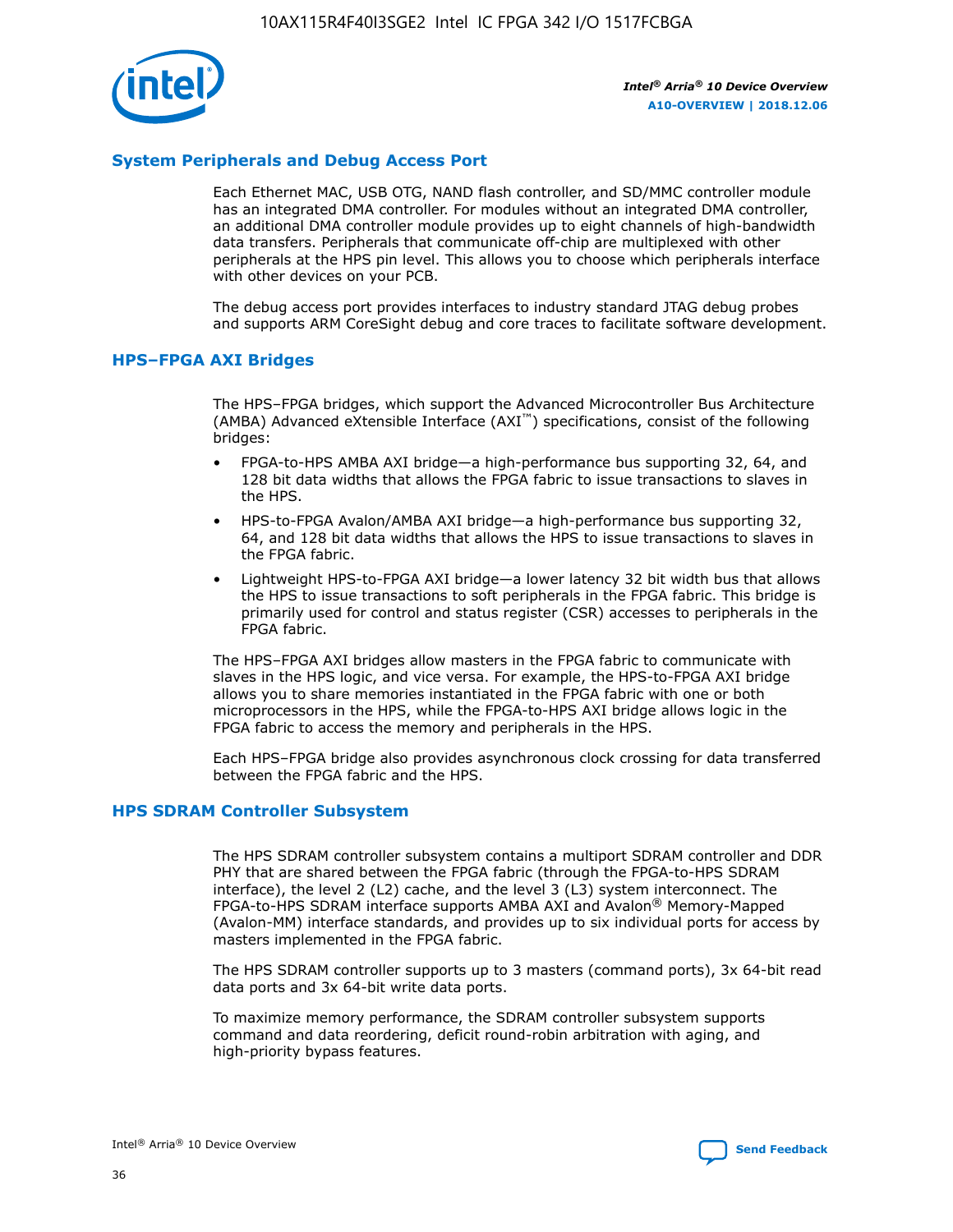

## **FPGA Configuration and HPS Booting**

The FPGA fabric and HPS in the SoC FPGA must be powered at the same time. You can reduce the clock frequencies or gate the clocks to reduce dynamic power.

Once powered, the FPGA fabric and HPS can be configured independently thus providing you with more design flexibility:

- You can boot the HPS independently. After the HPS is running, the HPS can fully or partially reconfigure the FPGA fabric at any time under software control. The HPS can also configure other FPGAs on the board through the FPGA configuration controller.
- Configure the FPGA fabric first, and then boot the HPS from memory accessible to the FPGA fabric.

## **Hardware and Software Development**

For hardware development, you can configure the HPS and connect your soft logic in the FPGA fabric to the HPS interfaces using the Platform Designer system integration tool in the Intel Quartus Prime software.

For software development, the ARM-based SoC FPGA devices inherit the rich software development ecosystem available for the ARM Cortex-A9 MPCore processor. The software development process for Intel SoC FPGAs follows the same steps as those for other SoC devices from other manufacturers. Support for Linux\*, VxWorks\*, and other operating systems are available for the SoC FPGAs. For more information on the operating systems support availability, contact the Intel FPGA sales team.

You can begin device-specific firmware and software development on the Intel SoC FPGA Virtual Target. The Virtual Target is a fast PC-based functional simulation of a target development system—a model of a complete development board. The Virtual Target enables the development of device-specific production software that can run unmodified on actual hardware.

## **Dynamic and Partial Reconfiguration**

The Intel Arria 10 devices support dynamic and partial reconfiguration. You can use dynamic and partial reconfiguration simultaneously to enable seamless reconfiguration of both the device core and transceivers.

## **Dynamic Reconfiguration**

You can reconfigure the PMA and PCS blocks while the device continues to operate. This feature allows you to change the data rates, protocol, and analog settings of a channel in a transceiver bank without affecting on-going data transfer in other transceiver banks. This feature is ideal for applications that require dynamic multiprotocol or multirate support.

## **Partial Reconfiguration**

Using partial reconfiguration, you can reconfigure some parts of the device while keeping the device in operation.

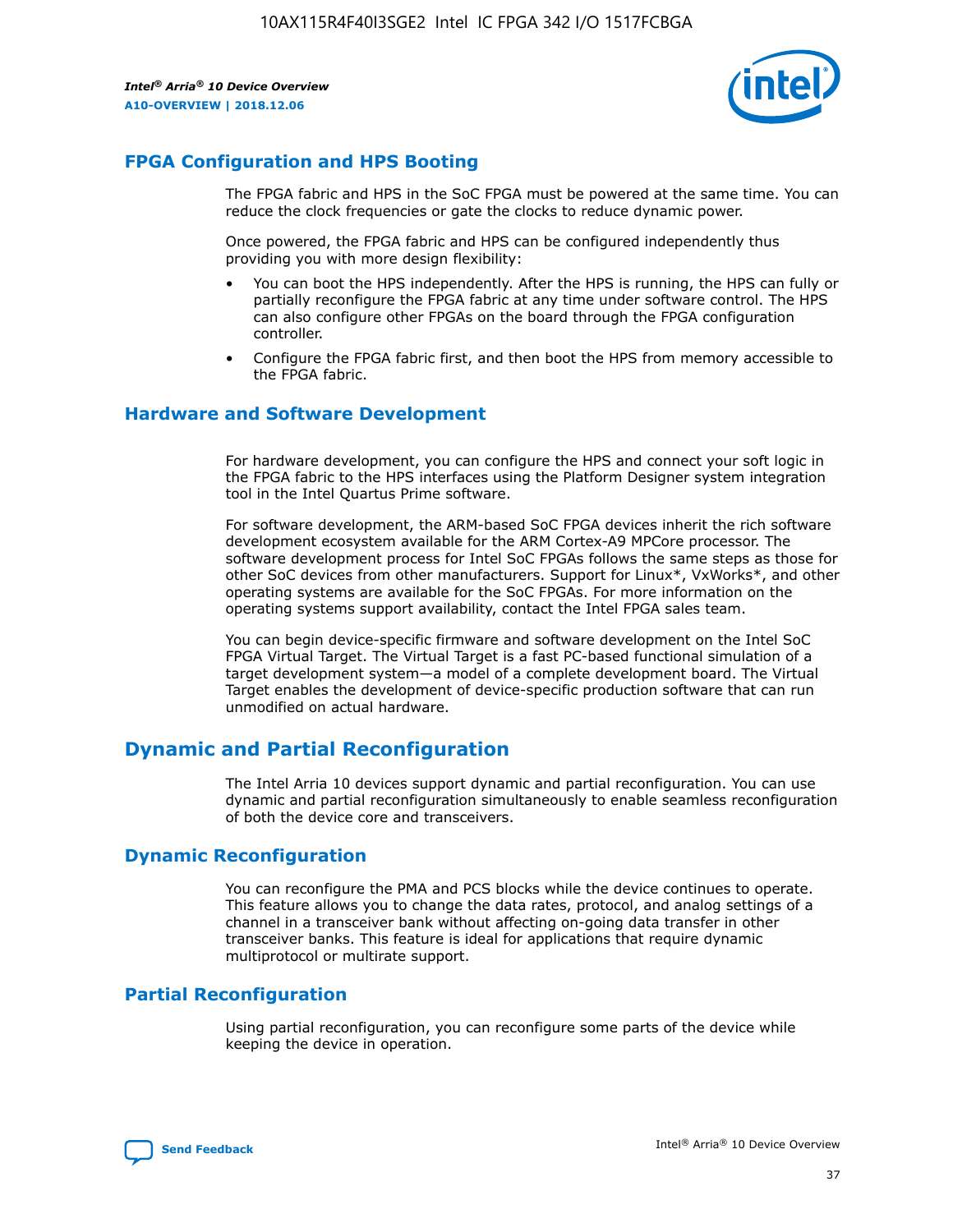

Instead of placing all device functions in the FPGA fabric, you can store some functions that do not run simultaneously in external memory and load them only when required. This capability increases the effective logic density of the device, and lowers cost and power consumption.

In the Intel solution, you do not have to worry about intricate device architecture to perform a partial reconfiguration. The partial reconfiguration capability is built into the Intel Quartus Prime design software, making such time-intensive task simple.

Intel Arria 10 devices support partial reconfiguration in the following configuration options:

- Using an internal host:
	- All supported configuration modes where the FPGA has access to external memory devices such as serial and parallel flash memory.
	- Configuration via Protocol [CvP (PCIe)]
- Using an external host—passive serial (PS), fast passive parallel (FPP) x8, FPP x16, and FPP x32 I/O interface.

# **Enhanced Configuration and Configuration via Protocol**

## **Table 25. Configuration Schemes and Features of Intel Arria 10 Devices**

Intel Arria 10 devices support 1.8 V programming voltage and several configuration schemes.

| <b>Scheme</b>                                                          | <b>Data</b><br><b>Width</b> | <b>Max Clock</b><br>Rate<br>(MHz) | <b>Max Data</b><br>Rate<br>(Mbps)<br>(13) | <b>Decompression</b> | <b>Design</b><br>Security <sup>(1</sup><br>4) | <b>Partial</b><br>Reconfiguration<br>(15) | <b>Remote</b><br><b>System</b><br><b>Update</b> |
|------------------------------------------------------------------------|-----------------------------|-----------------------------------|-------------------------------------------|----------------------|-----------------------------------------------|-------------------------------------------|-------------------------------------------------|
| <b>JTAG</b>                                                            | 1 bit                       | 33                                | 33                                        |                      |                                               | Yes(16)                                   |                                                 |
| Active Serial (AS)<br>through the<br>EPCO-L<br>configuration<br>device | 1 bit,<br>4 bits            | 100                               | 400                                       | Yes                  | Yes                                           | Yes(16)                                   | Yes                                             |
| Passive serial (PS)<br>through CPLD or<br>external<br>microcontroller  | 1 bit                       | 100                               | 100                                       | Yes                  | Yes                                           | Yes <sup>(16)</sup>                       | Parallel<br>Flash<br>Loader<br>(PFL) IP<br>core |
|                                                                        |                             |                                   |                                           |                      |                                               |                                           | continued                                       |

<sup>(13)</sup> Enabling either compression or design security features affects the maximum data rate. Refer to the Intel Arria 10 Device Datasheet for more information.

<sup>(14)</sup> Encryption and compression cannot be used simultaneously.

 $(15)$  Partial reconfiguration is an advanced feature of the device family. If you are interested in using partial reconfiguration, contact Intel for support.

 $(16)$  Partial configuration can be performed only when it is configured as internal host.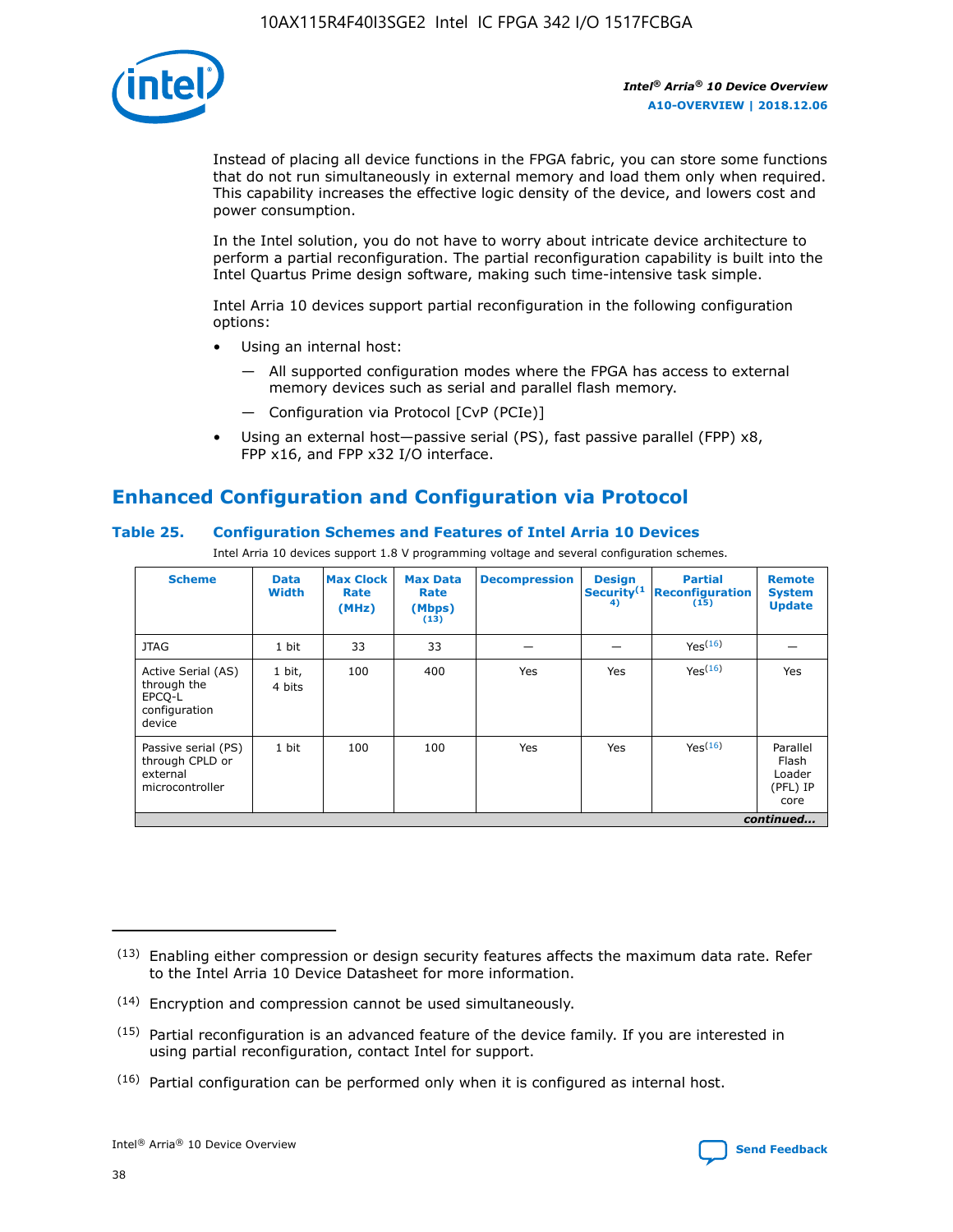

| <b>Scheme</b>                                   | <b>Data</b><br><b>Width</b> | <b>Max Clock</b><br>Rate<br>(MHz) | <b>Max Data</b><br>Rate<br>(Mbps)<br>(13) | <b>Decompression</b> | <b>Design</b><br>Security <sup>(1</sup><br>4) | <b>Partial</b><br><b>Reconfiguration</b><br>(15) | <b>Remote</b><br><b>System</b><br><b>Update</b> |
|-------------------------------------------------|-----------------------------|-----------------------------------|-------------------------------------------|----------------------|-----------------------------------------------|--------------------------------------------------|-------------------------------------------------|
| Fast passive                                    | 8 bits                      | 100                               | 3200                                      | Yes                  | Yes                                           | Yes(17)                                          | PFL IP                                          |
| parallel (FPP)<br>through CPLD or               | 16 bits                     |                                   |                                           | Yes                  | Yes                                           |                                                  | core                                            |
| external<br>microcontroller                     | 32 bits                     |                                   |                                           | Yes                  | Yes                                           |                                                  |                                                 |
| Configuration via                               | 16 bits                     | 100                               | 3200                                      | Yes                  | Yes                                           | Yes <sup>(17)</sup>                              |                                                 |
| <b>HPS</b>                                      | 32 bits                     |                                   |                                           | Yes                  | Yes                                           |                                                  |                                                 |
| Configuration via<br>Protocol [CvP<br>$(PCIe*)$ | x1, x2,<br>x4, x8<br>lanes  |                                   | 8000                                      | Yes                  | Yes                                           | Yes(16)                                          |                                                 |

You can configure Intel Arria 10 devices through PCIe using Configuration via Protocol (CvP). The Intel Arria 10 CvP implementation conforms to the PCIe 100 ms power-up-to-active time requirement.

### **Related Information**

[Configuration via Protocol \(CvP\) Implementation in Intel FPGAs User Guide](https://www.intel.com/content/www/us/en/programmable/documentation/dsu1441819344145.html#dsu1442269728522) Provides more information about the CvP configuration scheme.

# **SEU Error Detection and Correction**

Intel Arria 10 devices offer robust and easy-to-use single-event upset (SEU) error detection and correction circuitry.

The detection and correction circuitry includes protection for Configuration RAM (CRAM) programming bits and user memories. The CRAM is protected by a continuously running CRC error detection circuit with integrated ECC that automatically corrects one or two errors and detects higher order multi-bit errors. When more than two errors occur, correction is available through reloading of the core programming file, providing a complete design refresh while the FPGA continues to operate.

The physical layout of the Intel Arria 10 CRAM array is optimized to make the majority of multi-bit upsets appear as independent single-bit or double-bit errors which are automatically corrected by the integrated CRAM ECC circuitry. In addition to the CRAM protection, the M20K memory blocks also include integrated ECC circuitry and are layout-optimized for error detection and correction. The MLAB does not have ECC.

(14) Encryption and compression cannot be used simultaneously.

<sup>(17)</sup> Supported at a maximum clock rate of 100 MHz.



 $(13)$  Enabling either compression or design security features affects the maximum data rate. Refer to the Intel Arria 10 Device Datasheet for more information.

 $(15)$  Partial reconfiguration is an advanced feature of the device family. If you are interested in using partial reconfiguration, contact Intel for support.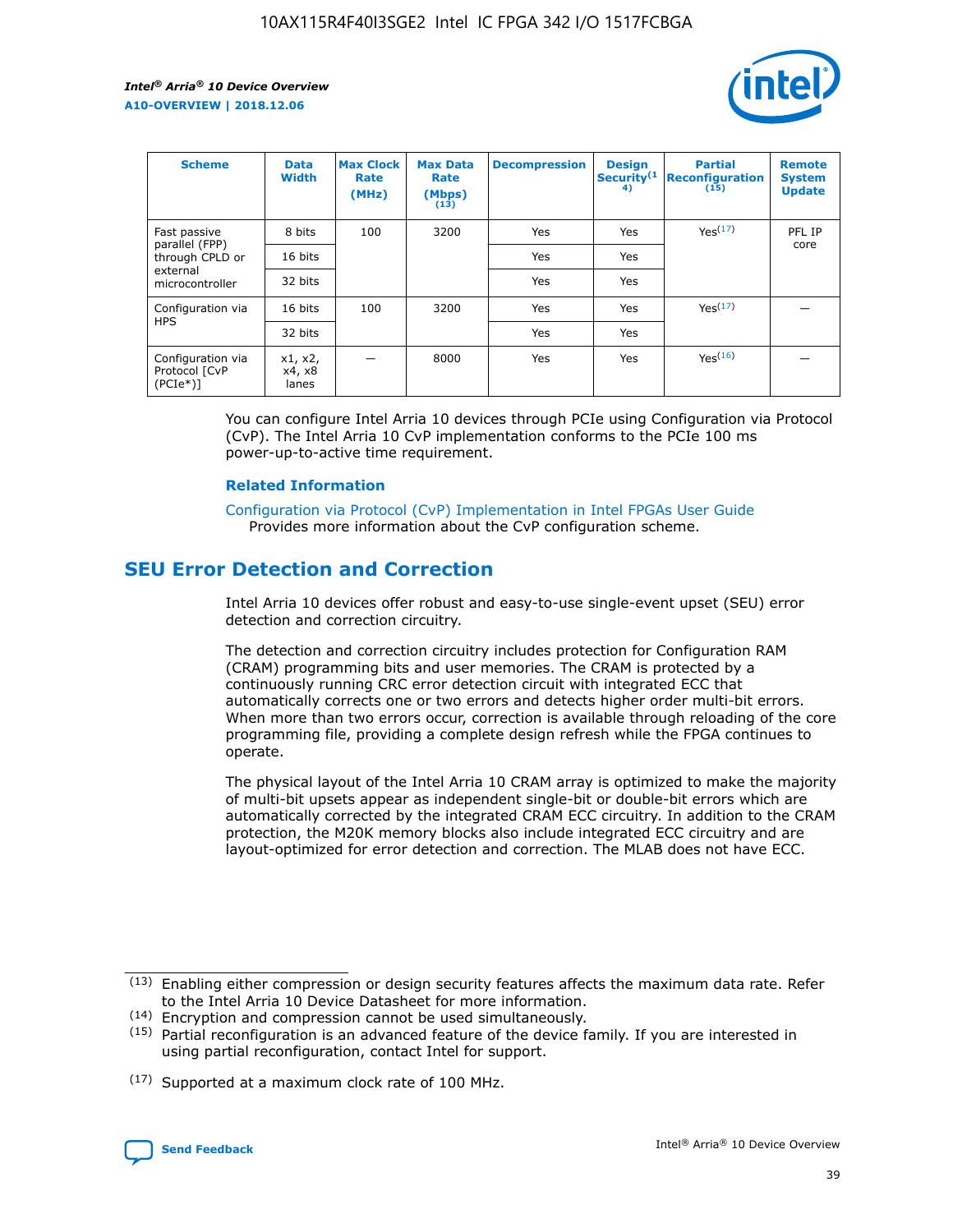

## **Power Management**

Intel Arria 10 devices leverage the advanced 20 nm process technology, a low 0.9 V core power supply, an enhanced core architecture, and several optional power reduction techniques to reduce total power consumption by as much as 40% compared to Arria V devices and as much as 60% compared to Stratix V devices.

The optional power reduction techniques in Intel Arria 10 devices include:

- **SmartVID**—a code is programmed into each device during manufacturing that allows a smart regulator to operate the device at lower core  $V_{CC}$  while maintaining performance
- **Programmable Power Technology**—non-critical timing paths are identified by the Intel Quartus Prime software and the logic in these paths is biased for low power instead of high performance
- **Low Static Power Options**—devices are available with either standard static power or low static power while maintaining performance

Furthermore, Intel Arria 10 devices feature Intel's industry-leading low power transceivers and include a number of hard IP blocks that not only reduce logic resources but also deliver substantial power savings compared to soft implementations. In general, hard IP blocks consume up to 90% less power than the equivalent soft logic implementations.

# **Incremental Compilation**

The Intel Quartus Prime software incremental compilation feature reduces compilation time and helps preserve performance to ease timing closure. The incremental compilation feature enables the partial reconfiguration flow for Intel Arria 10 devices.

Incremental compilation supports top-down, bottom-up, and team-based design flows. This feature facilitates modular, hierarchical, and team-based design flows where different designers compile their respective design sections in parallel. Furthermore, different designers or IP providers can develop and optimize different blocks of the design independently. These blocks can then be imported into the top level project.

# **Document Revision History for Intel Arria 10 Device Overview**

| <b>Document</b><br><b>Version</b> | <b>Changes</b>                                                                                                                                                                                                                                                              |
|-----------------------------------|-----------------------------------------------------------------------------------------------------------------------------------------------------------------------------------------------------------------------------------------------------------------------------|
| 2018.12.06                        | Added links to Intel Arria 10 device errata documents.<br>Removed automotive temperature option from the Intel Arria 10 GX devices.<br>Removed -3 fabric speed grade from the Intel Arria 10 GT devices.<br>Updated power options for the Intel Arria 10 GX and GT devices. |
| 2018.04.09                        | Updated the lowest $V_{CC}$ from 0.83 V to 0.82 V in the topic listing a summary of the device features.                                                                                                                                                                    |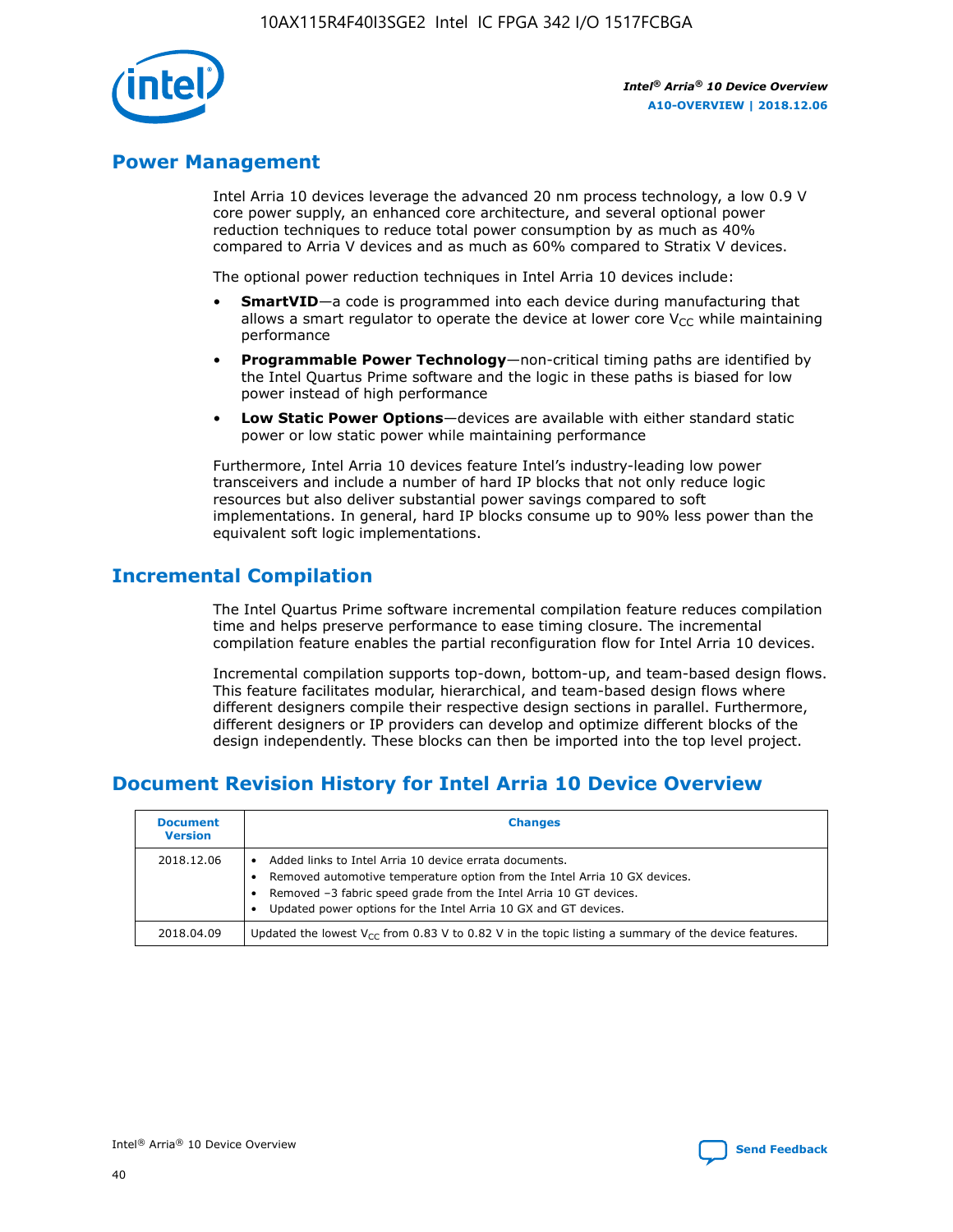*Intel® Arria® 10 Device Overview* **A10-OVERVIEW | 2018.12.06**



| <b>Date</b>    | <b>Version</b> | <b>Changes</b>                                                                                                                                                                                                                                                                                                                                                                                                                                                                                                                                                                                                                                                                                                                                                                                                                                                                                                                                                            |
|----------------|----------------|---------------------------------------------------------------------------------------------------------------------------------------------------------------------------------------------------------------------------------------------------------------------------------------------------------------------------------------------------------------------------------------------------------------------------------------------------------------------------------------------------------------------------------------------------------------------------------------------------------------------------------------------------------------------------------------------------------------------------------------------------------------------------------------------------------------------------------------------------------------------------------------------------------------------------------------------------------------------------|
| January 2018   | 2018.01.17     | Updated the maximum data rate for HPS (Intel Arria 10 SX devices<br>external memory interface DDR3 controller from 2,166 Mbps to 2,133<br>Mbps.<br>Updated maximum frequency supported for half rate QDRII and QDRII<br>+ SRAM to 633 MHz in Memory Standards Supported by the Soft<br>Memory Controller table.<br>Updated transceiver backplane capability to 12.5 Gbps.<br>$\bullet$<br>Removed transceiver speed grade 5 in Sample Ordering Core and<br>Available Options for Intel Arria 10 GX Devices figure.<br>Removed package code 40, low static power, SmartVID, industrial, and<br>military operating temperature support from Sample Ordering Core and<br>Available Options for Intel Arria 10 GT Devices figure.<br>Updated short reach transceiver rate for Intel Arria 10 GT devices to<br>25.8 Gbps.<br>Removed On-Die Instrumentation - EyeQ and Jitter Margin Tool<br>support from PMA Features of the Transceivers in Intel Arria 10 Devices<br>table. |
| September 2017 | 2017.09.20     | Updated the maximum speed of the DDR4 external memory interface from<br>1,333 MHz/2,666 Mbps to 1,200 MHz/2,400 Mbps.                                                                                                                                                                                                                                                                                                                                                                                                                                                                                                                                                                                                                                                                                                                                                                                                                                                     |
| July 2017      | 2017.07.13     | Corrected the automotive temperature range in the figure showing the<br>available options for the Intel Arria 10 GX devices from "-40°C to 100°C"<br>to "-40°C to 125°C".                                                                                                                                                                                                                                                                                                                                                                                                                                                                                                                                                                                                                                                                                                                                                                                                 |
| July 2017      | 2017.07.06     | Added automotive temperature option to Intel Arria 10 GX device family.                                                                                                                                                                                                                                                                                                                                                                                                                                                                                                                                                                                                                                                                                                                                                                                                                                                                                                   |
| May 2017       | 2017.05.08     | Corrected protocol names with "1588" to "IEEE 1588v2".<br>$\bullet$<br>Updated the vertical migration table to remove vertical migration<br>$\bullet$<br>between Intel Arria 10 GX and Intel Arria 10 SX device variants.<br>Removed all "Preliminary" marks.<br>$\bullet$                                                                                                                                                                                                                                                                                                                                                                                                                                                                                                                                                                                                                                                                                                |
| March 2017     | 2017.03.15     | Removed the topic about migration from Intel Arria 10 to Intel Stratix<br>10 devices.<br>Rebranded as Intel.<br>$\bullet$                                                                                                                                                                                                                                                                                                                                                                                                                                                                                                                                                                                                                                                                                                                                                                                                                                                 |
| October 2016   | 2016.10.31     | Removed package F36 from Intel Arria 10 GX devices.<br>Updated Intel Arria 10 GT sample ordering code and maximum GX<br>$\bullet$<br>transceiver count. Intel Arria 10 GT devices are available only in the<br>SF45 package option with a maximum of 72 transceivers.                                                                                                                                                                                                                                                                                                                                                                                                                                                                                                                                                                                                                                                                                                     |
| May 2016       | 2016.05.02     | Updated the FPGA Configuration and HPS Booting topic.<br>$\bullet$<br>Remove V <sub>CC</sub> PowerManager from the Summary of Features, Power<br>Management and Arria 10 Device Variants and packages topics. This<br>feature is no longer supported in Arria 10 devices.<br>Removed LPDDR3 from the Memory Standards Supported by the HPS<br>Hard Memory Controller table in the Memory Standards Supported by<br>Intel Arria 10 Devices topic. This standard is only supported by the<br>FPGA.<br>Removed transceiver speed grade 5 from the Device Variants and<br>Packages topic for Arria 10 GX and SX devices.                                                                                                                                                                                                                                                                                                                                                      |
| February 2016  | 2016.02.11     | Changed the maximum Arria 10 GT datarate to 25.8 Gbps and the<br>minimum datarate to 1 Gbps globally.<br>Revised the state for Core clock networks in the Summary of Features<br>$\bullet$<br>topic.<br>Changed the transceiver parameters in the "Summary of Features for<br>$\bullet$<br>Arria 10 Devices" table.<br>• Changed the transceiver parameters in the "Maximum Resource Counts<br>for Arria 10 GT Devices" table.<br>Changed the package availability for GT devices in the "Package Plan<br>for Arria 10 GT Devices" table.<br>Changed the package configurations for GT devices in the "Migration"<br>Capability Across Arria 10 Product Lines" figure.<br>continued                                                                                                                                                                                                                                                                                       |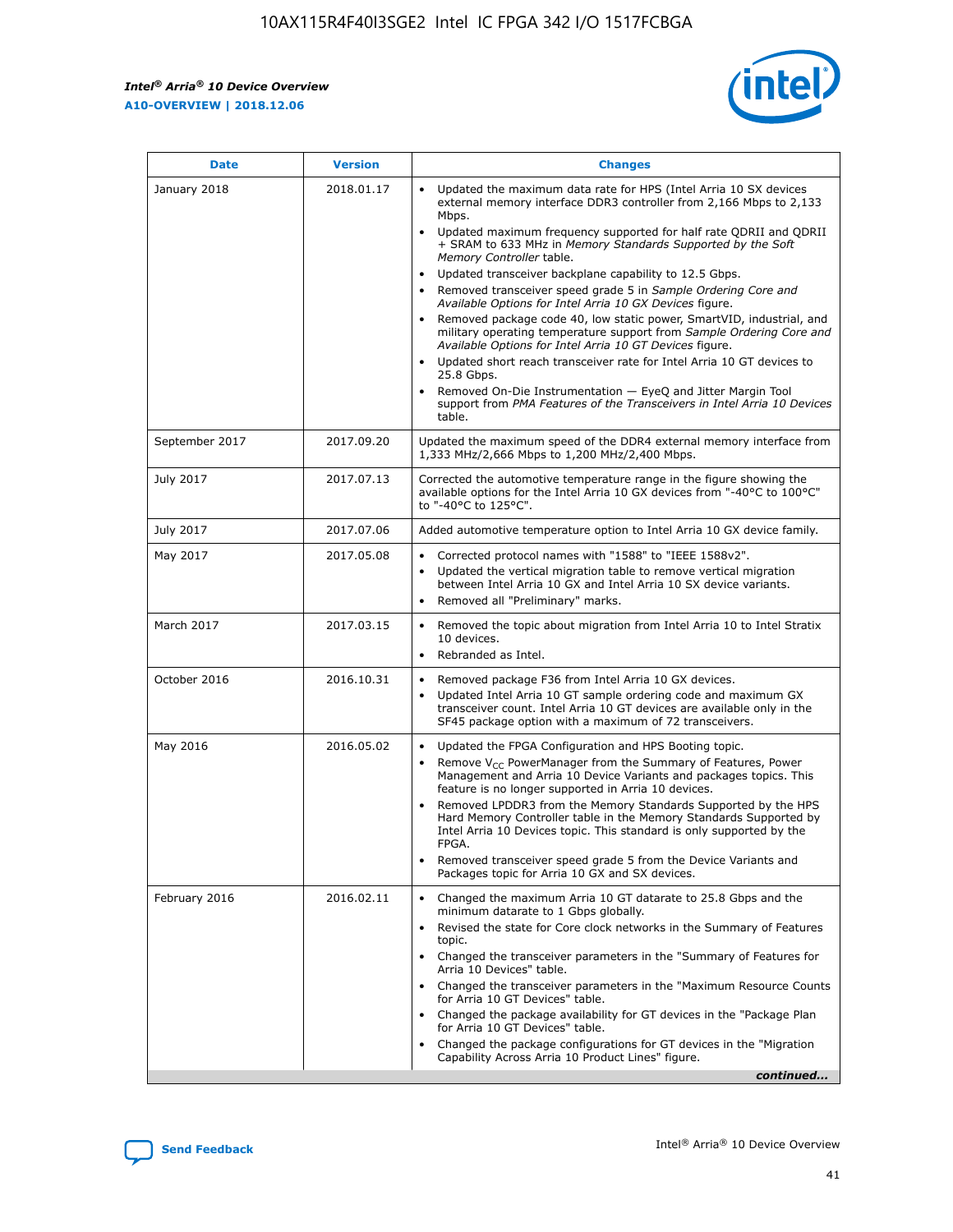

| <b>Date</b>   | <b>Version</b> | <b>Changes</b>                                                                                                                                                               |
|---------------|----------------|------------------------------------------------------------------------------------------------------------------------------------------------------------------------------|
|               |                | Changed transceiver parameters in the "Low Power Serial Transceivers"<br>$\bullet$<br>section.                                                                               |
|               |                | • Changed the transceiver descriptions in the "Device Variants for the<br>Arria 10 Device Family" table.                                                                     |
|               |                | • Changed the "Sample Ordering Code and Available Options for Arria 10<br>GT Devices" figure.                                                                                |
|               |                | Changed the datarates for GT devices in the "PMA Features" section.                                                                                                          |
|               |                | Changed the datarates for GT devices in the "PCS Features" section.<br>$\bullet$                                                                                             |
| December 2015 | 2015.12.14     | Updated the number of M20K memory blocks for Arria 10 GX 660 from<br>2133 to 2131 and corrected the total RAM bit from 48,448 Kb to<br>48,408 Kb.                            |
|               |                | Corrected the number of DSP blocks for Arria 10 GX 660 from 1688 to<br>$\bullet$<br>1687 in the table listing floating-point arithmetic resources.                           |
| November 2015 | 2015.11.02     | Updated the maximum resources for Arria 10 GX 220, GX 320, GX 480,<br>GX 660, SX 220, SX 320, SX 480, and SX 660.                                                            |
|               |                | Updated resource count for Arria 10 GX 320, GX 480, GX 660, SX 320,<br>SX 480, a SX 660 devices in Number of Multipliers in Intel Arria 10<br><b>Devices</b> table.          |
|               |                | Updated the available options for Arria 10 GX, GT, and SX.<br>$\bullet$                                                                                                      |
|               |                | Changed instances of Quartus II to Quartus Prime.<br>$\bullet$                                                                                                               |
| June 2015     | 2015.06.15     | Corrected label for Intel Arria 10 GT product lines in the vertical migration<br>figure.                                                                                     |
| May 2015      | 2015.05.15     | Corrected the DDR3 half rate and quarter rate maximum frequencies in the<br>table that lists the memory standards supported by the Intel Arria 10 hard<br>memory controller. |
| May 2015      | 2015.05.04     | • Added support for 13.5G JESD204b in the Summary of Features table.                                                                                                         |
|               |                | Added a link to Arria 10 GT Channel Usage in the Arria 10 GT Package<br>$\bullet$<br>Plan topic.                                                                             |
|               |                | • Added a note to the table, Maximum Resource Counts for Arria 10 GT<br>devices.                                                                                             |
|               |                | • Updated the power requirements of the transceivers in the Low Power<br>Serial Transceivers topic.                                                                          |
| January 2015  | 2015.01.23     | • Added floating point arithmetic features in the Summary of Features<br>table.                                                                                              |
|               |                | • Updated the total embedded memory from 38.38 megabits (Mb) to<br>65.6 Mb.                                                                                                  |
|               |                | • Updated the table that lists the memory standards supported by Intel<br>Arria 10 devices.                                                                                  |
|               |                | Removed support for DDR3U, LPDDR3 SDRAM, RLDRAM 2, and DDR2.                                                                                                                 |
|               |                | Moved RLDRAM 3 support from hard memory controller to soft memory<br>controller. RLDRAM 3 support uses hard PHY with soft memory<br>controller.                              |
|               |                | Added soft memory controller support for QDR IV.                                                                                                                             |
|               |                | Updated the maximum resource count table to include the number of<br>hard memory controllers available in each device variant.                                               |
|               |                | Updated the transceiver PCS data rate from 12.5 Gbps to 12 Gbps.                                                                                                             |
|               |                | Updated the max clock rate of PS, FPP x8, FPP x16, and Configuration<br>via HPS from 125 MHz to 100 MHz.                                                                     |
|               |                | Added a feature for fractional synthesis PLLs: PLL cascading.                                                                                                                |
|               |                | Updated the HPS programmable general-purpose I/Os from 54 to 62.<br>$\bullet$                                                                                                |
|               |                | continued                                                                                                                                                                    |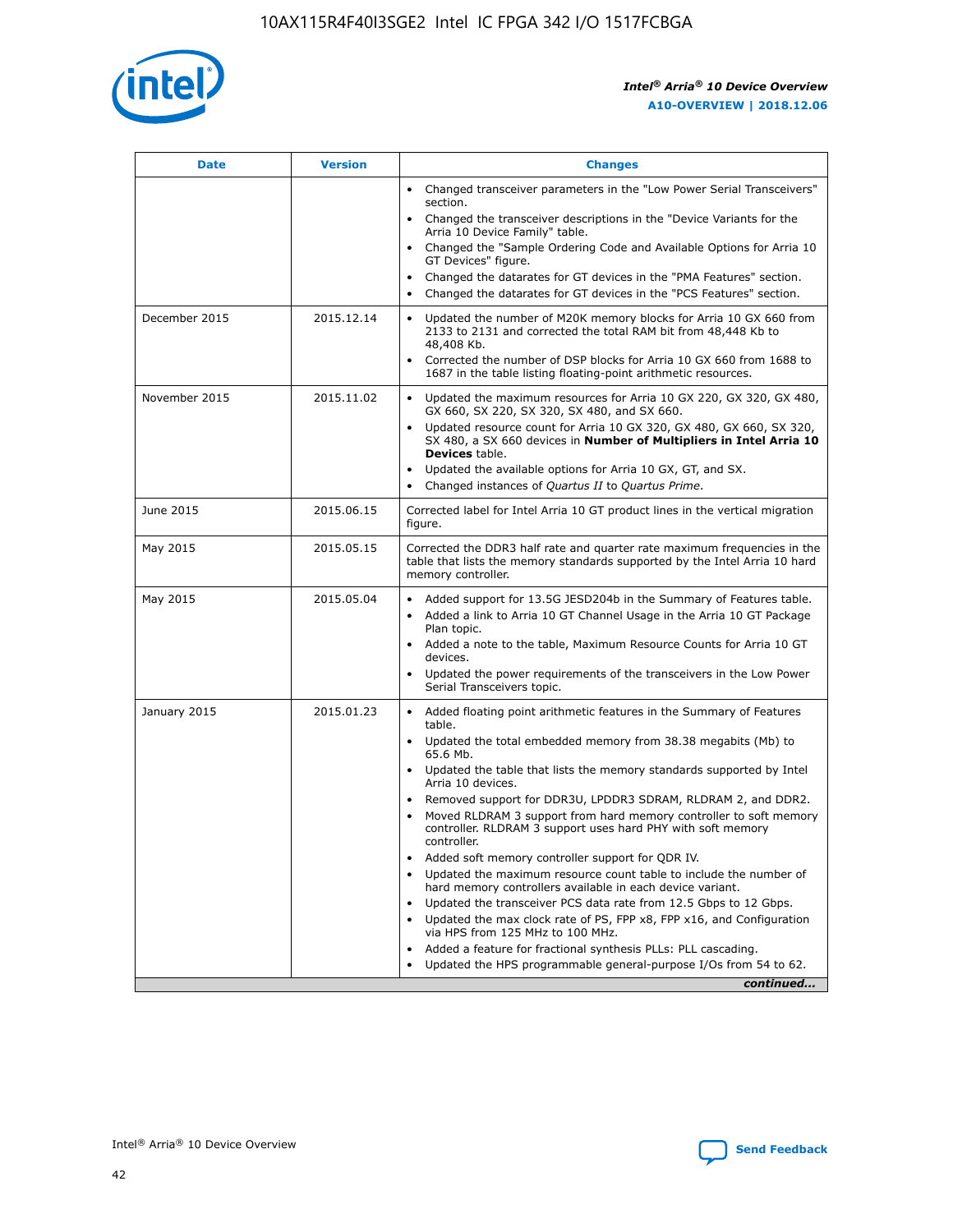r



| <b>Date</b>    | <b>Version</b> | <b>Changes</b>                                                                                                                                                                                                                                                                                                                                                                                                                                                                                                                                      |
|----------------|----------------|-----------------------------------------------------------------------------------------------------------------------------------------------------------------------------------------------------------------------------------------------------------------------------------------------------------------------------------------------------------------------------------------------------------------------------------------------------------------------------------------------------------------------------------------------------|
| September 2014 | 2014.09.30     | Corrected the 3 V I/O and LVDS I/O counts for F35 and F36 packages<br>$\bullet$<br>of Arria 10 GX.<br>Corrected the 3 V I/O, LVDS I/O, and transceiver counts for the NF40<br>$\bullet$<br>package of the Arria GX 570 and 660.<br>Removed 3 V I/O, LVDS I/O, and transceiver counts for the NF40<br>package of the Arria GX 900 and 1150. The NF40 package is not<br>available for Arria 10 GX 900 and 1150.                                                                                                                                       |
| August 2014    | 2014.08.18     | Updated Memory (Kb) M20K maximum resources for Arria 10 GX 660<br>devices from 42,660 to 42,620.<br>Added GPIO columns consisting of LVDS I/O Bank and 3V I/O Bank in<br>$\bullet$<br>the Package Plan table.<br>Added how to use memory interface clock frequency higher than 533<br>$\bullet$<br>MHz in the I/O vertical migration.<br>Added information to clarify that RLDRAM3 support uses hard PHY with<br>$\bullet$<br>soft memory controller.<br>Added variable precision DSP blocks support for floating-point<br>$\bullet$<br>arithmetic. |
| June 2014      | 2014.06.19     | Updated number of dedicated I/Os in the HPS block to 17.                                                                                                                                                                                                                                                                                                                                                                                                                                                                                            |
| February 2014  | 2014.02.21     | Updated transceiver speed grade options for GT devices in Figure 2.                                                                                                                                                                                                                                                                                                                                                                                                                                                                                 |
| February 2014  | 2014.02.06     | Updated data rate for Arria 10 GT devices from 28.1 Gbps to 28.3 Gbps.                                                                                                                                                                                                                                                                                                                                                                                                                                                                              |
| December 2013  | 2013.12.10     | Updated the HPS memory standards support from LPDDR2 to LPDDR3.<br>Updated HPS block diagram to include dedicated HPS I/O and FPGA<br>$\bullet$<br>Configuration blocks as well as repositioned SD/SDIO/MMC, DMA, SPI<br>and NAND Flash with ECC blocks.                                                                                                                                                                                                                                                                                            |
| December 2013  | 2013.12.02     | Initial release.                                                                                                                                                                                                                                                                                                                                                                                                                                                                                                                                    |